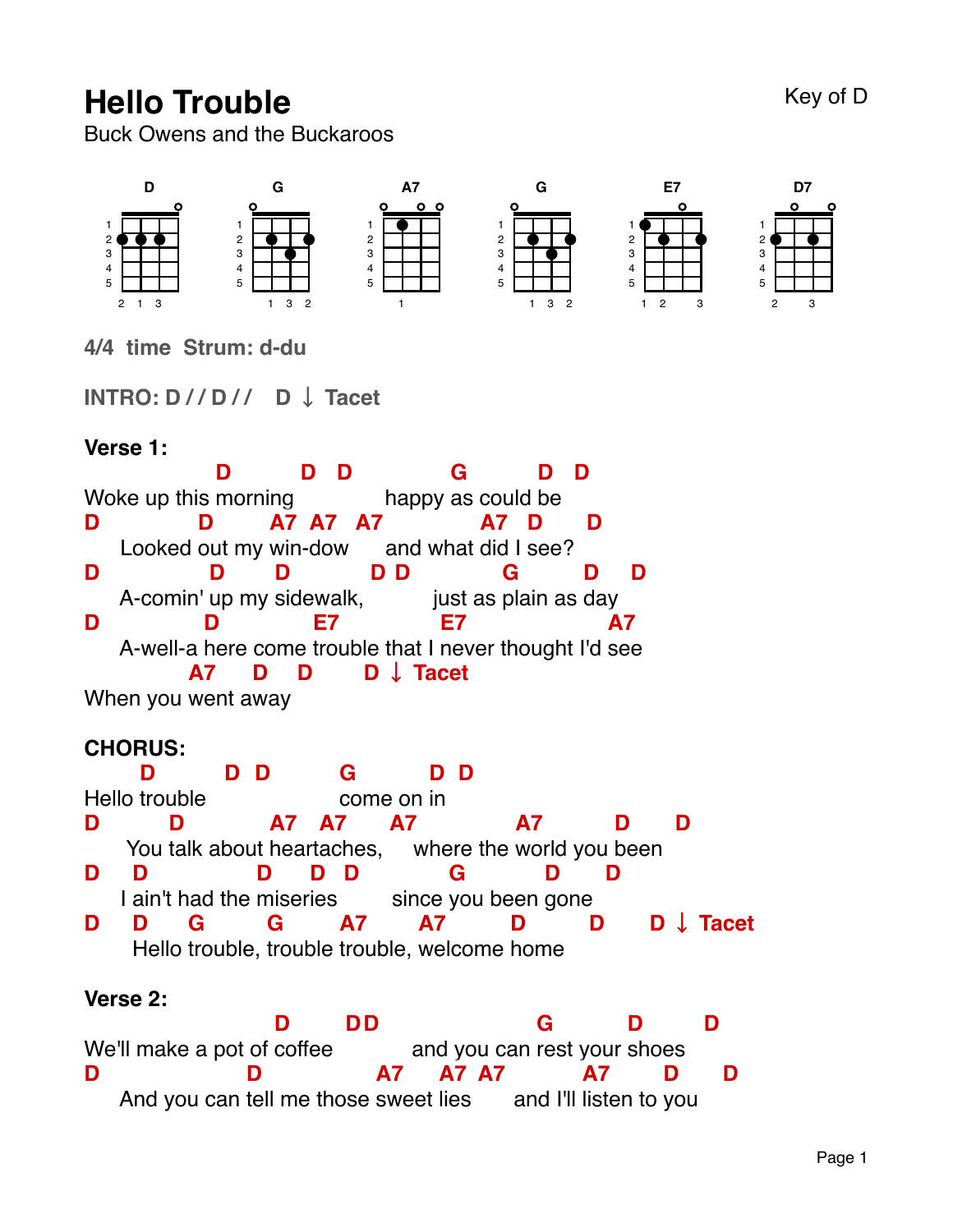**D** Well, I'm just a little part of all the life you've lived **D D DD G D D D** But I'd rather have a little bit of trouble **D G G** Than to never know the love you give **A7 A7 D D D ↓ Tacet**

### **CHORUS:**

Hello trouble **D D D G D D** come on in **D D** You talk about heart aches, where the world you been **A7 A7 A7 A7 D D D D D D D G D D** I ain't had the miseries since you been gone **D D** Hello trouble, trouble trouble, welcome home **G G A7 A7 D D D**

### **Outro:**

**D7 G G A7 A7 D D D ↓ A7 ↓ D ↓**Hello trouble, trouble trouble, welcome home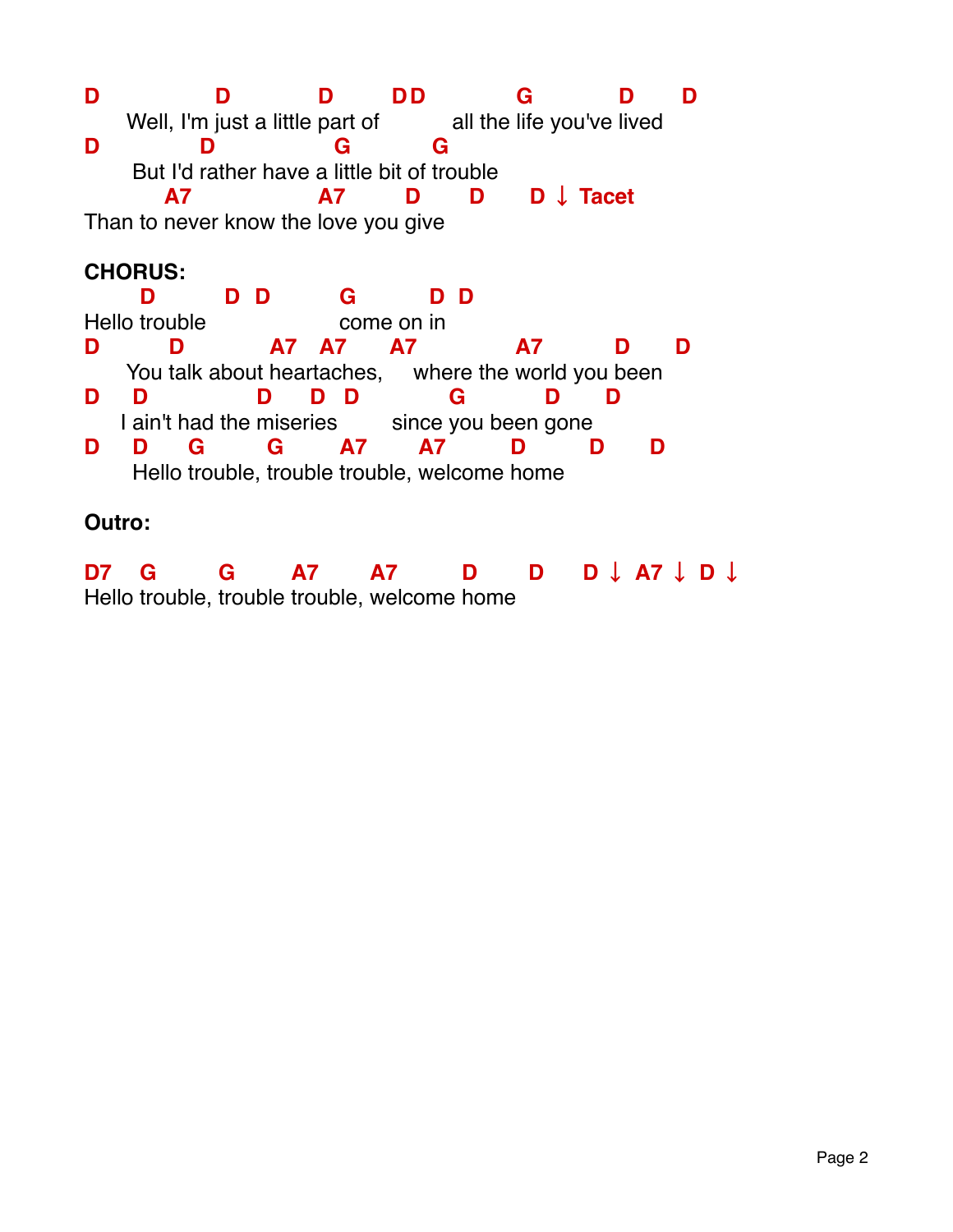# **Bread and Butter** Key of A

Larry Parks and Jay Turnbow, Recorded by The Newbeats



**4/4 time Strum: du- du**

**INTRO: A / / D / / A / / D / /**

#### **CHORUS 1:**

A-he likes bread and butter **A D A D** A-he likes toast and jam **A D A D** And that's why his baby feeds him **A D A D** And he's her lovin' man, well **A E7 A A**

#### **Verse 1:**

**A** I like bread and butter **D A D A** I like toast and jam **D A D** And that's why baby feeds me **A D A D A** I'm her lovin' man **E7 A A**

#### **CHORUS 1:**

A-he likes bread and butter **A D A D** A-he likes toast and jam **A D A D**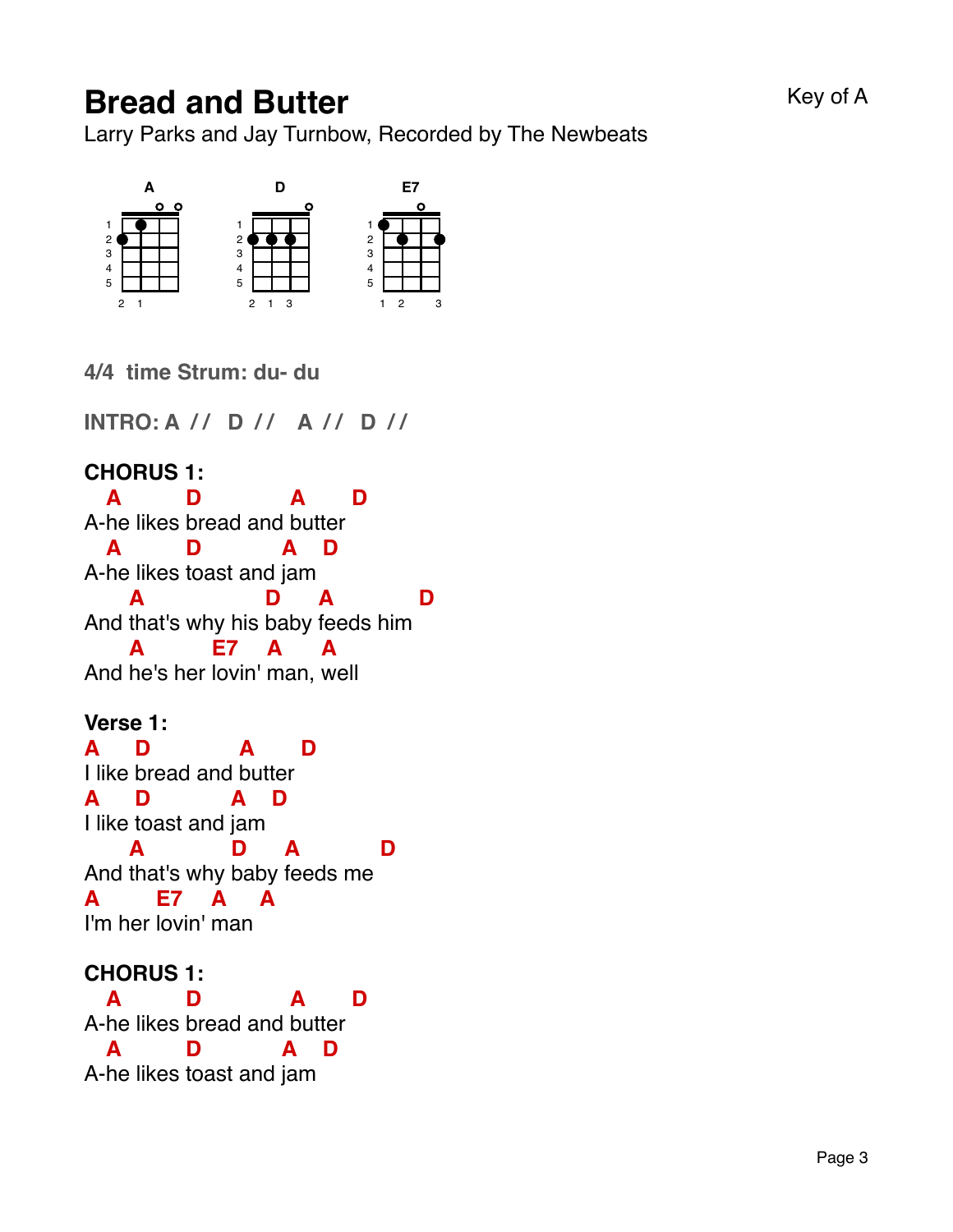And that's why his baby feeds him **A D A D** And he's her lovin' man, well **A E7 A A**

#### **Verse 2:**

She don't cook mashed po tatoes **A D A D** She don't cook T-bone steaks **A D A D** She don't feed me peanut butter **A D A D** She knows that I can't take **A E7 A A**

#### **CHORUS 1:**

A-he likes bread and butter **A D A D** A-he likes toast and jam **A D A D** And that's why his baby feeds him **A D A D** And he's her lovin' man, well **A E7 A A**

#### **Verse 3:**

**A**<br>I got home early one mornin' **D A D** And much to my sur prise **A D A D** She was eatin' chicken and dump lings **A D A D** A-with some other guy **A E7 A A**

#### **CHORUS 2:**

**A** No more bread and butter **D A D** A-no more toast and jam **A D A D**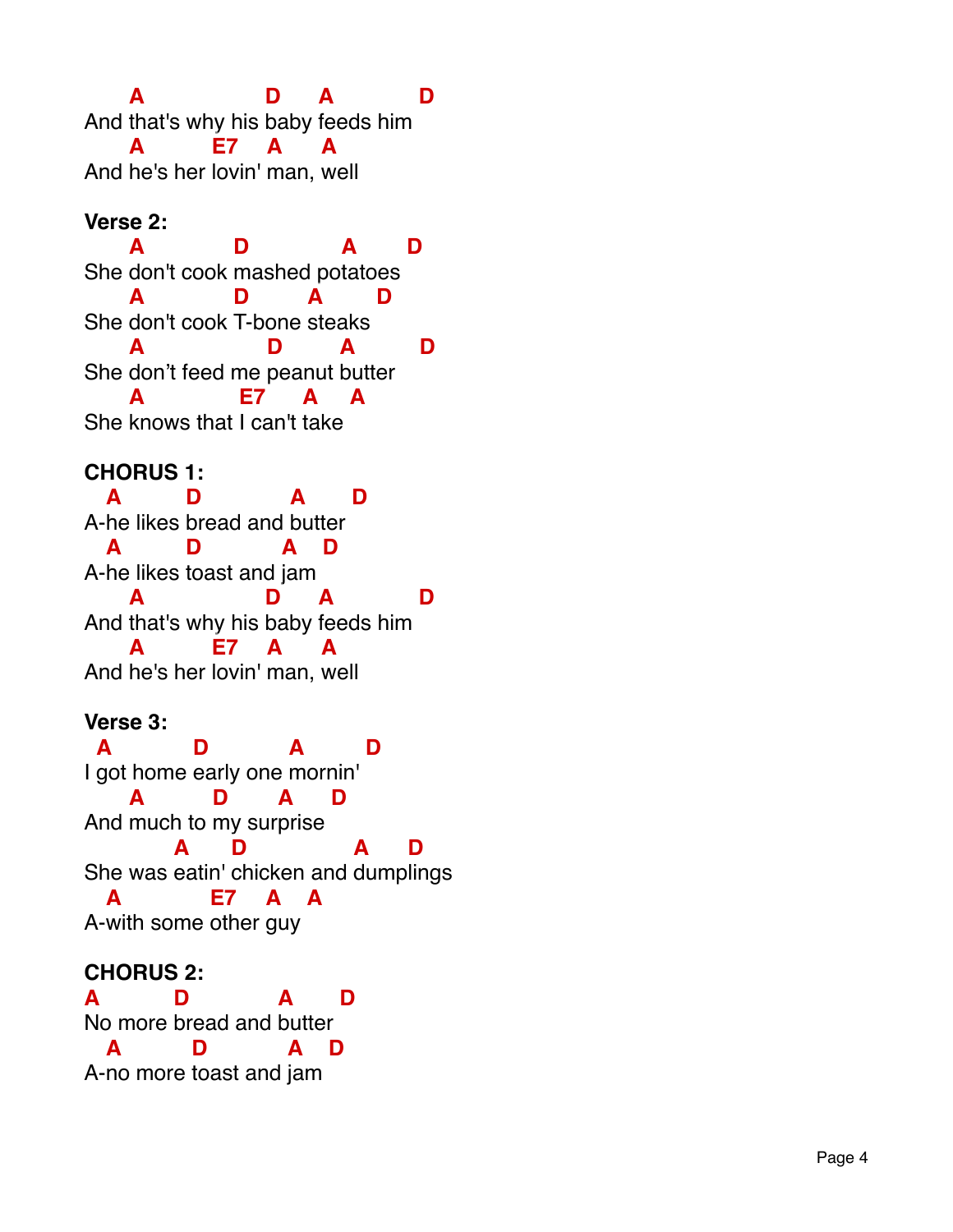He found his baby eating **A D A D** A-with some other man , no no no **A E7 A A**

**FINAL CHORUS 2: A** No more bread and butter **D A D A** No more toast and jam **D A D** He found his baby eating **A D A D** A-with some other man**A E7 A ↓ ↓ ↓**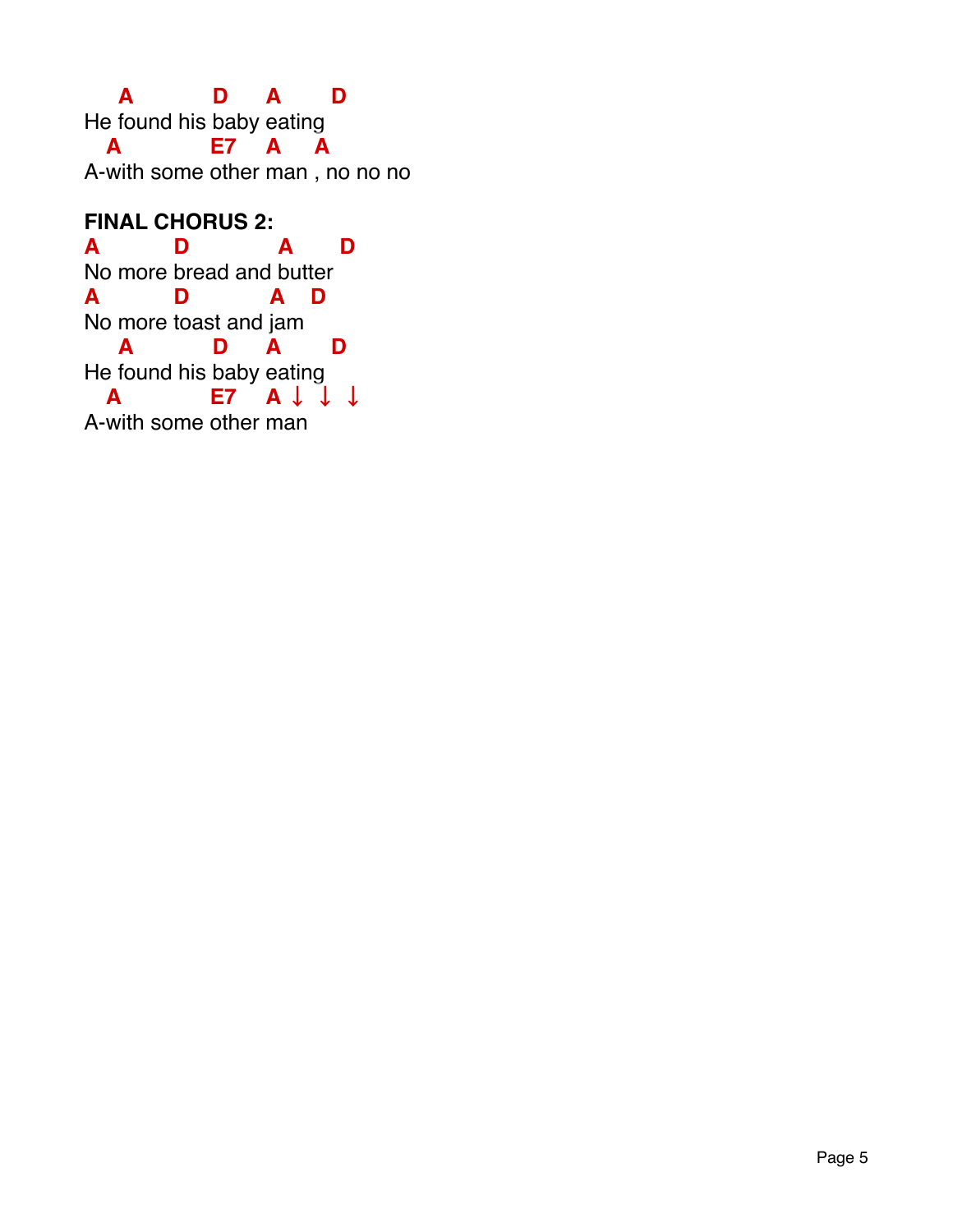end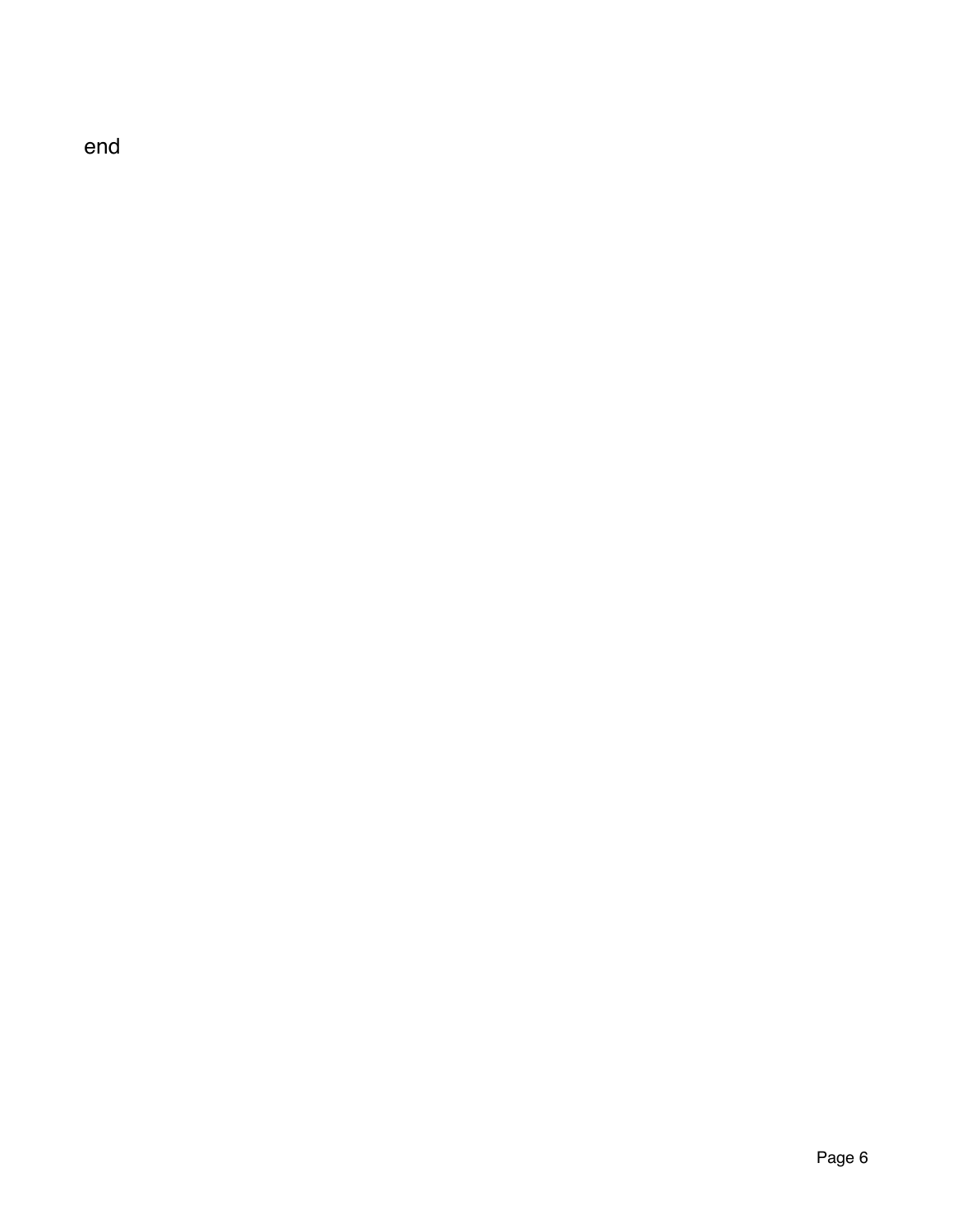# I'm Into Something Good Key of D

Gerry Goffin and Carole King



**4/4 time Strum: du- du**

**INTRO: D / / G / / D / / G / /**

**Verse 1: D** Woke up this morning feeling fine **G D G D** There's something special on my mind **G D D G** Last night I met a new girl in the neighborhood **G G G D G** Oh ya **D D A** Something tells me I'm into something good **A G G D G D G Verse 2: D** She's the kind of girl who's not too shy **G D G D** And I can tell I'm her kind of guy **G D D** And she danced close to me, like I hoped she would **G G G G D G** Oh ya **D D** And something tells me I'm into something good **A A G G D G D G Bridge: A7 A7 A7 A7**

We only danced for a minute or two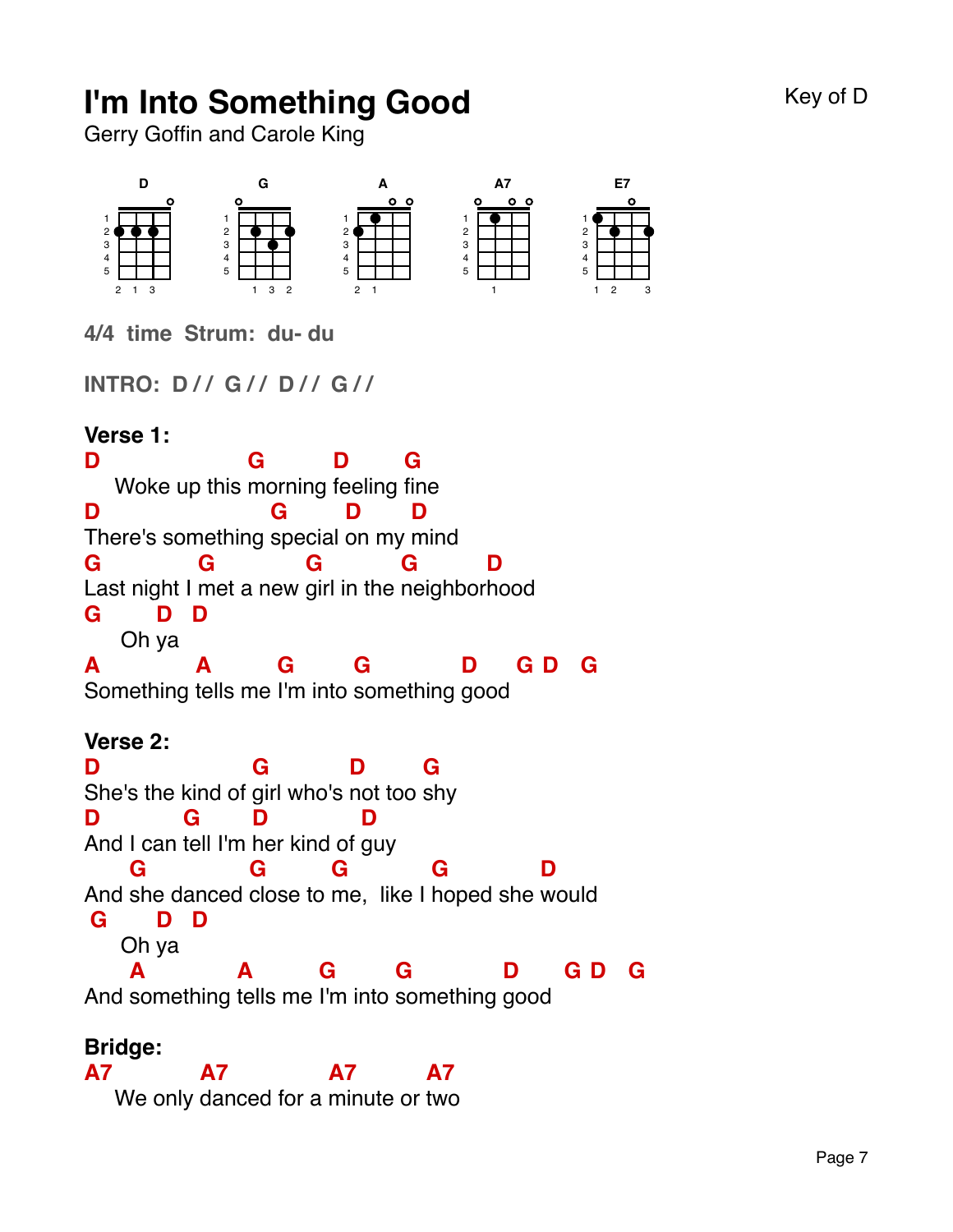And then she stuck close to me the whole night through **D G D D A7** Could I be fallin' in love? **A7 A7 A7 E7** She's every thing I've been dreaming of **E7 E7 A7** Echo: She's every thing I've been dreamin' of **A7 A7 A7**

#### **Verse 3:**

**D** I walked her home and she held my hand **G D G** I knew it couldn't be just a one night stand **D G D D** So I asked to see her next week **G G G** And she told me I could **G D G DD** And something tells me I'm into something good **A A G G D G D G**

# **Outro:**

**A** Something tells me **A G** I'm into something good **G D G D ↓ G ↓ D ↓**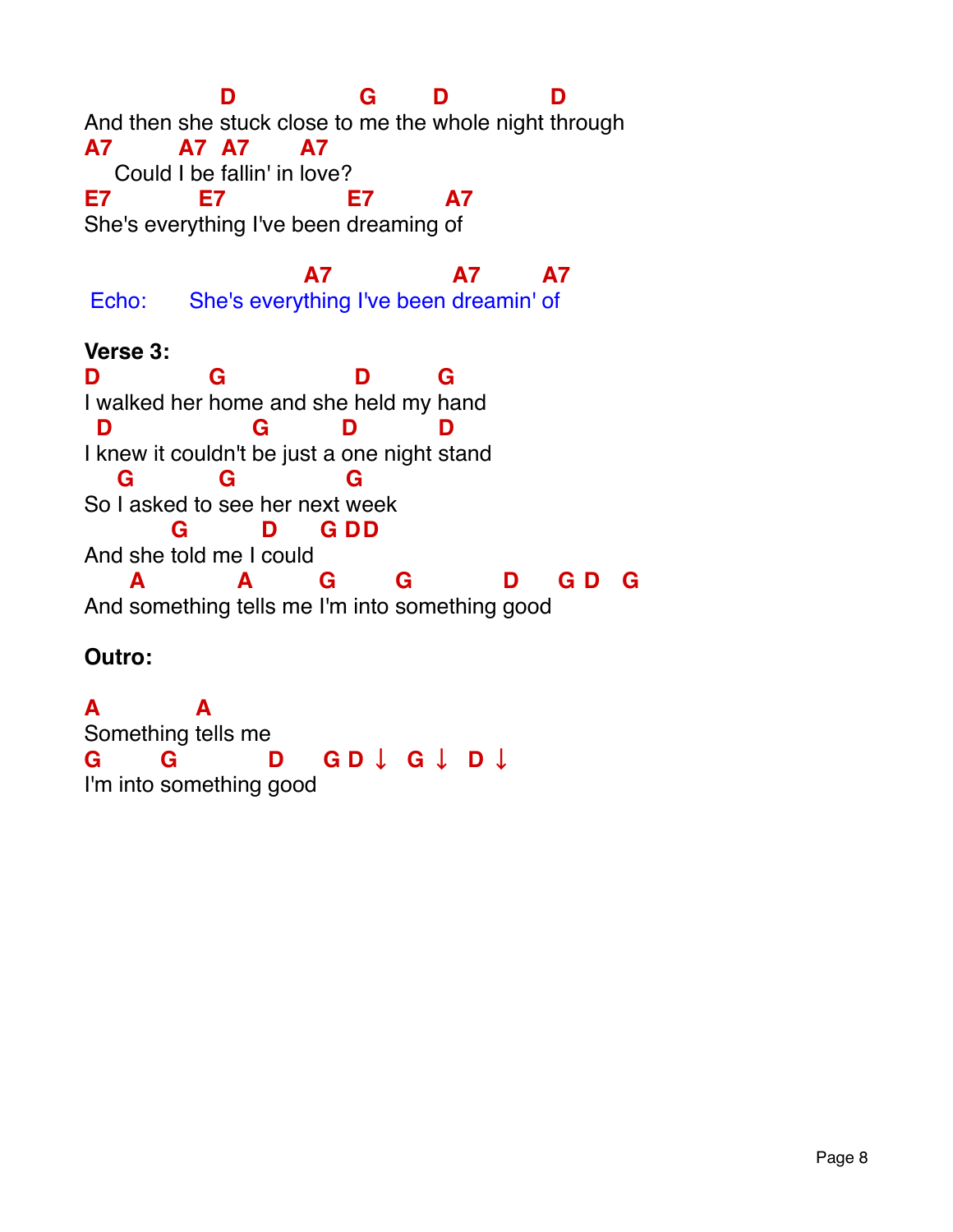# **Tennessee Waltz** Key of G

Written by Redd Stewart and Pee Wee King



**3/4 time Strum: d- dudu**

**INTRO: G / / / G / / /**

### **Verse 1:**

I was dancin' with my darling to the Tennessee Waltz **G G G7 C** When an old friend I happened to meet **G G D7 D7** I intro duced him to my darling **G G** And while they were dancing **G7 C** My friend stole my sweetheart from me **G D7 G G**

# **CHORUS 1:**

I re member that night and the Tennessee Waltz **G B7 C G** Now I know just how much I have lost **G G D7 D7** Yes I lost my little darling **G G** The night they were playing **G7 C** The beautiful Tennessee Waltz **G D7 G**

**Verse 2:**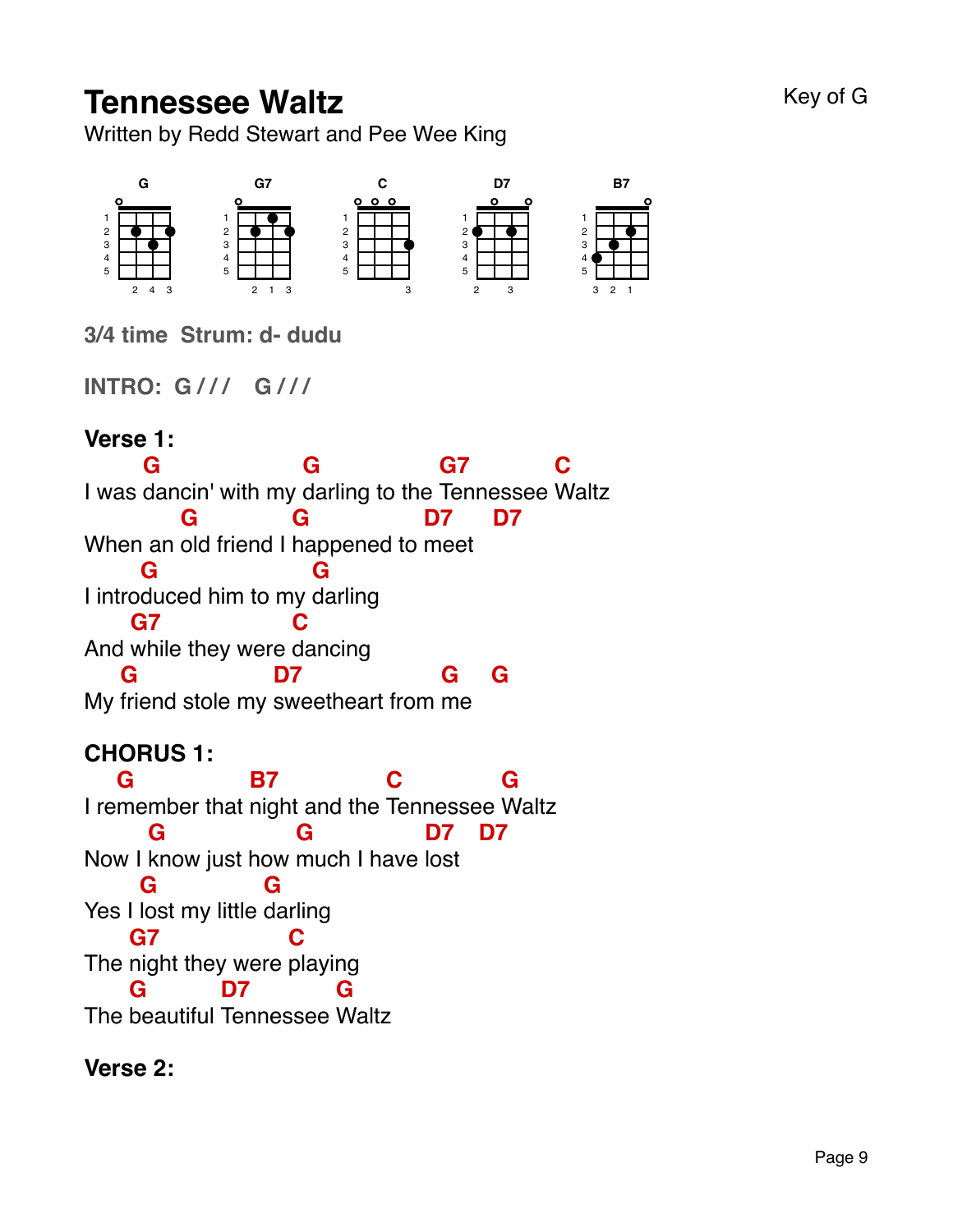Now I wonder how a dance like the Tennessee Waltz **G G G7 C** Could have broken my heart so com plete **G G D7 D7** Well I couldn't blame my darlin **G G** And who could help fallin' **G7 C** In love with my darlin so sweet **G D7 G**

# **CHORUS 2:**

Well it must be the fault of the Tennessee Waltz **G B7 C G** Wish I'd known just how much it would cost **G G D7 D7** But I didn't see it comin' **G G** It's all over but the cryin' **G7 C** Blame it all on the Tennessee Waltz **G D7 G**

# **Verse 3:**

She goes dancin' with the darkness **G G** To the Tennessee Waltz **G7 C** And I feel like I'm fallin' a part **G G D7 D7** And it's stronger than the drinkin' **G G** And it's deeper than sorrow **G7 C** The darkness she left in my heart **G D7 G**

# **CHORUS 1:**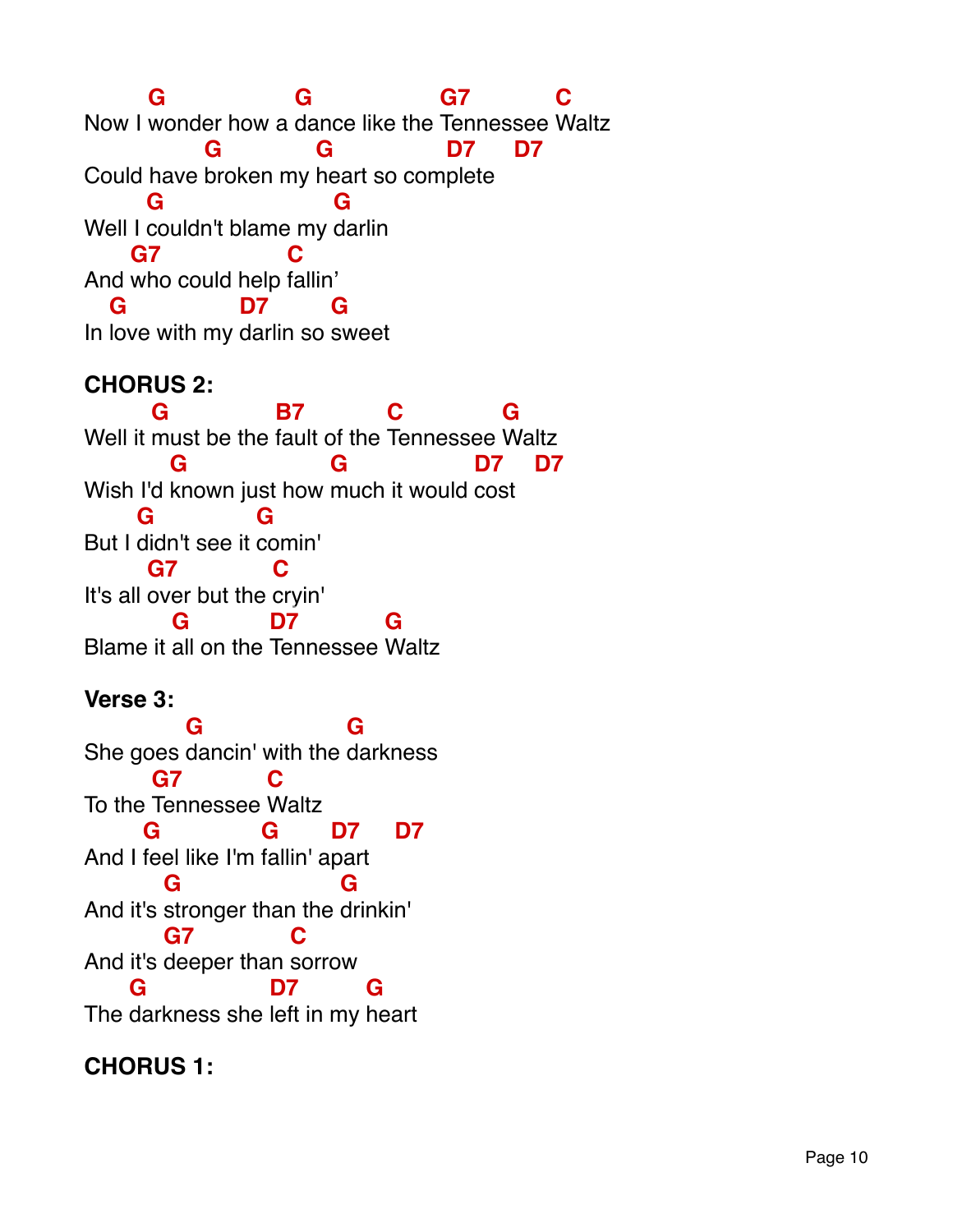I remember the night and the Tennessee Waltz **G B7 C G** Cause I know just how much I have lost **G G D7 D7** Yes I lost my little darling **G G** The night they were playin **G7 C** The beautiful Tennessee Waltz **G D7 G G**

# **Outro:**

The beautiful Tennessee Waltz **G D7 C ↓ ↓ ↓ G ↓**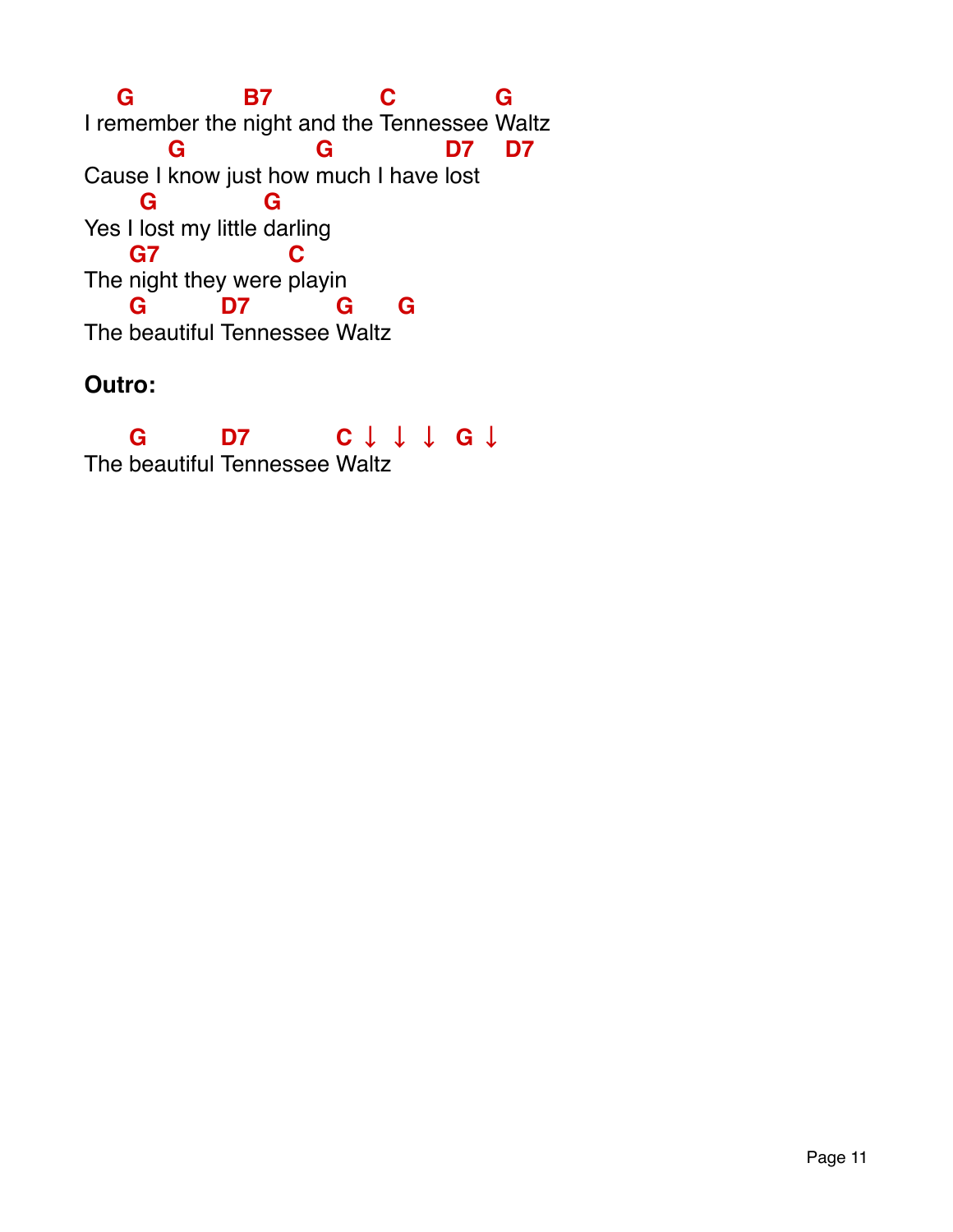# **All Out Of Love** Key of F

Graham Russell and Clive Davis



**4/4 time Strum: du- du**

Play along with YouTube as it's in the same key.

**INTRO: C// C// G// G// F// F//** 

F / / G / / C / / C / / C / / C / /

**Verse 1:** I'm lying alone with my head on the phone **F F C C** Th inking of you 'til it h urts **F F C C** I kn ow you hurt too, but what else can we do **F F Em7 Em7** Torm ented and torn a part **Am Am F F / G /**

#### **Verse 2:**

I w ish I could carry your smile in my heart **F F C C** For t imes when my life seems so low **F F C C**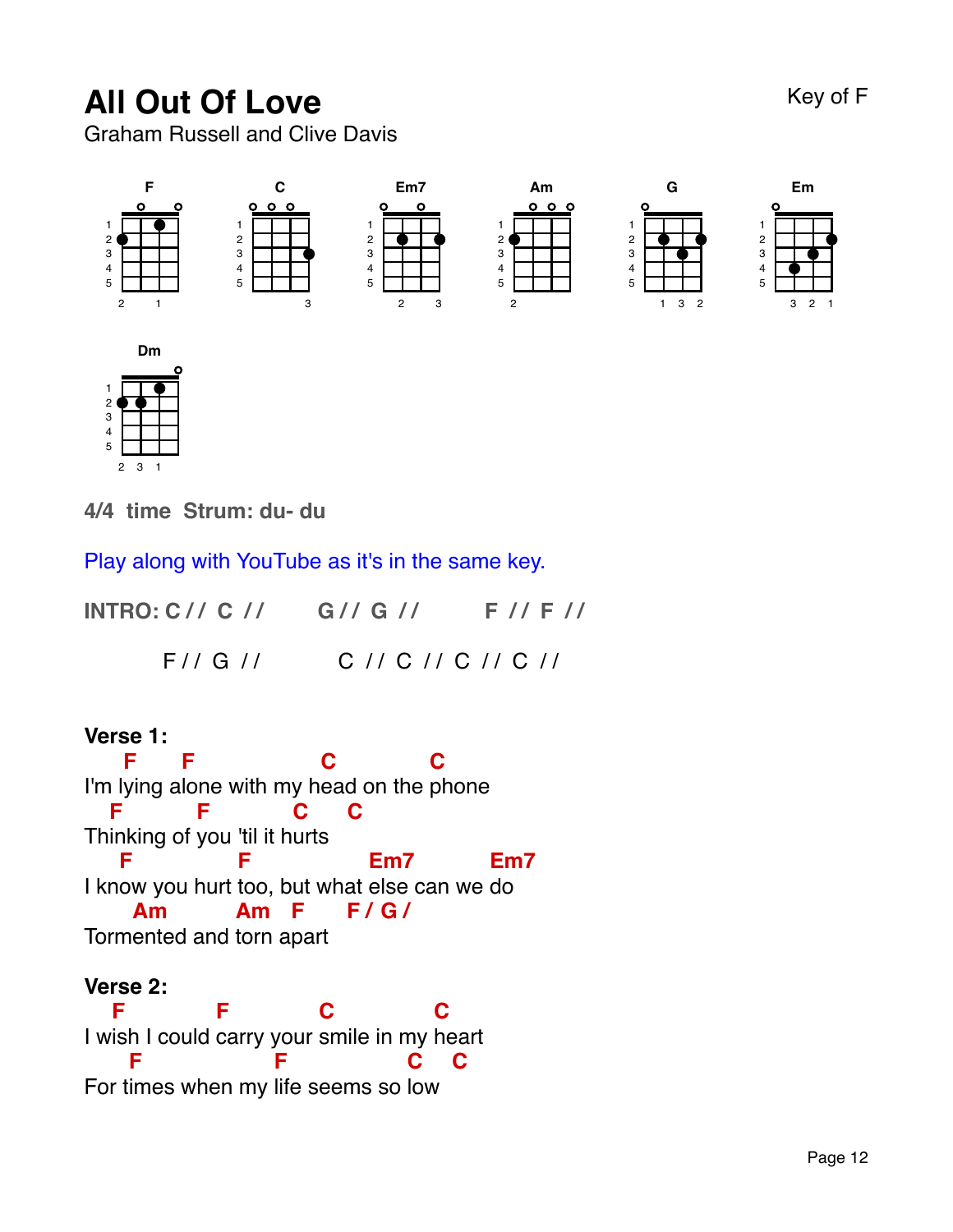It would m ake me be lieve what to morrow could bring **F F Em7 Em7** When today doesn't really know **Am Am F F** Doesn't really know **F G**

### **CHORUS 1:**

I'm all out of love, I'm so lost with out you **C C Em7 Em7** I know you were right, believing for so long **F F F G** I'm all out of love, what am I without you **C C Em7 Em7** I can't be too late to say that I was so wrong **F F F G C CCC**

#### **Verse 3:**

I w ant you to come back and c arry me home **F F C C** Aw ay from these long, lonely n ights **F F C C** I'm r eaching for you, are you fee ling it too **F F Em7 Em7** Does the feeling seem oh, so right **Am Am F G**

#### **Verse 4:**

And wh at would you say if I called on you now **F F C C** And s aid that I can't hold on **F F C C** There's no easy way, it gets h arder each day **F F Em7 Em7** Please l ove me or I'll be gone **Am Am F F** I'll be g one **G G**

# **CHORUS 1:**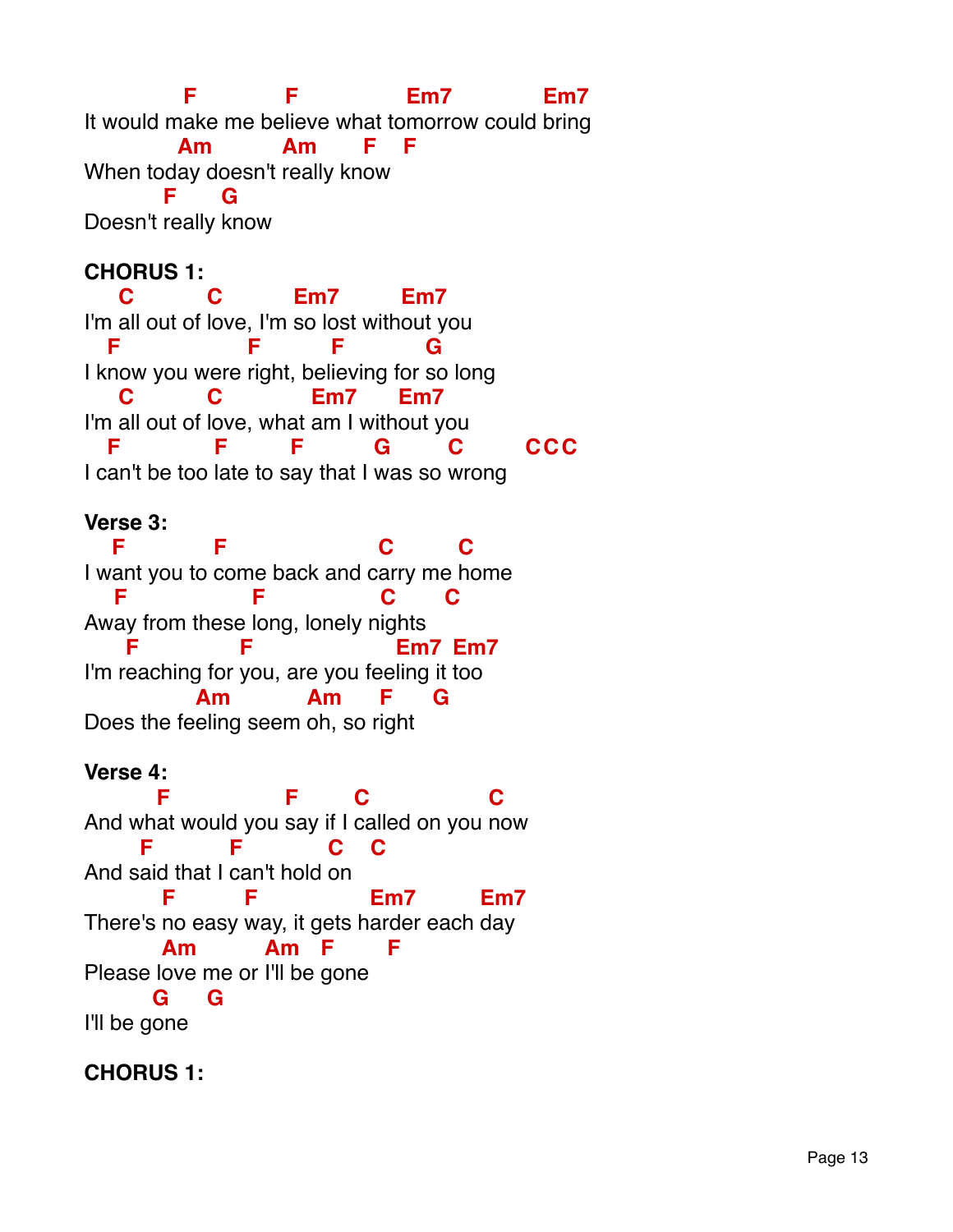I'm all out of love, I'm so lost with out you **C C Em7 Em7** I know you were right, believing for so long **F F F G** I'm all out of love, what am I without you **C C Em7 Em7** I can't be too late to say that I was so wrong **F F F G C CCC**

### **Bridge:**

**Am Am Em** Oooo , what are you thinking of **Em F F / Em / Dm** What are you thinking o f **Dm Am Am Em** What are you thinking of **Em F F / Em / Dm** What are you thinking o f **Dm F F F GG ↓ Tacet**

### **CHORUS 2:**

I'm all out of love, I'm so lost with out you **C C Em7 Em7** I know you were right, believing for so long **F F F G** I'm all out of love, what am I without you **C C Em7 Em7** I can't be too late, I know I was so wrong **F F F G**

# **CHORUS 2:**

I'm all out of love, I'm so lost with out you **C C Em7 Em7** I know you were right, believing for so long **F F F G** I'm all out of love, what am I without you **C C Em7 Em7** I can't be too late, I know I was so wrong **F F F G**

# **CHORUS 1:**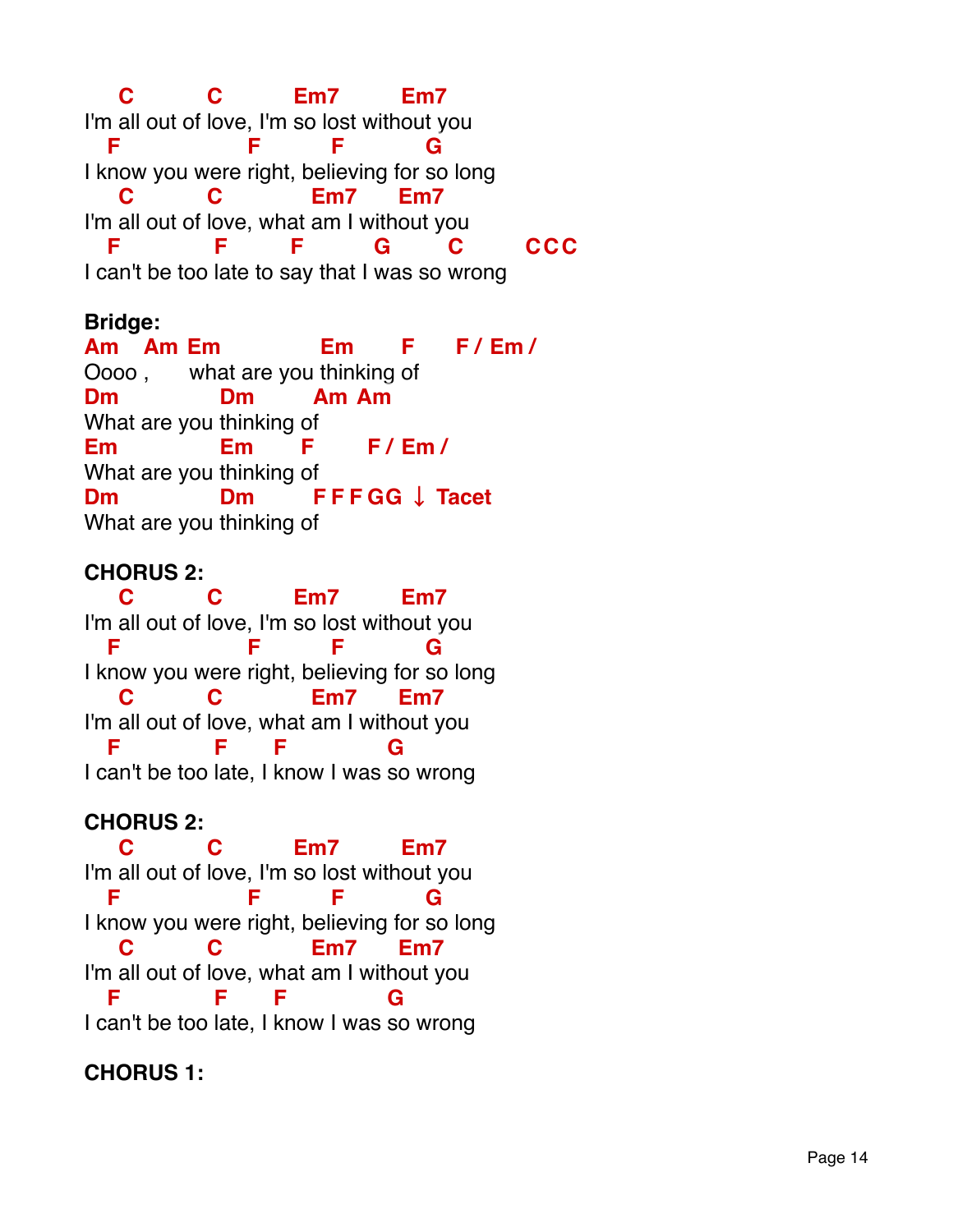I'm all out of love, I'm so lost with out you **C C Em7 Em7** I know you were right, believing for so long **F F F G** I'm all out of love, what am I without you **C C Em7 Em7** I can't be too late to say that I was so **F F F G**

### **Outro:**

I'm all out of love, I'm so lost with out you **C C Em7 Em7** I k now you were right **F F**

**F G C ↓**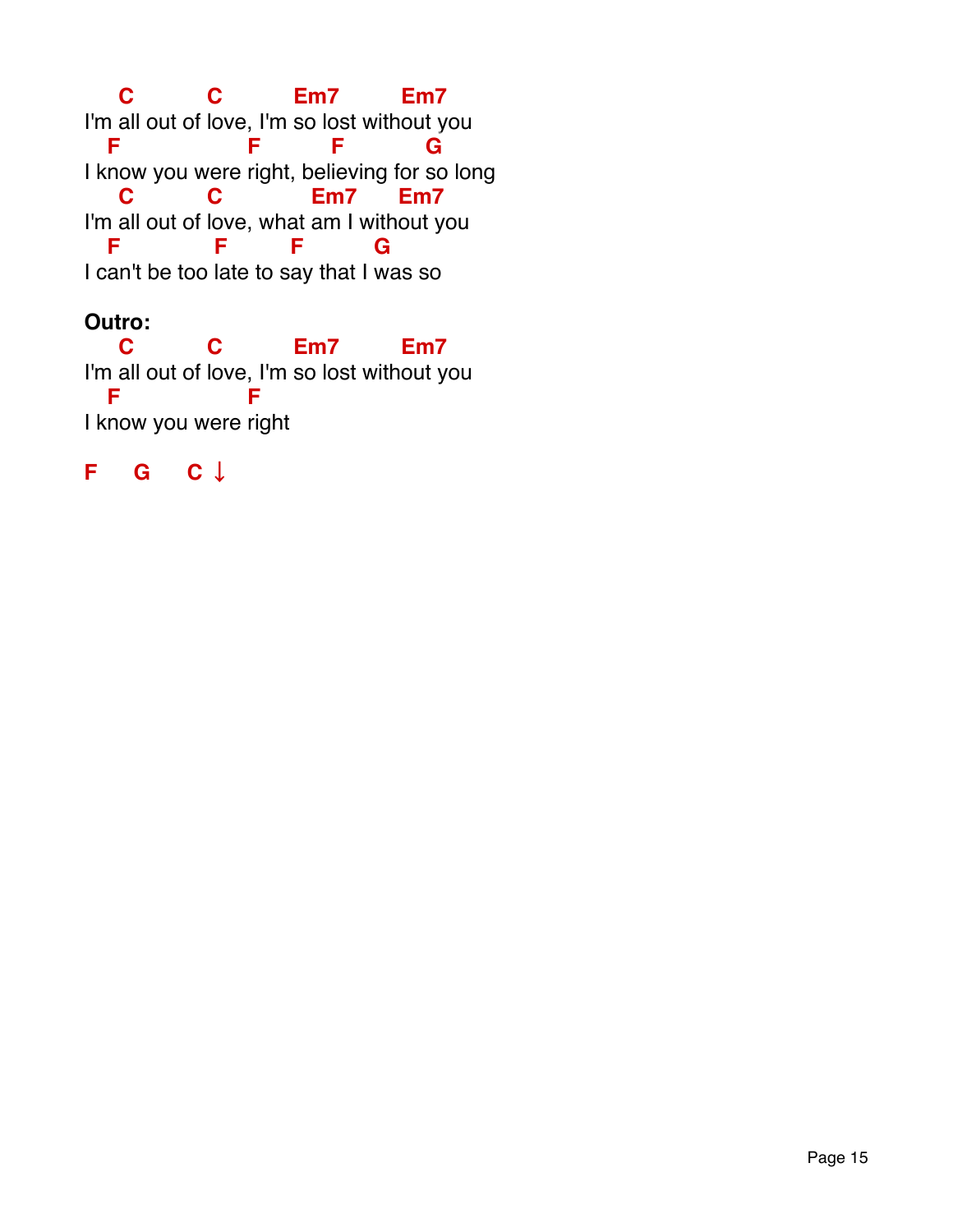**Candida** Key of G

Irwin Levine and Toni Wine



**4/4 time Strum: d- dududu Calypso**

**INTRO: G / / / / D7 / / / / G / / / / G / / / /**

**Verse 1:** The stars won't come out **G G** If they know that you're a bout **G G** 'Cause they couldn't match the glow of your eyes **G G D D** And oh, who am **Am D7** I, just an ordinary guy **D D7 D** Tryin' hard to win me first prize **D7 G**

#### **CHORUS 1:**

**G7** Whoa Can dida, we could make it to gether **C C G** The further from here girl, the better **G D** Where the air is fresh and clean **D7 G G7** Hmmm, mmm, Can dida **C** Just take my hand and I'll lead ya **C G** I promise life will be sweeter**G D**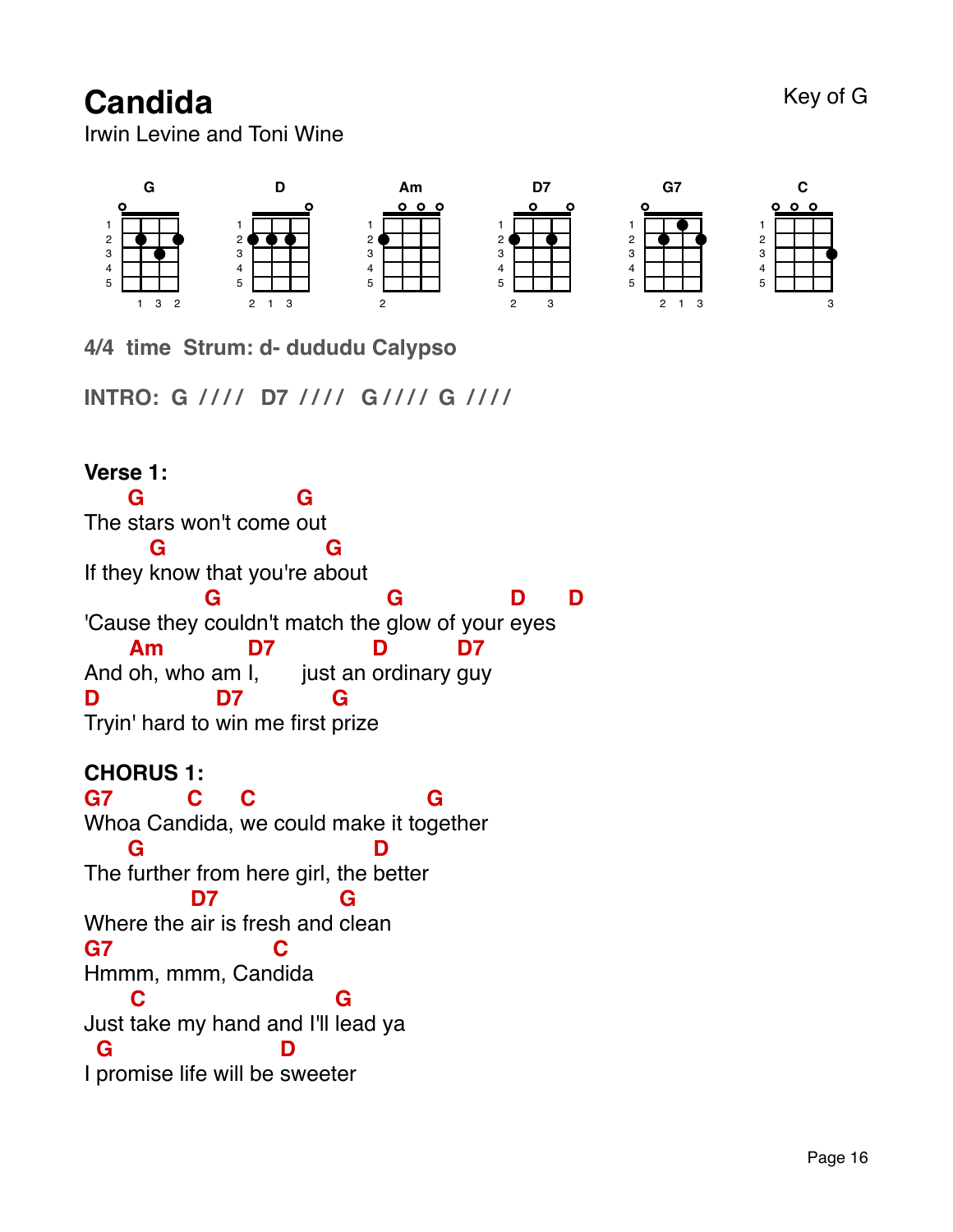#### **D7 G G**

Yes, it says so in my dreams

### **Verse 2:**

The future is bright, the gypsy told me so last night **G G G G** Said she saw our children playin' in the sunshine **G G D D** And there was you and I, in a house, baby, no lie **Am D7 D D7** And all these things were yours and they were mine **D D7 G**

# **CHORUS 2:**

**G7** Whoa, my Can dida, we could make it to gether **C C G** The further from here girl, the better **G D** Where the air is fresh and clean **D7 G G7** Hmmm, mmm, Can dida **C** Just take my hand and I'll lead ya **C G** I promise life will be sweeter **G D** And it says so in my dreams **D7 G G Instrumental Verse Sing da da da** The stars won't come out **G G** If they know that you're a bout **G G** 'Cause they couldn't match the glow of your eyes **G G D D** You know, who am **Am D7** I, just an ordinary guy **D D7 D** Tryin' hard to win me first prize**D7 G**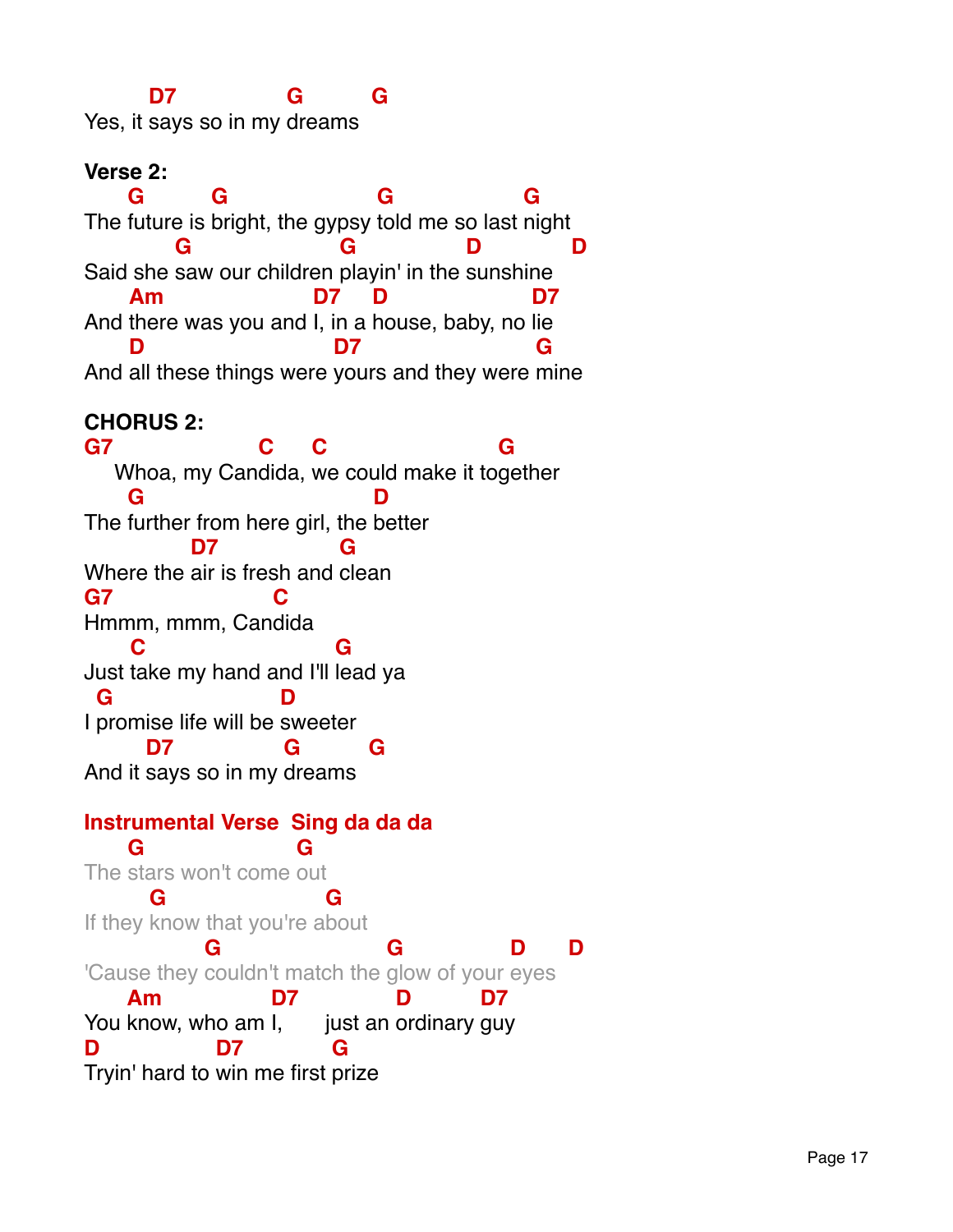**CHORUS 3: G7** Oh, my Can dida, we could make it to gether **C C G** The further from here girl, the better **G D** Where the air is fresh and clean **D7 G G7** Whoa, my Can dida **C** Just take my hand and I'll lead ya **C G** I promise life will be sweeter **G D** And it says so in my dreams **D7 G G**

# **Outro:**

**G ↓ G ↓ G ↓**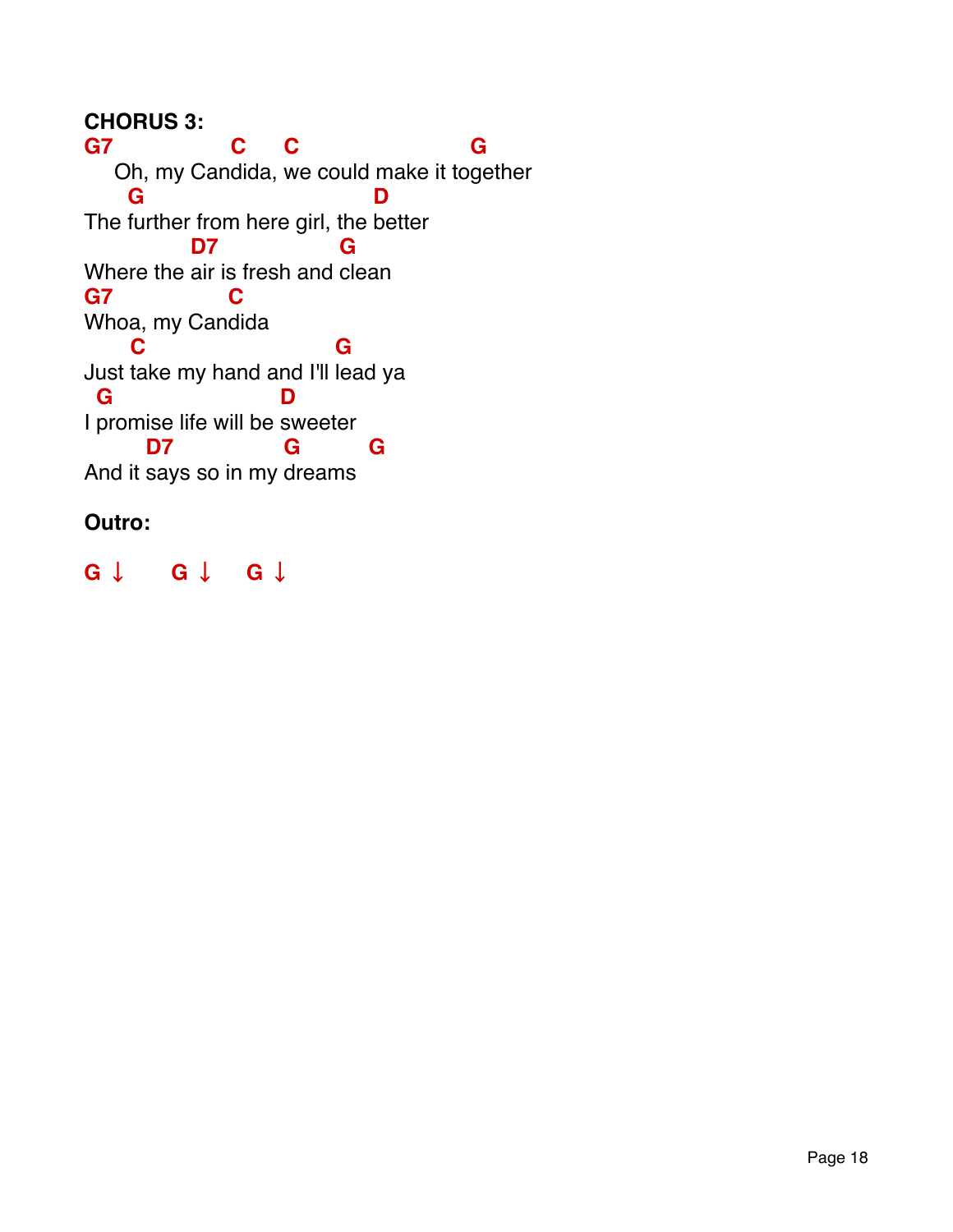# **With A Little Help From My Friends** Key of C

John Lennon and Paul McCartney



**4/4 time Strum: du- du**

**INTRO: C// C // C // C //** 

2 3

**Verse 1: C** What would you do if I sang out of tune **G Dm Dm** Would you stand up and walk out on me? **Dm G7 C C C** Lend me your ears and I'll sing you a song **G Dm Dm** And I'll try not to sing out of key **G7 G7 C**

#### **CHORUS:**

 $\mathfrak{p}$ 

**C** Oh, I get by with a little help from my friends **Bb F C C** Mm, I get high with a little help from my friends **Bb F C C** Mm, gonna try with a little help from my friends **Bb F C C**

**Verse 2:**

**C** What do I do when my love is away **G Dm Dm**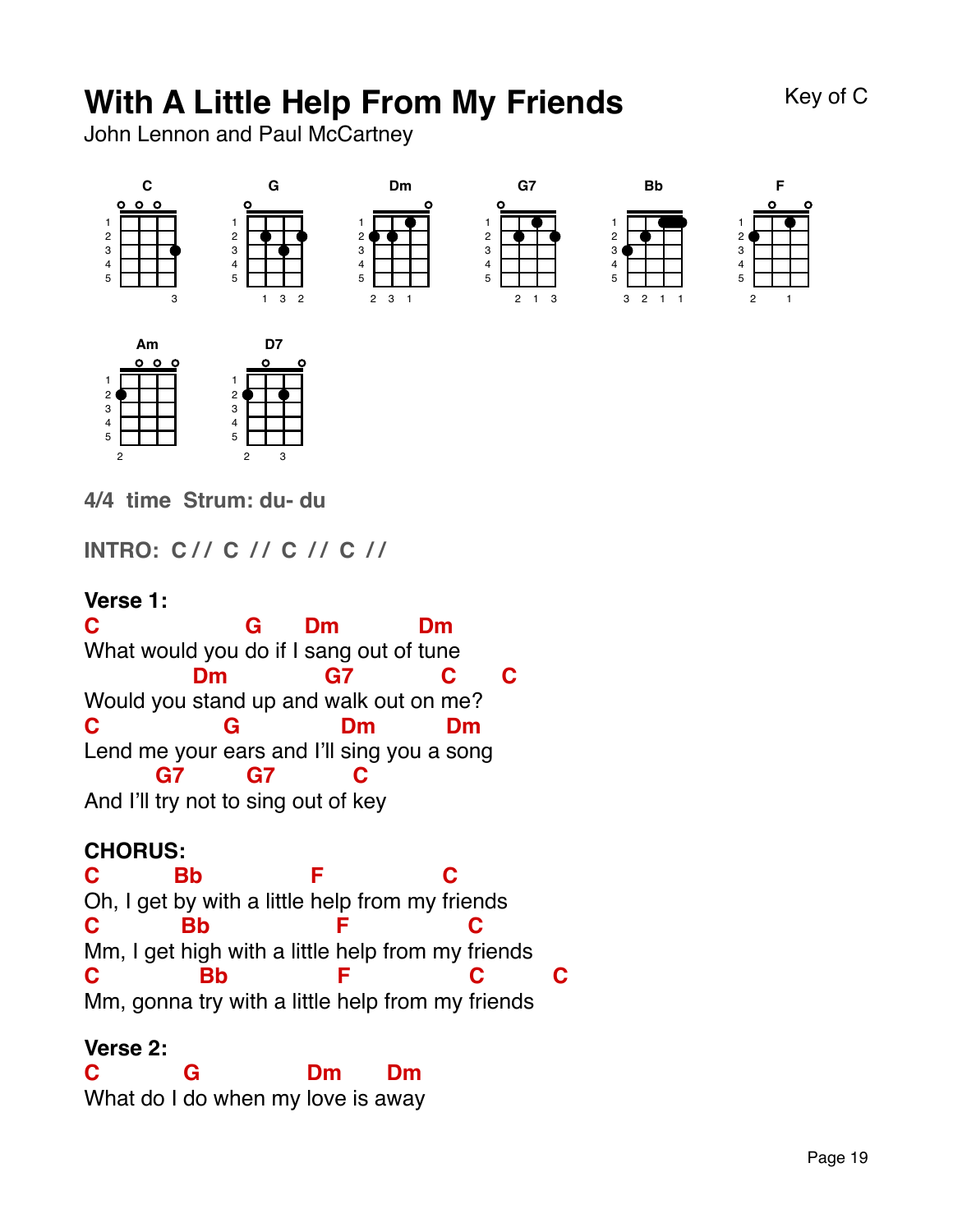Does it worry you to be al one **Dm G7 C C C** How do I feel by the end of the day **G Dm Dm** Are you sad because you're on your own? **G7 G7 C**

# **CHORUS:**

**C** Oh, I get by with a little help from my friends **Bb F C C** Mm, I get high with a little help from my friends **Bb F C C** Mm, gonna try with a little help from my friends **Bb F C**

#### **Bridge:**

**C** Do you need any-body? **Am Am D7 D7** I need some body to love **C Bb F F** Could it be any-body? **Am Am D7 D7** I want some body to love **C Bb F F**

### **Verse 3:**

**C** Would you be lieve in a love at first sight **G Dm Dm** Yes, I'm certain that it happens all the time **Dm G7 C C C** What do you see when you turn out the light **G Dm Dm** I can't tell you but I know it's mine **G7 G7 C**

### **CHORUS:**

**C** Oh, I get by with a little help from my friends **Bb F C C** Mm, I get high with a little help from my friends**Bb F C**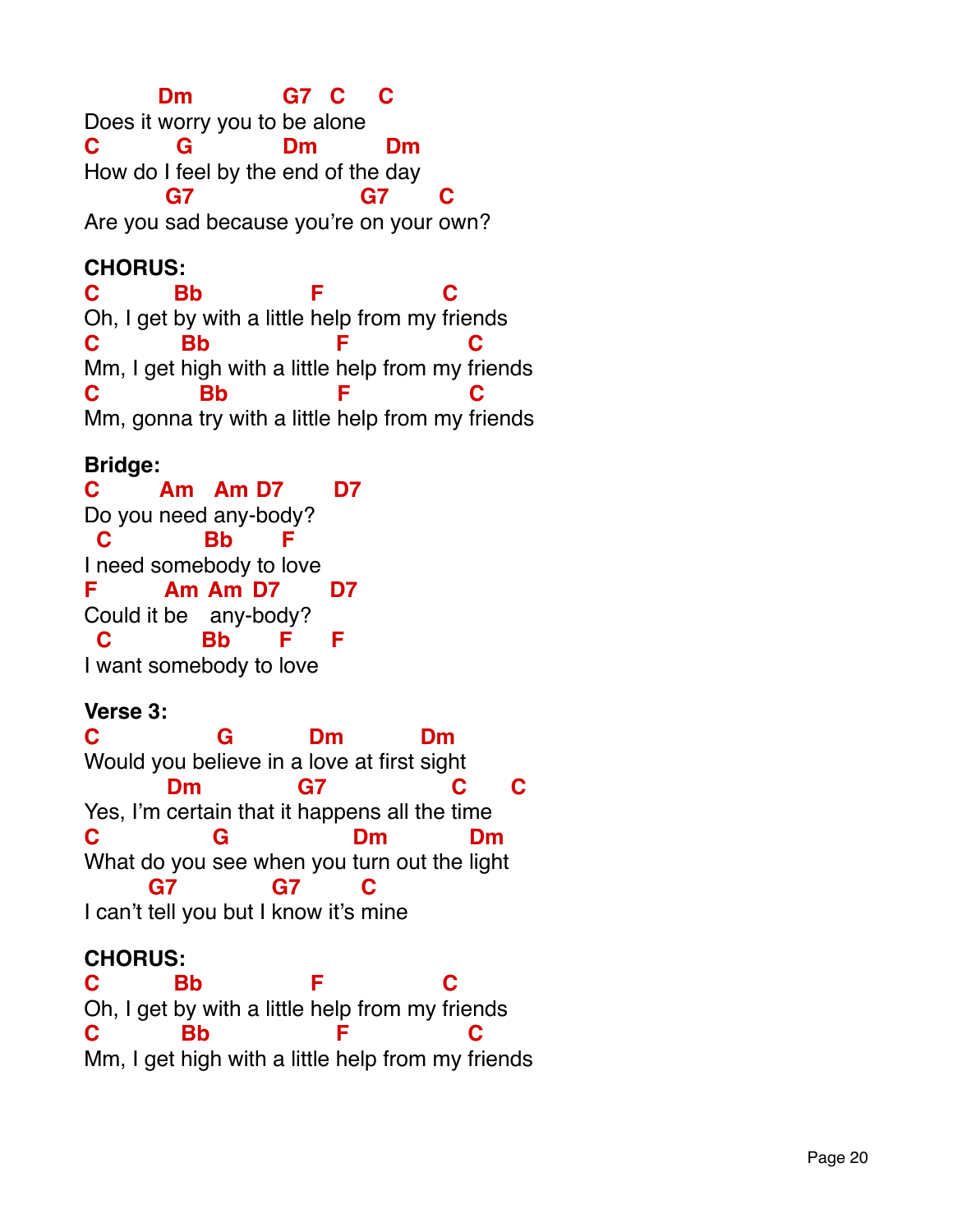#### **C Bb F C**

Mm, gonna try with a little help from my friends

### **Bridge:**

**C** Do you need any-body? **Am Am D7 D7** I need some body to love **C Bb F F** Could it be any-body? **Am Am D7 D7** I want some body to love **C Bb F**

### **FINAL CHORUS:**

**C** Oh, I get by with a little help from my friends **Bb F C C** Mm, I get high with a little help from my friends **Bb F C C** Mm, gonna try with a little help from my friends**Bb F C ↓**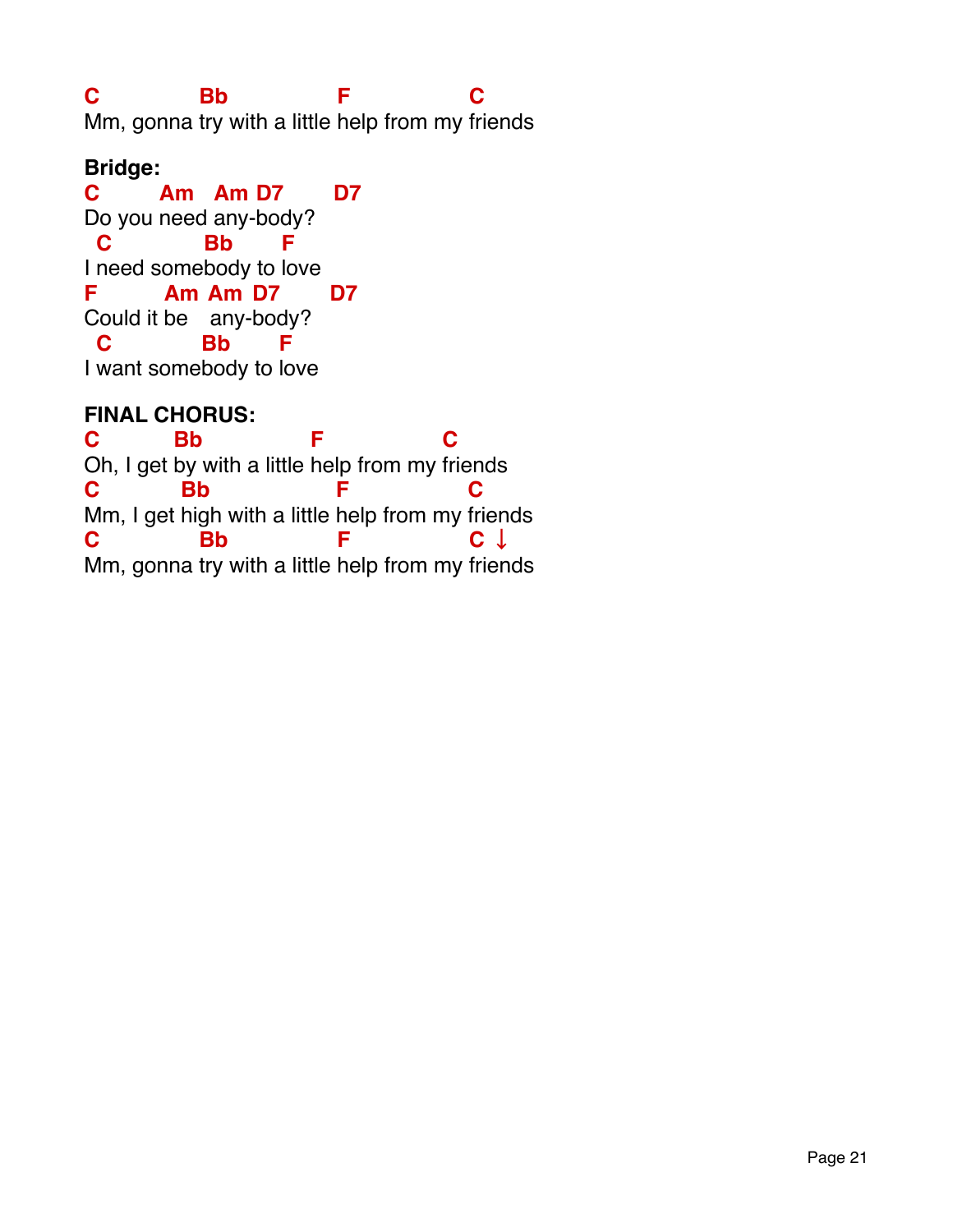# **Love is a Rose** extended the set of G  $\mu$  Key of G

Neil Young



**4/4 time Strum: d- du**

Play along on YouTube...it's in the same key.

**INTRO: G// G// G// G//** 

### **CHORUS 1:**

**G** Love is a rose but you'd better not pick it **G C ↓↓ G** It only grows when it's on the vine **G G D ↓↓ G** A handful of thorns and you'll know you've missed it **G G C ↓↓ G** You lose your love when you say the word "mine" **G G D ↓↓ G**

#### **Verse 1:**

**C** I wanna see what's never been seen **C G G D** I wanna live that age old dream **D G G C** Come on, lass, we can go to gether **C G G** Let's take the best right now **D D G G D** Take the best right now **D G GGG**

### **CHORUS 2:**

**G** I wanna go to an old hoed own**G C ↓↓ G**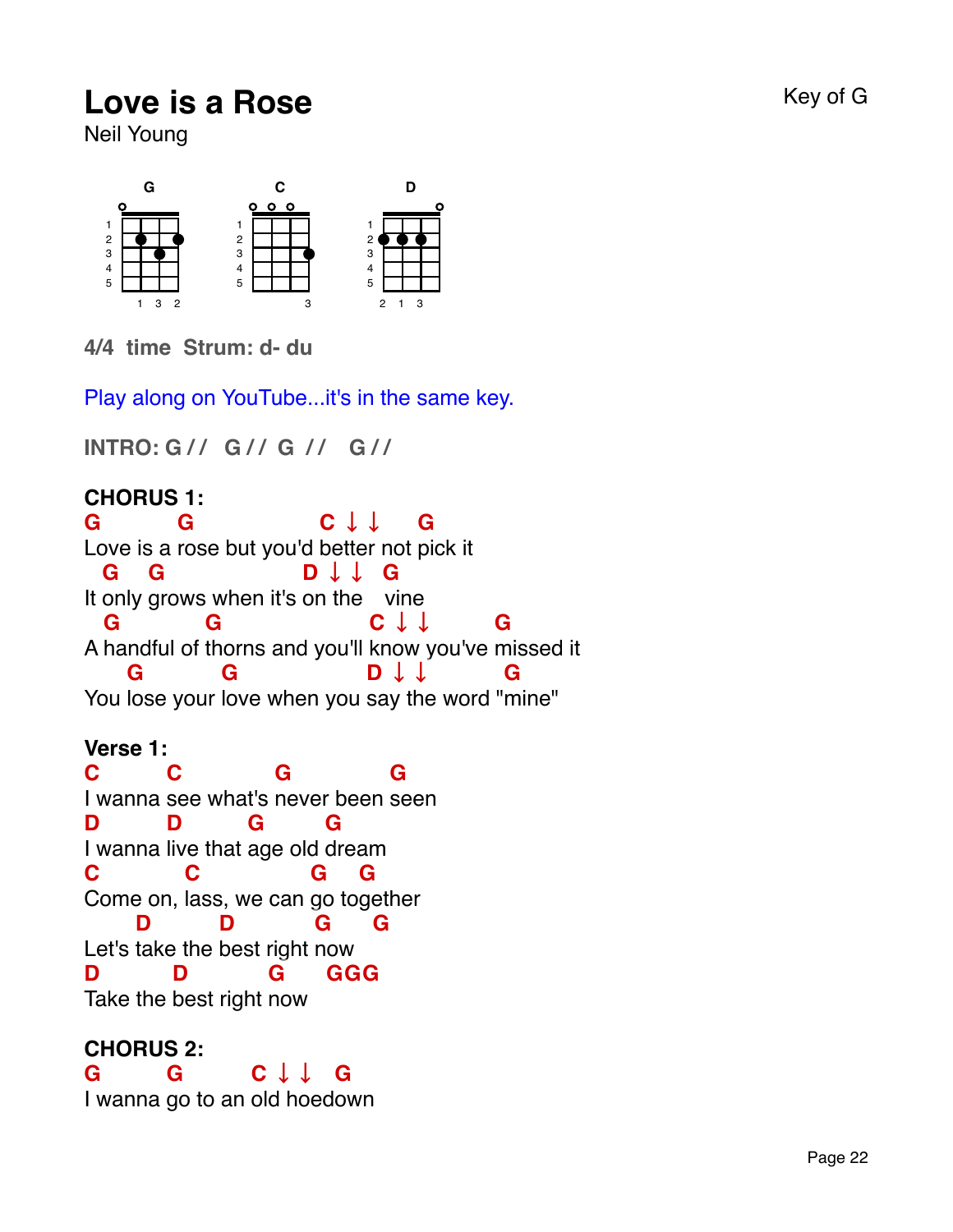**G G D ↓↓ G** Long a go in a western town **G** Pick me up but my feet are draggin' **G C ↓↓ G G** Give me a lift and I'll hay your wagon **G D ↓↓ G G G G**

#### **Instrumental**

**C** I wanna see what's never been seen **C G G D** I wanna live that age old dream **D G G C** Come on, lass, we can go to gether **C G G** Let's take the best right now **D D G G D** Take the best right now **D G GGG**

### **CHORUS 1:**

**G** Love is a rose but you'd better not pick it **G C ↓↓ G** It only grows when it's on the vine **G G D ↓↓ G** A handful of thorns and you'll know you've missed it **G G C ↓↓ G** You lose your love when you say the word "mine" **G G D ↓↓ G G** Mine, **G G** mine **G**

#### **Outro:**

**G** Love is a rose **G G ↓ C ↓ G G** Love is a rose **G G ↓ C ↓ G G** Love is a rose **G G ↓ C ↓ G G** Love is a rose **G G ↓ C ↓ G ↓**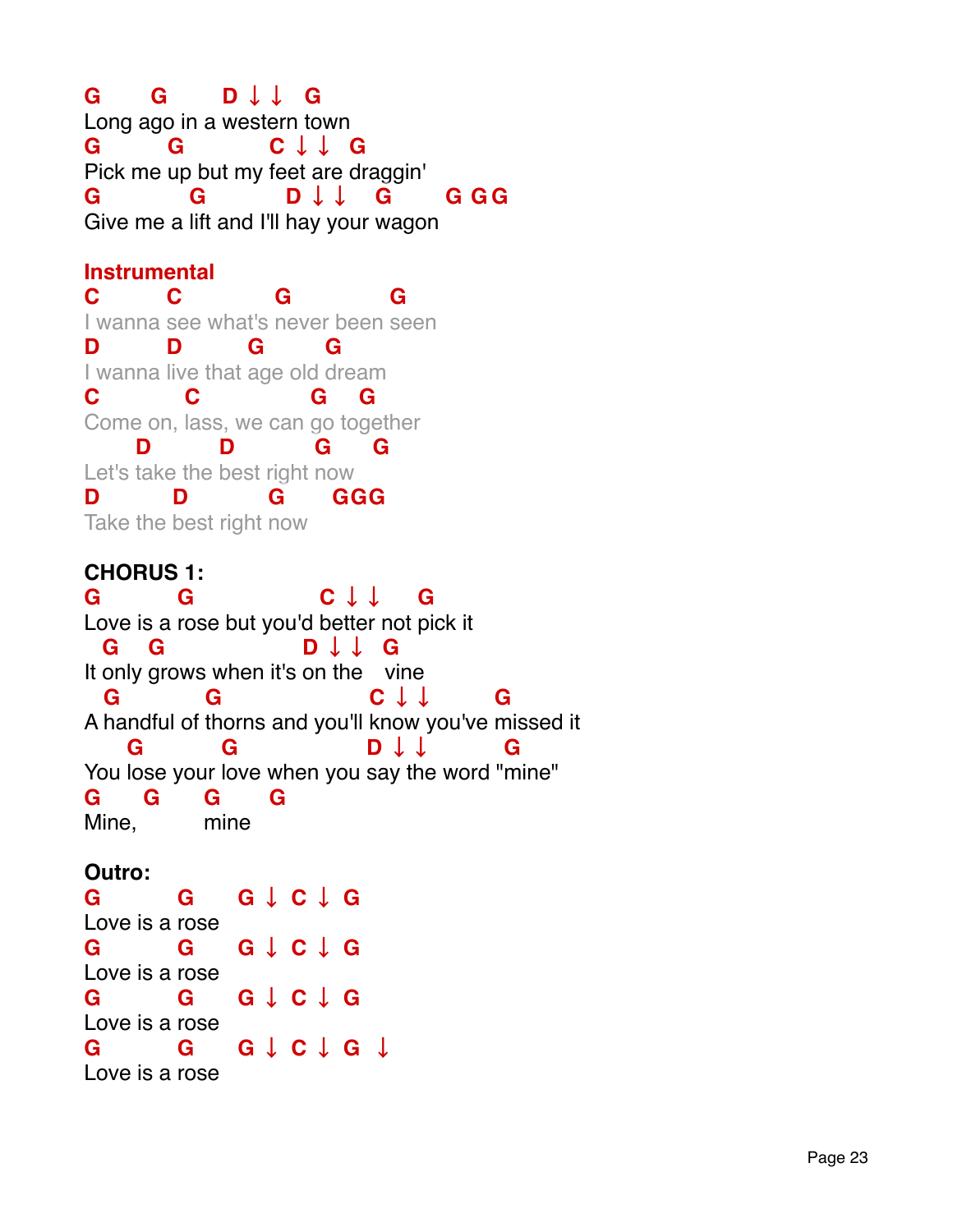# **Land of the Silver Birch** External Control Review of Am

**Traditional** 



**4/4 time Strum: d- du**

**Intro: Am / / Am / / Am / / Am / /**

#### **Verse 1:**

**Am** Land of the silver birch, home of the beaver **Am Am Am F** Where still the mighty moose wanders at will **C Dm Am F** Blue lake and rocky shore, I will re turn once more **C Dm Am**

#### **CHORUS:**

**Am** Boom-diddy-ah-da, boom-diddy-ah-da **Am Am** Boom-diddy-ah-da, bo-oo-oo **Am Am / Dm / Am Am** oooom

#### **Verse 2:**

**Am** Deep in the forest, down in the lowlands **Am Am Am F** My heart cries out for thee, hills of the north **C Dm Am F** Blue lake and rocky shore, I will re turn once more **C Dm Am**

#### **CHORUS:**

**Am** Boom-diddy-ah-da, boom-diddy-ah-da **Am Am** Boom-diddy-ah-da, bo-oo-oo **Am Am / Dm / Am Am**oooom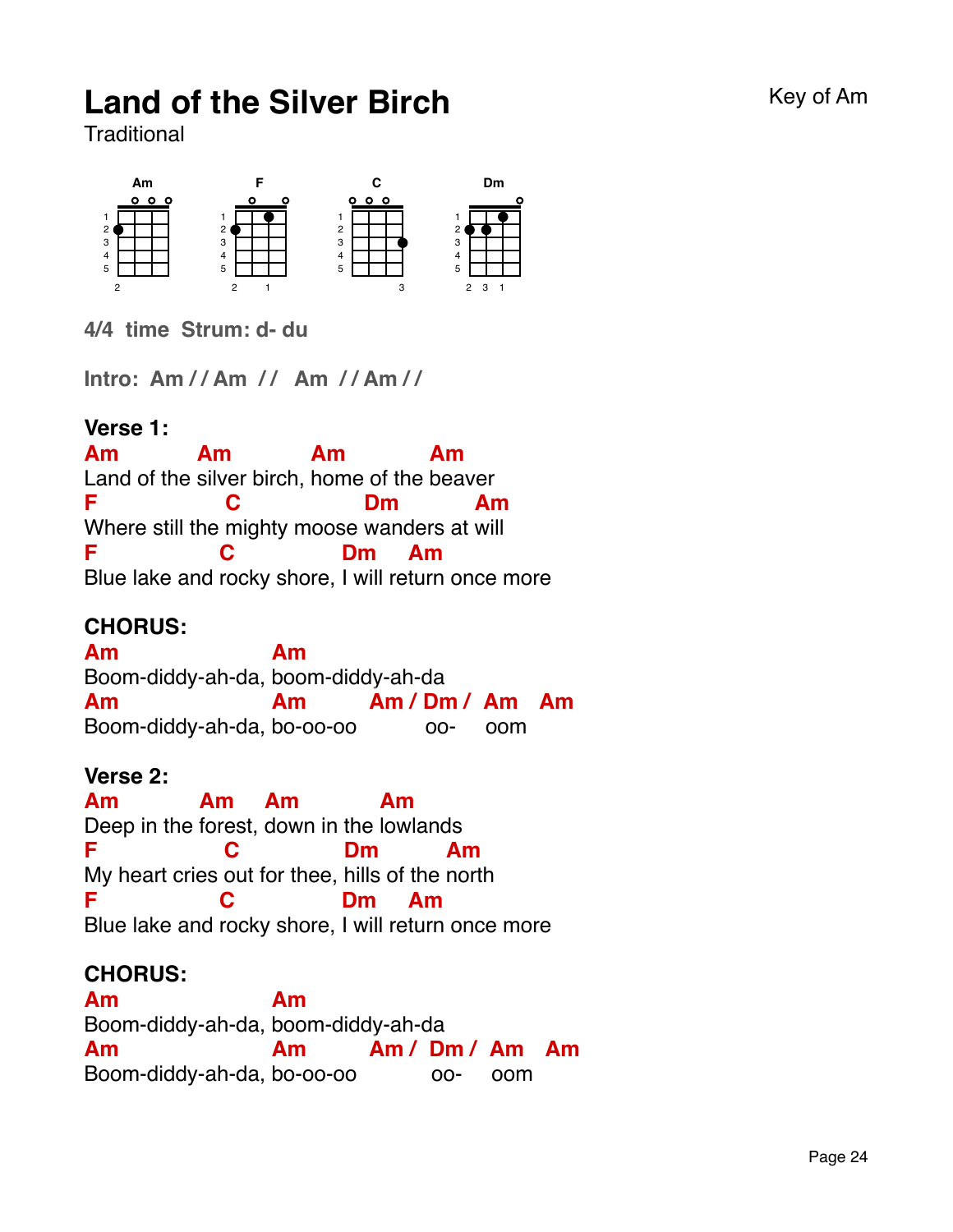#### **Verse 3: Am** High on a rocky ledge I'll build a wigwam **Am Am Am F** Close to the water's edge, silent and still **C Dm Am F** Blue lake and rocky shore, I will re turn once more **C Dm Am**

# **CHORUS:**

**Am** Boom-diddy-ah-da, boom-diddy-ah-da **Am Am** Boom-diddy-ah-da, bo-oo-oo **Am Am / Dm / Am Am** oooom

#### **Verse 4:**

**Am** High as an eagle soars, over the mountains **Am Am Am F** My spirit rises up, free as a bird **C Dm Am F** Blue lake and rocky shore, I will re turn once more **C Dm Am**

# **Outro CHORUS:**

**Am** Boom-diddy-ah-da, boom-diddy-ah-da **Am Am** Boom-diddy-ah-da, bo-oo-oo **Am Am / Dm / Am Am ↓**oooom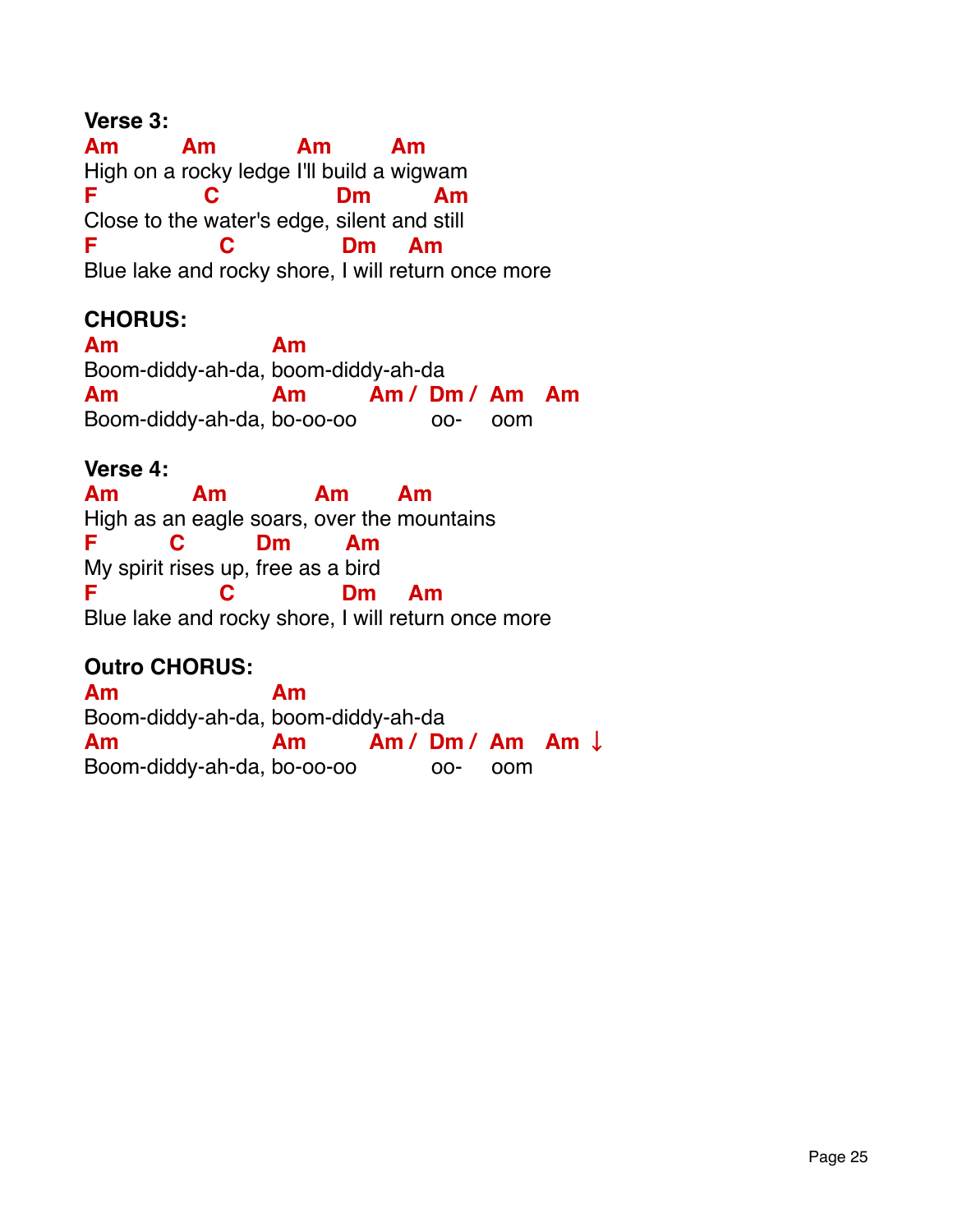# **Words** Key of A

Barry, Robin and Maurice Gibb



**4/4 time Strum: du- du**

**INTRO: A / / A / / A / / A / /**

#### **Verse 1: A** Smile an everlasting smile **A A** A smile could bring you near to me **A B7 B7 B7 B7** Don't ever let me find you gone **E7 E7 E7** 'Cause that would bring a tear to me **E7 D A A A** This world has lost its glory **C C C** Let's start a brand new story now, my love **C G G G G** Right now, there'll be no other time **A A A** And I can show you how, my love **A B7 B7 E7 E7 Verse 2: A** Talk in everlasting words **A A** And dedicate them all to me **A B7 B7 B7 B7** And I will give you all my life **E7 E7 E7 E7 D A A**

I'm here if you should call to me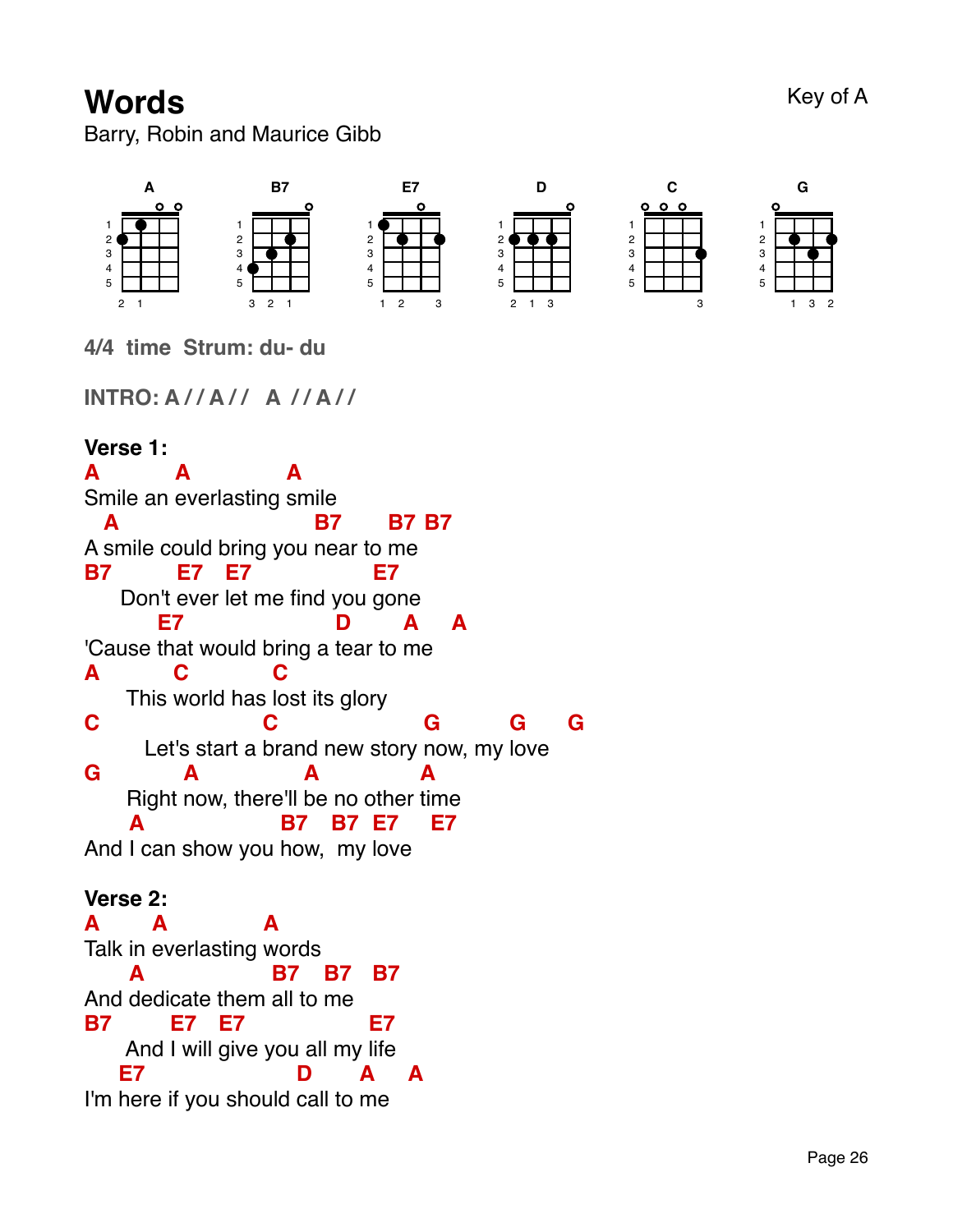**A** You think that I don't even mean **C C C** A single word I say **C E7 E7 E7 E7 A** It's only words, and words are all I have **A E7** To take your heart a way **E7 A AE7 E7**

### **Verse 2 Partial Instrumental Sing da da da**

**A** Talk in everlasting words **A A** And dedicate them all to me **A B7 B7 B7 B7 E7 E7** And I will give you all my life **E7** I'm here if you should call to me **E7 D A A A** You think that I don't even mean **C C C** A single word I say **C E7 E7 E7 E7 A** It's only words, and words are all I have **A E7** To take your heart a way **E7 A AE7 E7 Outro: E7** It's only words, and words are all I have **A A E7** To take your heart a way **E7 A A E7 ↓ Tacet Slowly** It's only words, and words are all I have **A ↓ A ↓ E7 ↓** To take your heart a way **E7 ↓ A ↓ D ↓ A ↓**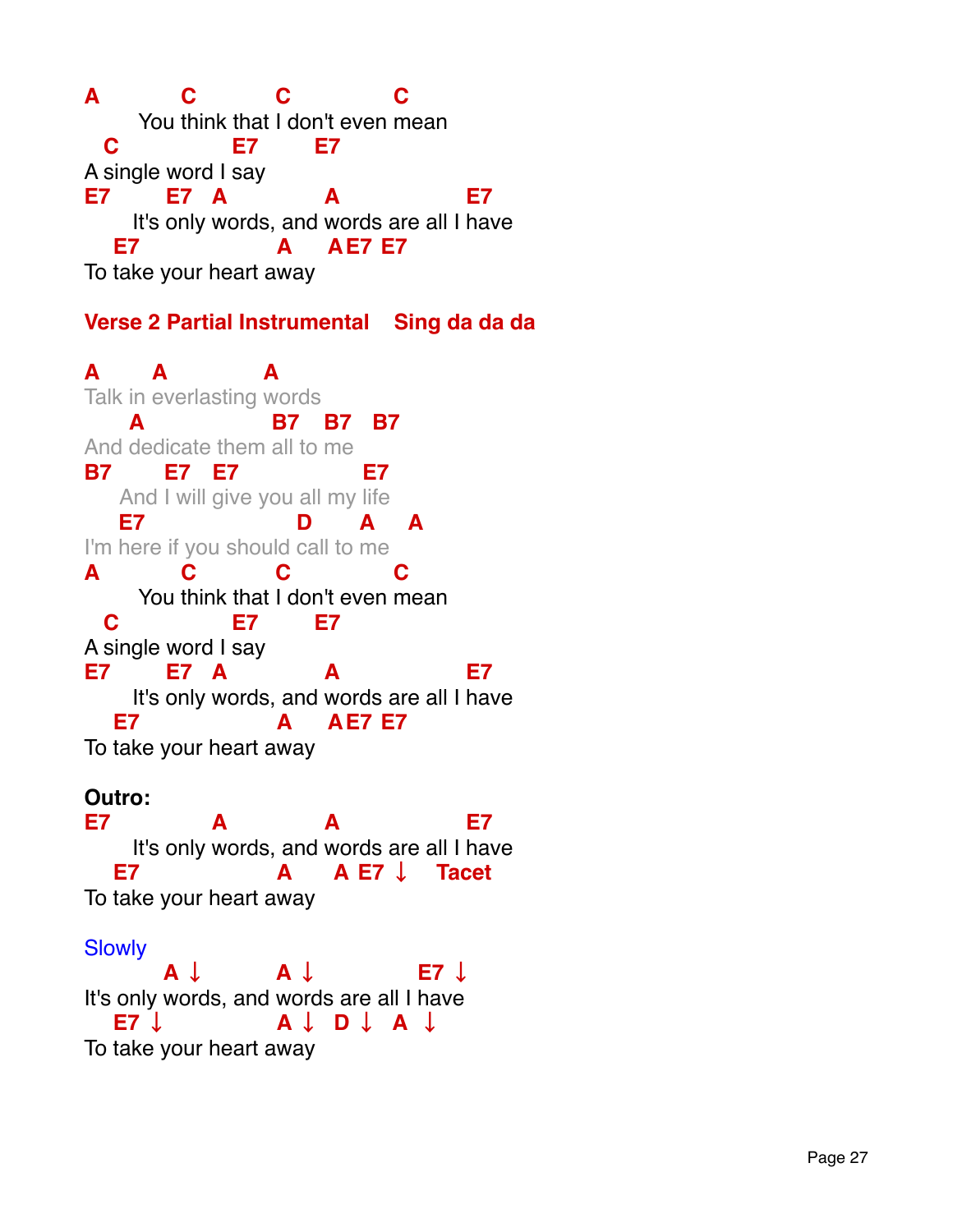# **Please, Mr. Please** Key of D

by Bruce Welch and John Rostill



**4/4 time Strum: d- dududu**

**INTRO: D / / / / F#m / / / / D / / / / F#m / / / /**

### **Verse 1:**

In the corner of the bar there stands a jukebox **D F#m D F#m** With the best of country music, old and new **D F#m Em7 A7** You can hear your five se lections for a quarter **Em7 A7 Em7 A7** And some body else's songs when yours are through **G G A7 Asus Verse 2:** I got good Kentucky whiskey on the counter **D F#m D F#m** And my friends around to help me ease the pain **D D7 G G** 'Til some button pushin' cowboy plays that love song **G G D D**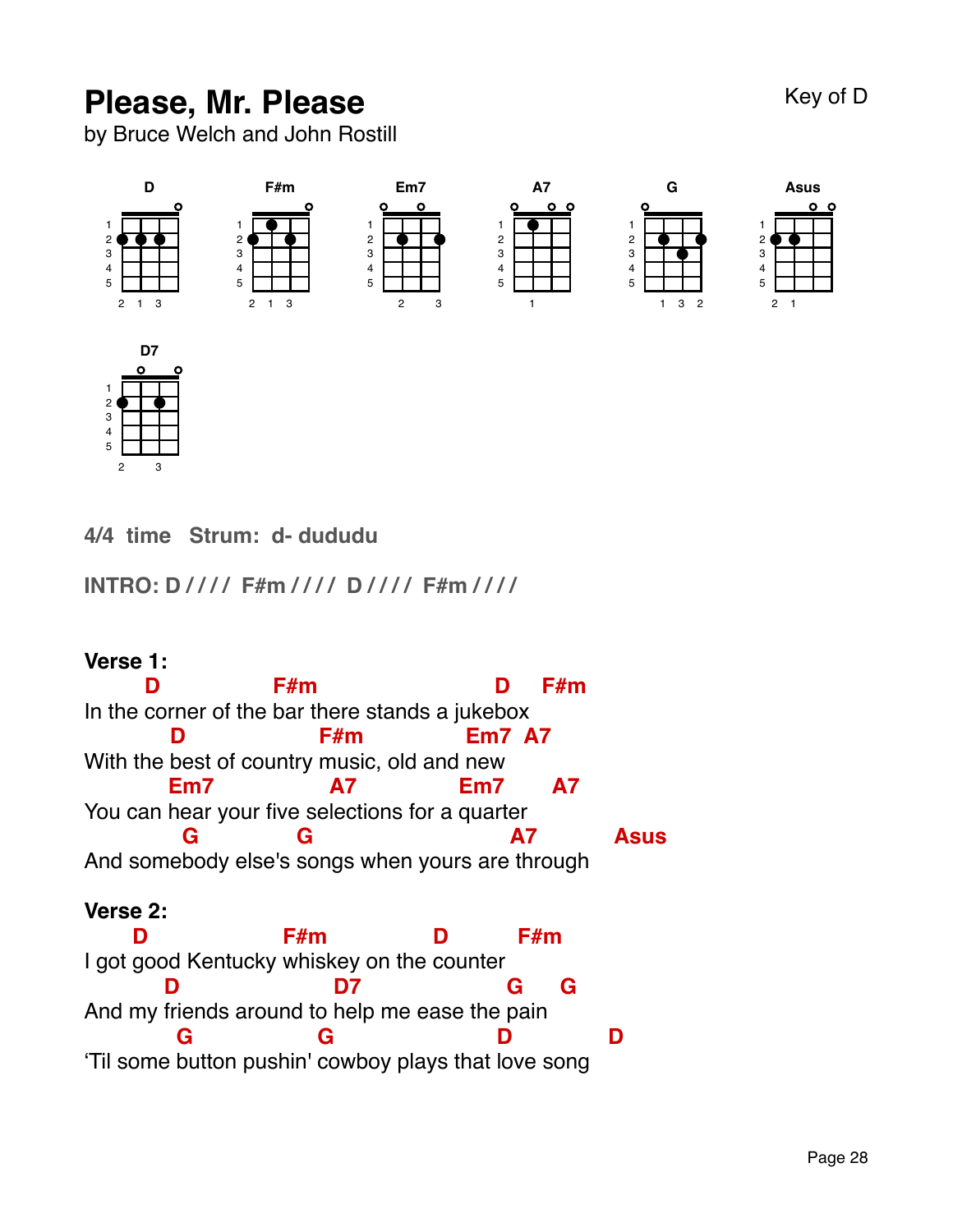#### **Em7 A7 D D ↓ TACET**

And here I am just missin' you a gain

**CHORUS:** Please Mr., please **D / / F#m / / D / / F#m / / D** Don't play B - Seventeen **A7** It was our song, it was his song, but it's o-ver **Em7 A7 G D** Please Mr., please **D / / F#m / / D / / F#m / / D** If you know what I mean **A7** I don't e ver wanna hear that song a gain **Em7 A7 D F#m D F#m Verse 3:** If I had a dime for every time I held you **D F#m D F#m** Though you're far away, you've been so close to me **D F#m Em7 A7** I could swear I'd be the richest girl in Nashville **Em7 A7 Em7 A7** Maybe even in the state of Tennessee **G G A7 Asus Verse 4:** But I guess I'd better get myself to gether **D F#m D F#m** 'Cause when you left, you didn't leave too much behind **D D7 G G** Just a note that said "I'm sorry", by your picture **G G D D** And a song that's weighing heavy on my mind **Em7 A7 D D ↓ TACET**

### **CHORUS:**

Please Mr., please **D / / F#m / / D / /**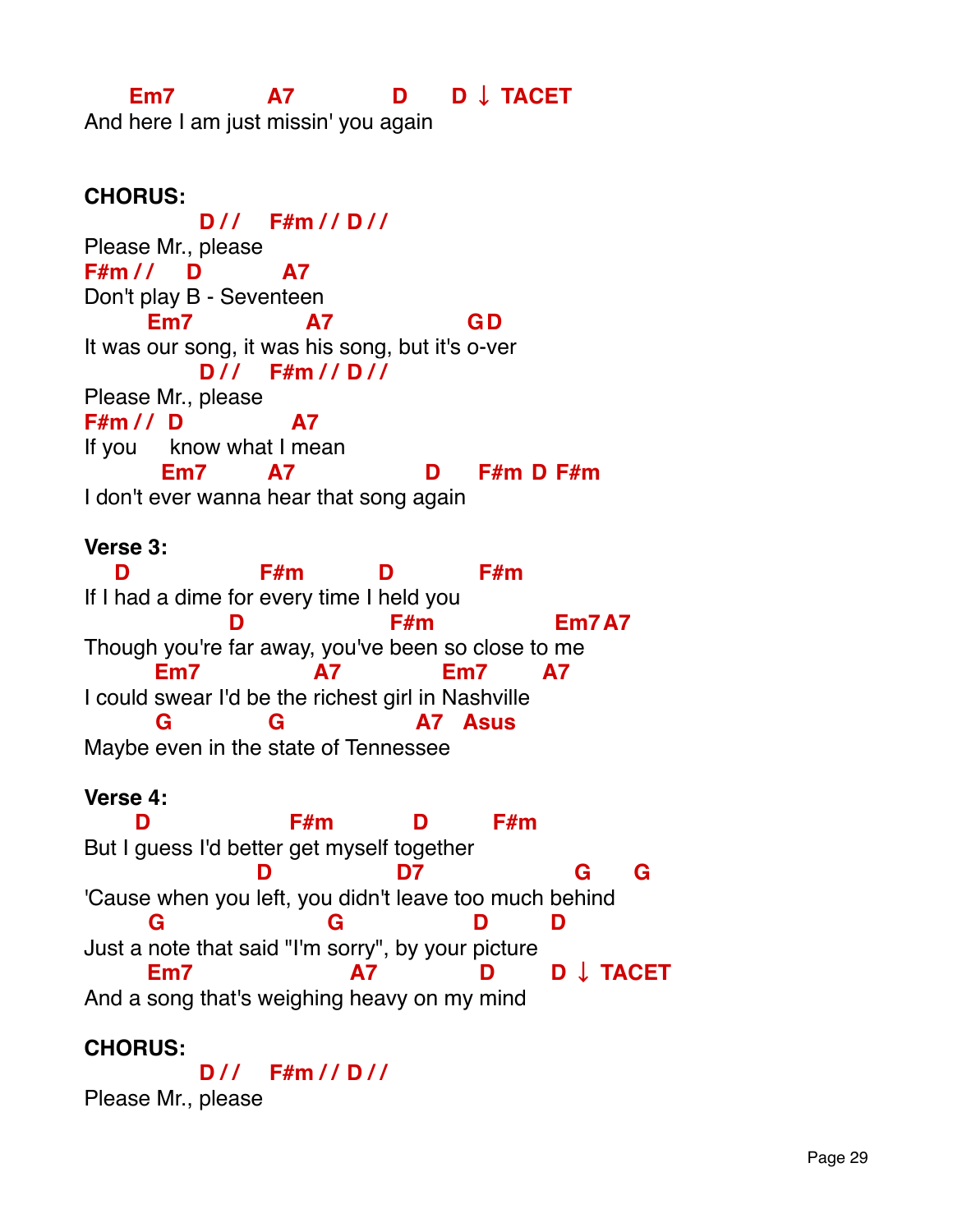**F#m / / D** Don't play B - Seventeen **A7** It was our song, it was his song, but it's o-ver **Em7 A7 G D** Please Mr., please **D / / F#m / / D / / F#m / / D** If you know what I mean **A7** I don't e ver wanna hear that song a gain **Em7 A7 D F#m D F#m**

# **Outro:**

**D ↓**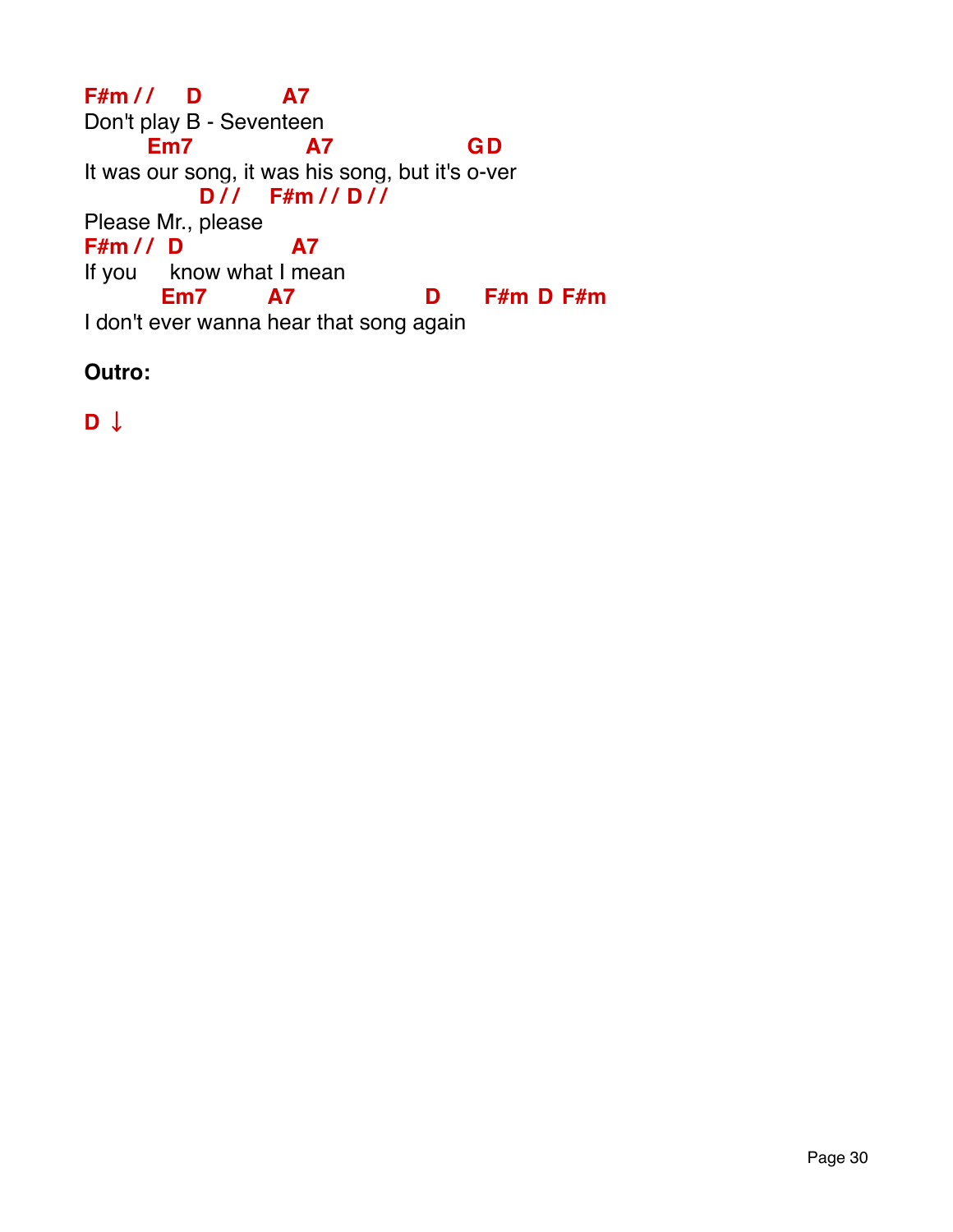# It's So Easy **It's So Easy**

Buddy Holly



**4/4 time Strum: d- du**

**INTRO: D / / A7 / / G / / A7 / /**

#### **Verse 1:**

**D** It's so easy to fall in love **A7 G A7 D** It's so easy to fall in love **G A7 D D** People tell me love's for fools **A7 G A7** So here I go breaking all of the rules **D G A7 D**

### **CHORUS:**

It seems so easy (seems so easy) **G G G** Umm-hmm so doggone easy (doggone easy) **G D D D** Umm-hmm it seems so easy (seems so easy, seems so easy, seems so easy) **D G G G G** Where you're con **A7 ↓ Tacet A7 ↓ Tacet** concerned That my heart has **A7 ↓ Tacet A7 ↓ Tacet** has learned **Verse 2:**

**D** It's so easy to fall in love **A7 G A7 D** It's so easy to fall in love**G A7 D**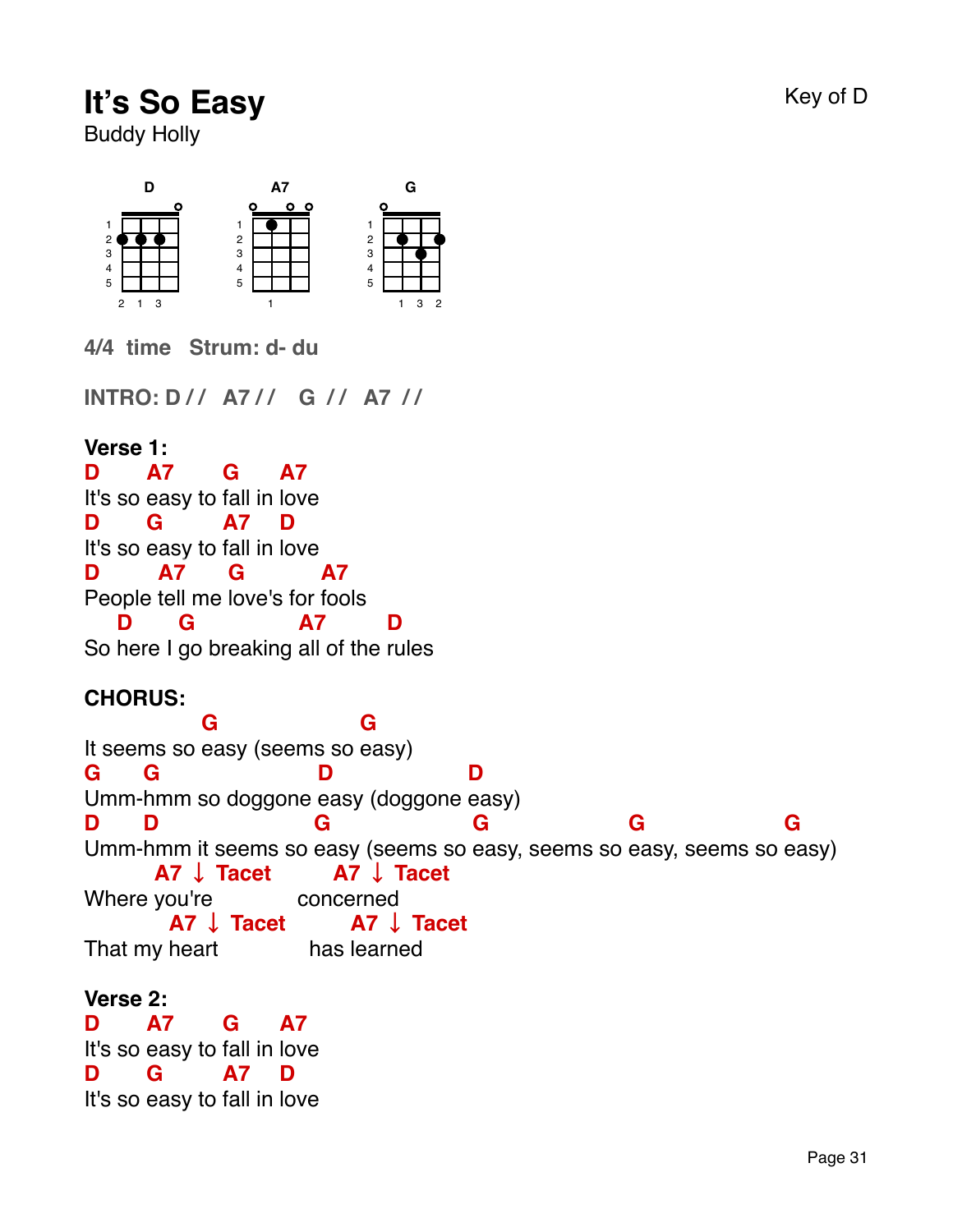**D A7 G** Look into your heart and see **A7 D** What your love book has set apart for me **G A7 D**

#### **CHORUS:**

It seems so easy (seems so easy) **G G G** Umm-hmm so doggone easy (doggone easy) **G D D D** Umm-hmm it seems so easy (seems so easy, seems so easy, seems so easy) **D G G G G** Where you're con **A7 ↓ Tacet A7 ↓ Tacet** concerned That my heart has **A7 ↓ Tacet A7 ↓ Tacet** has learned

#### **Verse 1 Partial:**

**D** It's so easy to fall in love **A7 G A7 D** It's so easy to fall in love **G A7 D**

### **CHORUS:**

It seems so easy (seems so easy) **G G G** Umm-hmm so doggone easy (doggone easy) **G D D D** Umm-hmm it seems so easy (seems so easy, seems so easy, seems so easy) **D G G G G** Where you're con **A7 ↓ Tacet A7 ↓ Tacet** concerned That my heart has **A7 ↓ Tacet A7 ↓ Tacet** has learned

### **Outro:**

**D** It's so easy to fall in love **A7 G A7 D** It's so easy to fall in love**G A7 D ↓**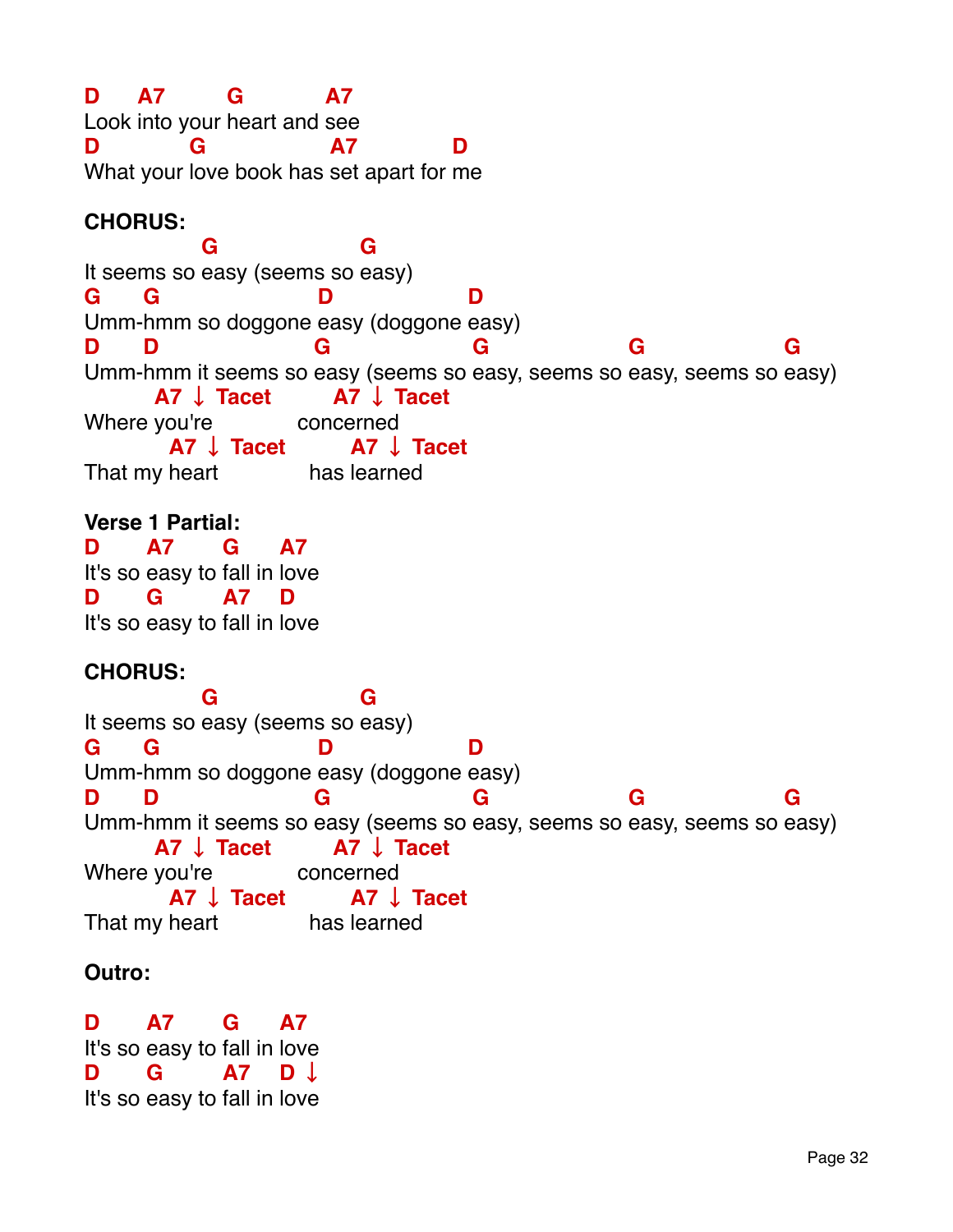end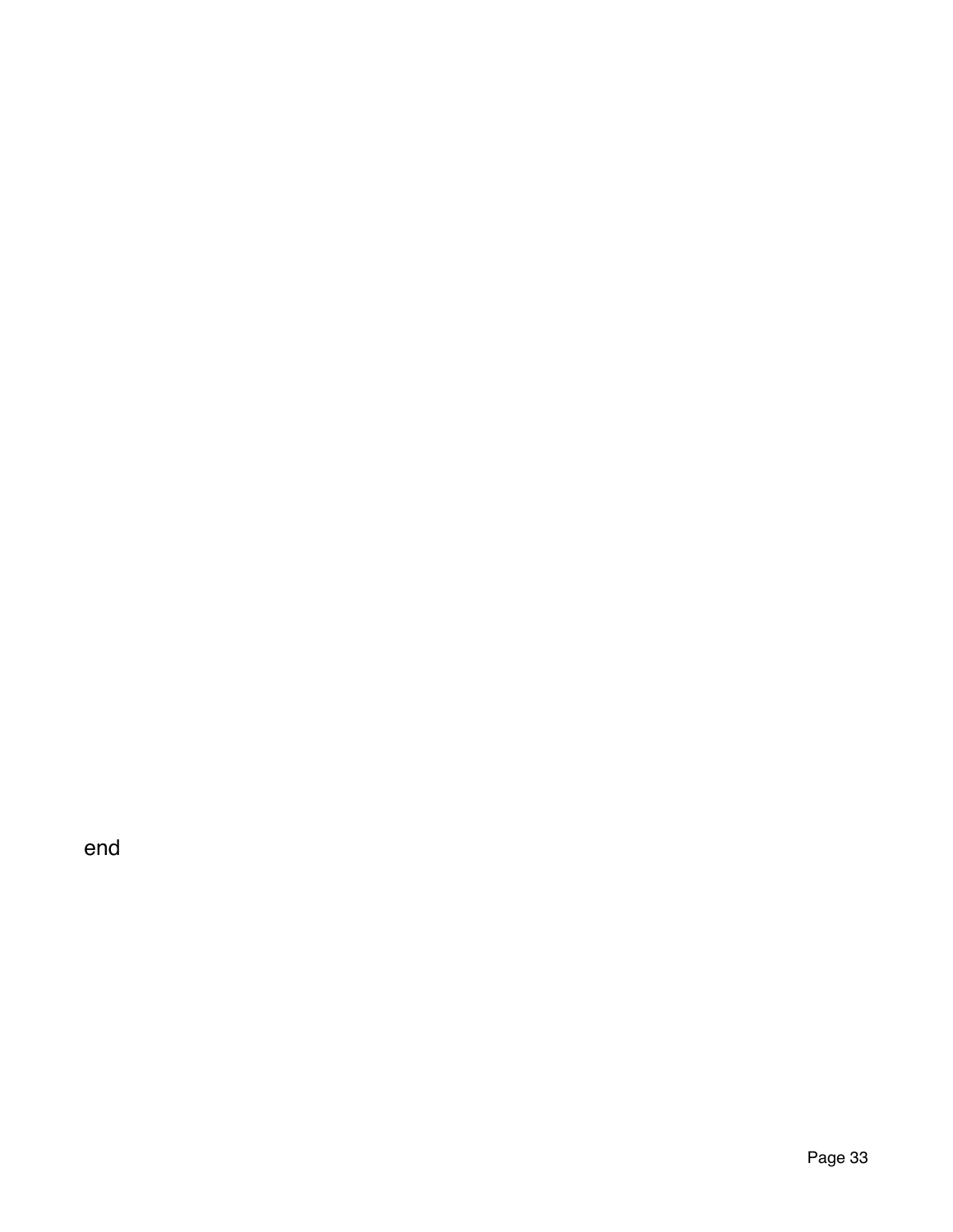# **Build Me Up Buttercup** Key of G

**C**

 $0<sub>o</sub>$ 

Mike d'Abo and Tony Macaulay

 



**INTRO:** C//C// E7//E7// F//F// G7//G7//

  **E7**



**F**















3 2

**G7**

1 3

**G**



**4/4 time Strum: du-du**









**CHORUS: G7** Why do you bu ild me up, **G7 C C E7** buttercup, baby **E7** Just to l et me down **F F** and m ess me ar ound **G7 G7** And then wo rst of all **C C** you never call, baby **E7 E7** When you s ay you will **F F** but I love you still **G7 G7** I need y ou **C C** more than a nyone, darlin' **C7 C7** You k now that I have from the start **F F Fm Fm**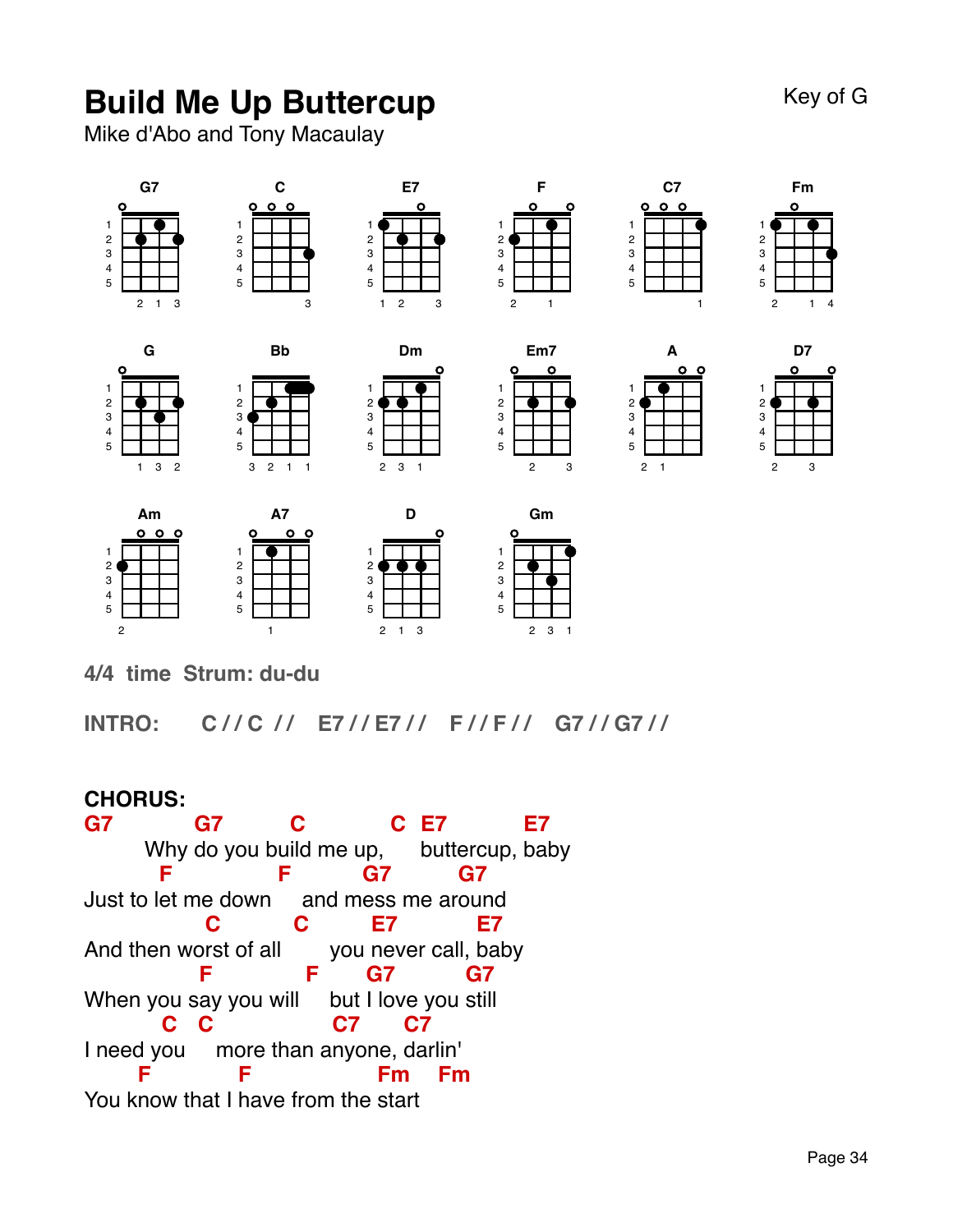So b uild me up buttercup, don't break my heart **C C G7 G7 F C ↓ G↓ C G7**

**Verse 1:** I'll be over at ten, you told me time and again **C G Bb F** But you're late l wait around and then **C C F F** I r un to the d oor, I can't t ake any more **C G Bb F** It's not y ou you let me d own again, hey hey hey **C C F F Dm** Baby, baby, t ry to find, hey hey hey **Dm G G Em7** A little time, and I'll make you happy **Em7 A A F** I'll be home I'll be be side the phone **F D7 D7** Waiting for y ou Ooo-oo-oo, ooo-oo-ooo **G G G G G G**

#### **CHORUS:**

**G7** Why do you bu ild me up, buttercup, baby **G7 C C E7 E7** Just to l et me down and m ess me ar ound **F F F F G7 G7** And then wo rst of all **C C** you never call, baby **E7 E7** When you say you will but I love you still **F F G7 G7** I need y ou more than a nyone, darlin' **C C C7 C7** You k now that I have from the start **F F Fm Fm** So b uild me up buttercup, don't break my heart **C C G7 G7 F C ↓ G↓ C G7**

#### **Verse 2:**

To y ou I'm a t oy but I co uld be the b oy**C G Bb F**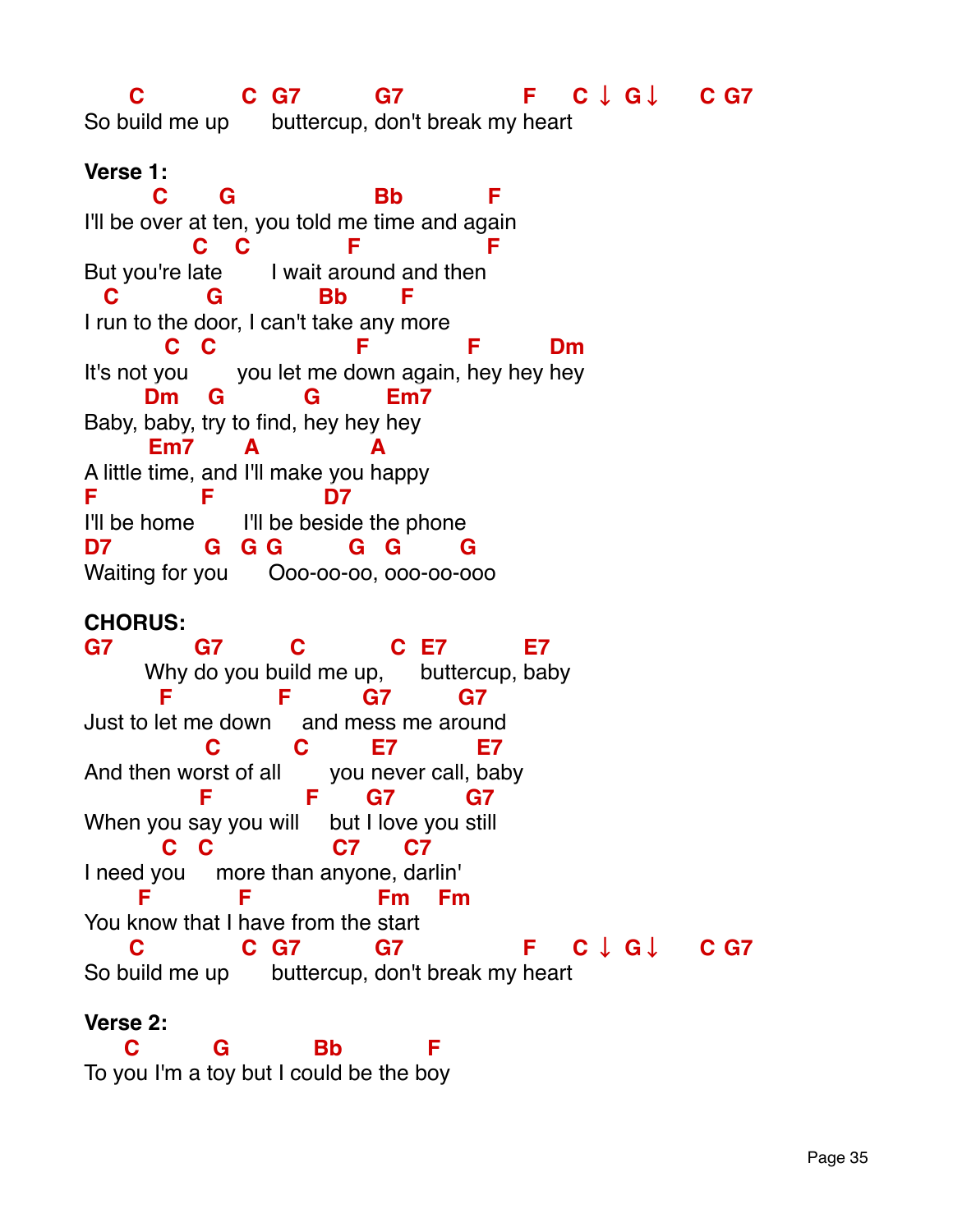You a dore if you'd just l et me know **C C F F** Al though you're unt rue, I'm attr acted to y ou **C G Bb F** All the more why do I need you so, hey hey hey **C C F F Dm** Baby, baby, t ry to find, hey hey hey **Dm G G Em7** A little time, and I'll make you happy **Em7 A A F** I'll be home I'll be be side the phone **F D7 D7** Waiting for y ou Ooo-oo-oo, ooo-oo-ooo **G G G G G G**

# **CHORUS:**

**G7** Why do you bu ild me up, buttercup, baby **G7 C C E7 E7** Just to l et me down and m ess me ar ound **F F G7 G7** And then wo rst of all **C C** you never call, baby **E7 E7** When you say you will but I love you still **F F G7 G7** I need y ou more than a nyone, darlin' **C C C7 C7** You k now that I have from the start **F F Fm Fm** So b uild me up buttercup, don't break my heart **C C G7 G7 Am Am A7 A7**

# **PARTIAL CHORUS:**

New Key I need y ou more than a nyone, darlin' **D D D7 D7** You k now that I have from the start **G G Gm Gm** So b uild me up b uttercup, don't break my heart **D D A7 A7 G D ↓ A ↓ D A7**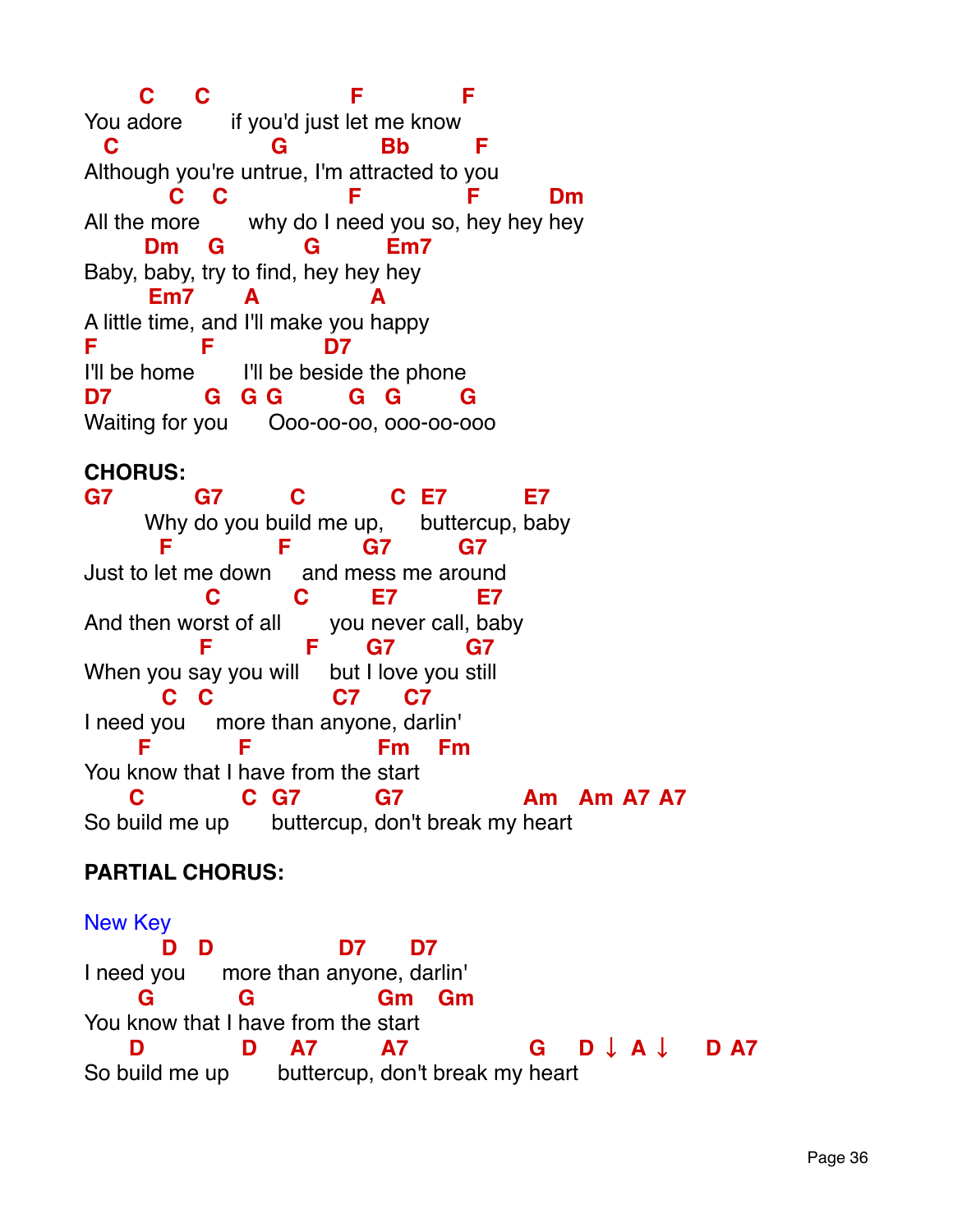**Outro:** I need y ou more than a nyone, darlin' **D D D7 D7** You k now that I have from the start **G G Gm Gm** So b uild me up buttercup, don't break my heart **D D A7 A7 G D ↓ A ↓ D ↓ A ↓ D ↓**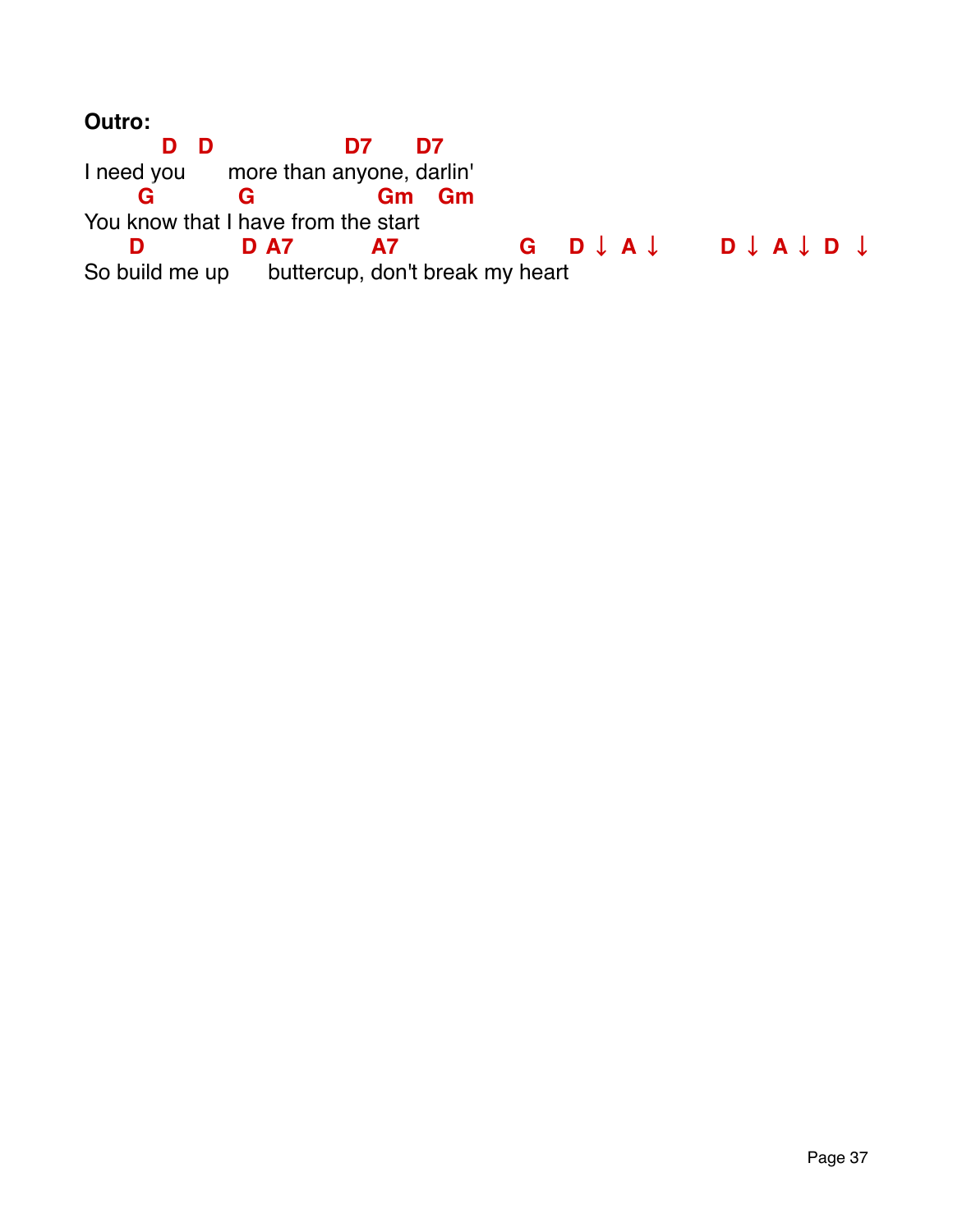# **Take A Chance On Me Take A Chance On Me**

Benny Andersson and Björn Ulvaeus



**4/4 time Strum: du- du chuck strum**

**INTRO: A// A// A//** 

#### **Verse 1:**

If you change your mind, I'm the first in line **A A A A** Honey I'm still free, take a chance on me **A A A E7 E7** If you need me, let me know, gonna be around **E7 E7 E7 E7** If you've got no place to go, if you're feeling down **E7 E7 A A A**

#### **Verse 2:**

If you're all alone when the pretty birds have flown **A A A A** Honey I'm still free, take a chance on me **A A A E7 E7** Gonna do my very best and it ain't no lie **E7 E7 E7 E7** If you put me to the test, if you let me try **E7 E7 A A AA**

### **CHORUS I:**

Take a chance on me **Bm Bm E7 E7** Take a chance on me **Bm Bm E7 E7 Bm** We can go dancing, we can go walking**Bm Bm Bm**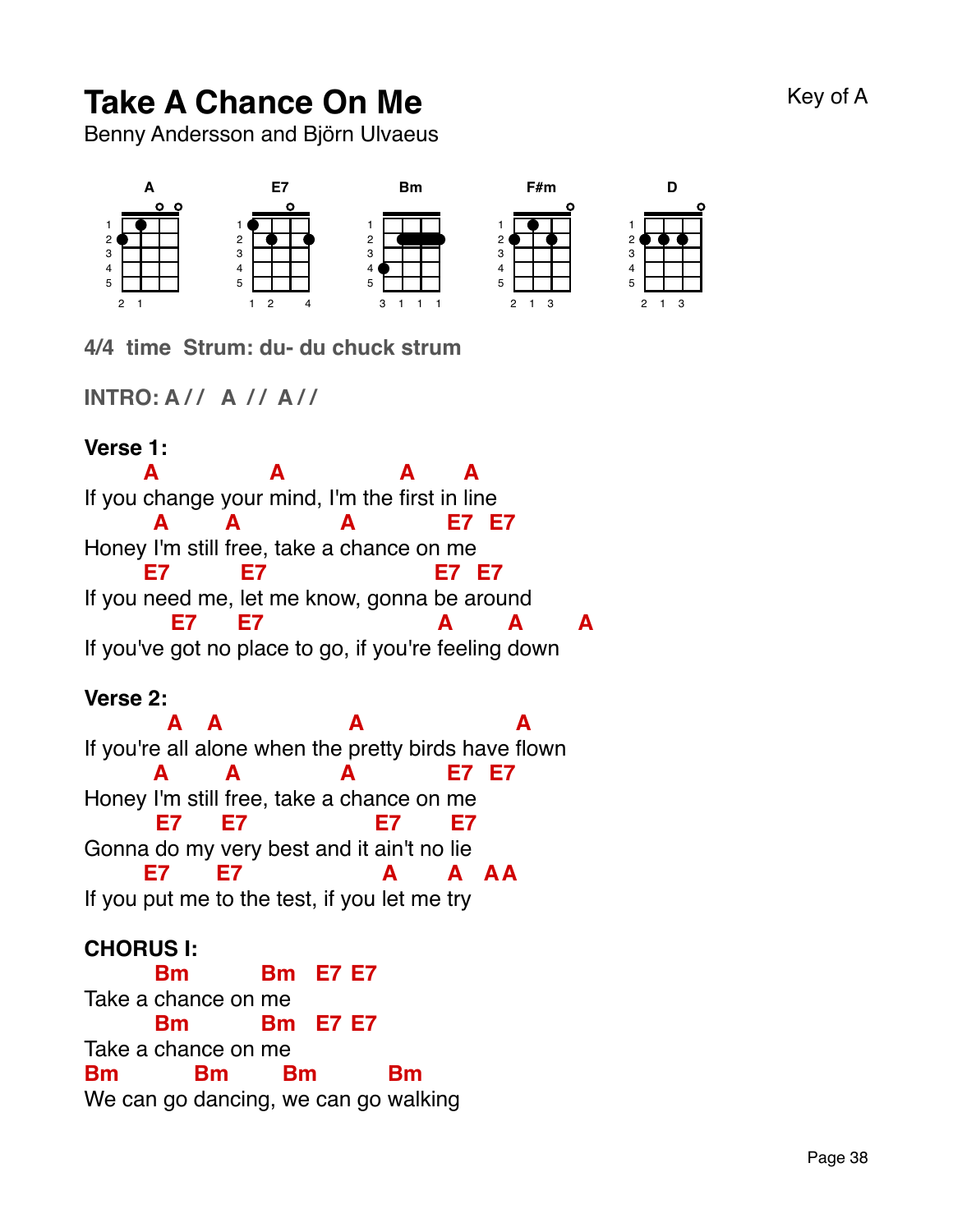As long as we're to gether **A A A A Bm** Listen to some music, maybe just talking **Bm Bm Bm A** Get to know you better **A A**

#### **Bridge I:**

'Cause you know I've got **A F#m** so much that I wanna do **F#m D** When I dream I'm a lone with you **D** It's magic **F#m F#m F#m F#m F#m** You want me to leave it there, **F#m D** afraid of a love affair **D** But I think you know **Bm Bm E7 E7** that I can't let go **Bm Bm E7 ↓ Tacet Verse 1 Reprise:** If you change your mind, I'm the first in line **A A A** Honey I'm still free, take a chance on me **A A A E7 E7** If you need me, let me know, gonna be around **E7 E7 E7 E7** If you've got no place to go, if you're feeling down **E7 E7 A A A Verse 2 Reprise:** If you're all alone when the pretty birds have flown **A A A A** Honey I'm still free, take a chance on me **A A A E7 E7** Gonna do my very best and it ain't no lie **E7 E7 E7 E7** If you put me to the test, if you let me try **E7 E7 A A AA**

# **CHORUS II:**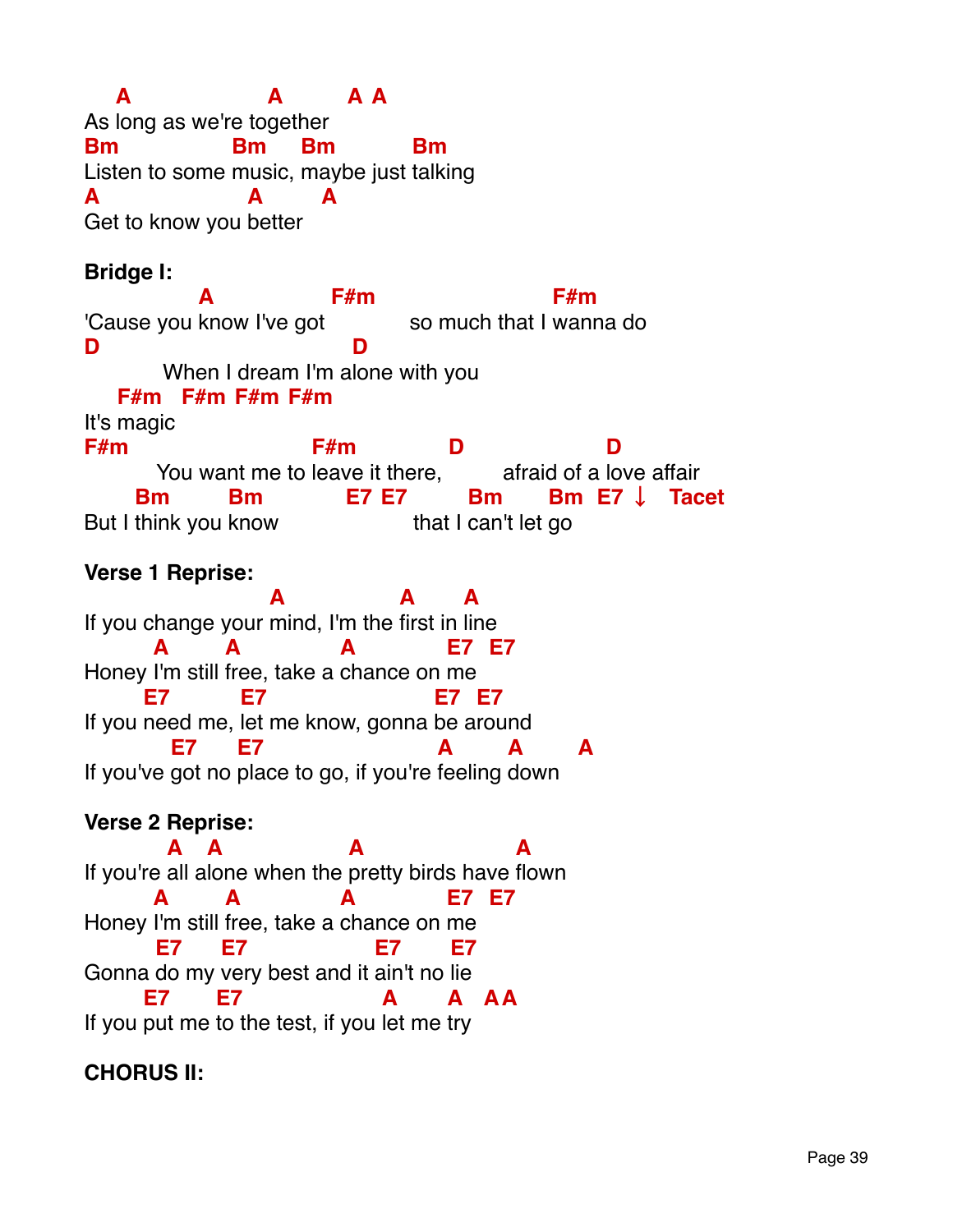Take a chance on me **Bm Bm E7 E7** Take a chance on me **Bm Bm E7 E7** Oh you can take your time baby, I'm in no hurry **Bm Bm Bm Bm A** Know I'm gonna get you **A AA Bm** You don't wanna hurt me, baby don't worry **Bm Bm Bm A** I ain't gonna let you **A A**

### **Bridge II:**

**A** Let me tell you now, **F#m** my love is strong enough **F#m D** To last when things are rough, it's magic **D F#m F#m F#m F#m F#m** You say that I waste my time, **F#m D** but I can't get you off my mind **D** No I can't let go 'cause I love you so **Bm Bm E7 E7 Bm Bm E7 ↓ Tacet**

# **Verse 2 Reprise:**

**A** Ba-ba-ba-ba ba, ba-ba-ba-ba ba **A A A** Honey I'm still free, take a chance on me **A A A E7 E7** Gonna do my very best and it ain't no lie **E7 E7 E7 E7** If you put me to the test, if you let me try **E7 E7 A A A A**

### **Outro:**

**Bm Bm E7 E7 A A A ↓ ↓ ↓**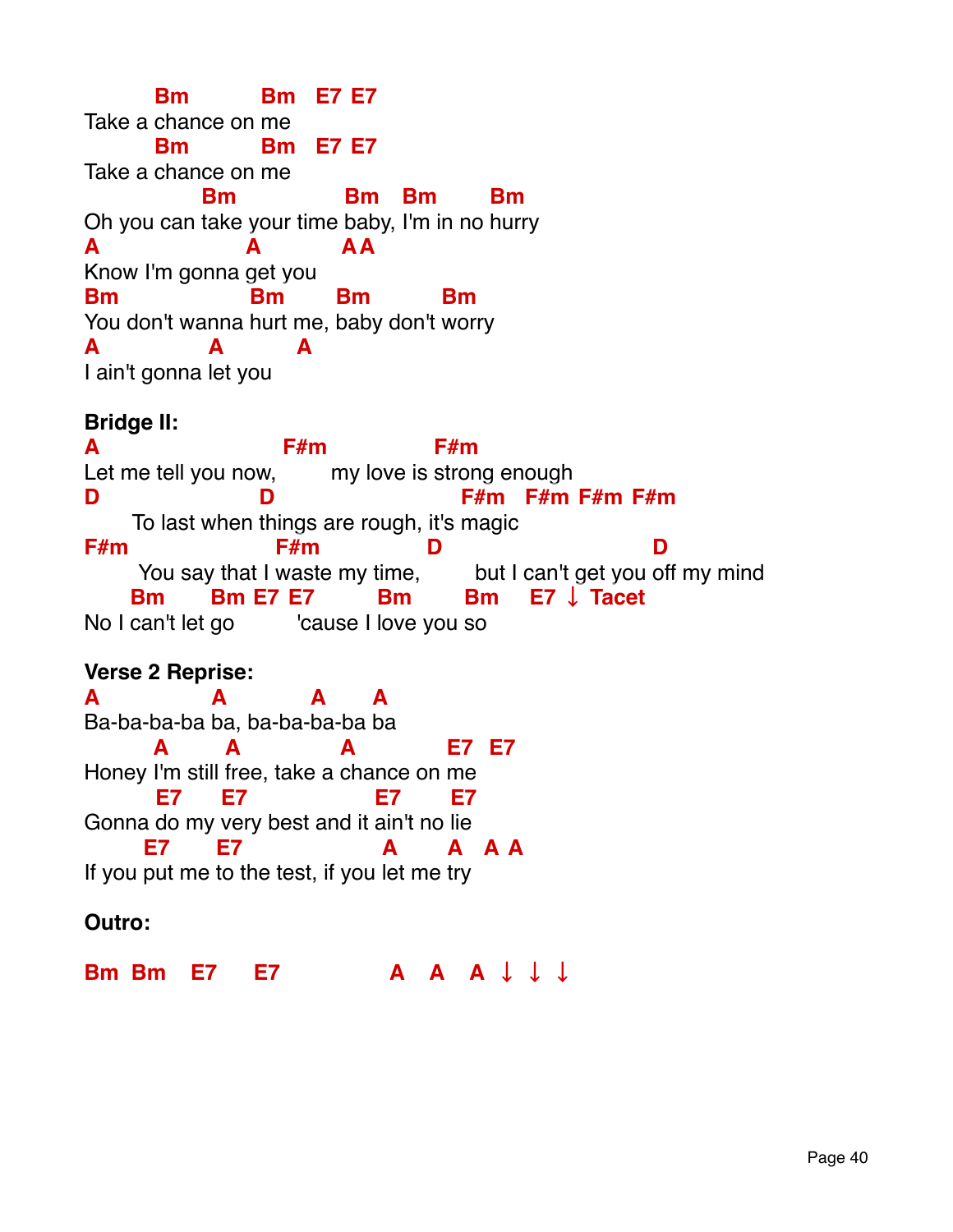# **Come Rain or Come Shine** Key of C

David Francey



**3/4 time Strum: d- dudu**

**INTRO: C / / / F / / / C / / / G / / /**

#### **Verse 1:**

**C** Long road, dark night, nothing but headlights **G C F F** I'll see some bright lights, when we get home to you **C Am G C** Framed in your doorway with your arms open wide **F C G** I'll hold you in my arms, enfold you inside **C Am F G**

### **CHORUS:**

And I want to tell ya, come rain or come shine **F C Am G** That I'll always be your love, if you'll always be mine **C F G C**

# **F C G C F C G**

**Verse 2: C** Sometimes I wonder what you see in me **F C G** Is it someone you're wishing or hoping I'll be? **C Am F G C** Sometimes I wonder, I can't help myself **F C G** Will your love go someplace, with somebody else?**C Am F G**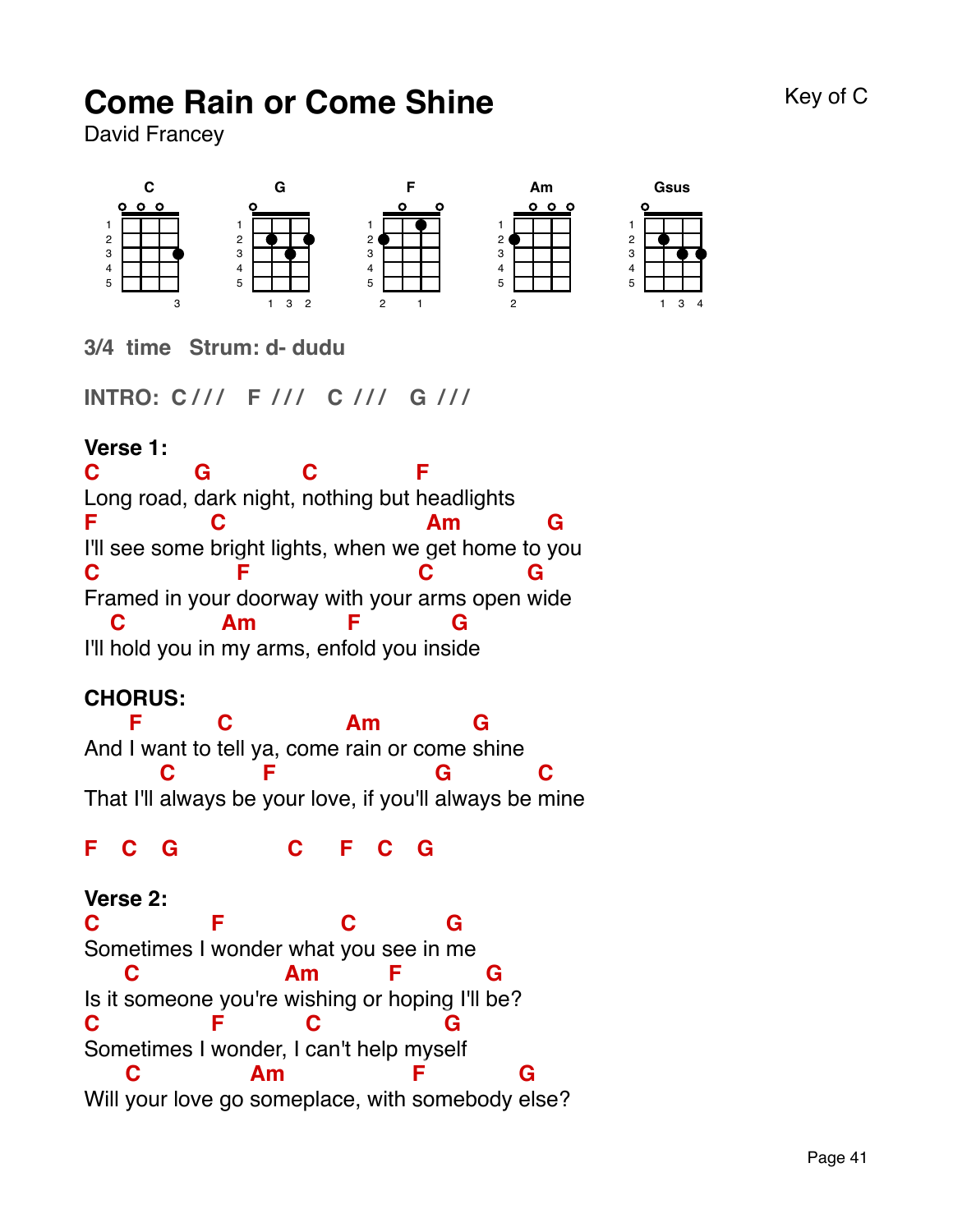#### **CHORUS with Repeat:**

And I want to tell ya, come rain or come shine **F C Am G** That I'll always be your love, if you'll always be mine **C F G C F** I want to tell ya, come rain or come shine **C Am G** That I'll always be your love, if you'll always be mine **C F G C**

### **F C G C F C G Gsus G Gsus**

**Verse 3:**

**C** Sometimes you wonder what I see in you **F C G** Just picture the sun on an ocean of blue **C Am F G C** Picture that ocean so deep and so wide **F C G** Feel the sun on the water, and the pull of the tide **C Am F G**

### **CHORUS:**

And I want to tell ya, come rain or come shine **F C Am G** That I'll always be your love, if you'll always be mine **C F G C F** I want to tell ya, come rain or come shine **C Am G** That I'll always be your love, if you'll always be mine **C F G C**

### **Outro:**

**F C G C F C**

#### **Slowly**

**G ↓ ↓ ↓ C ↓**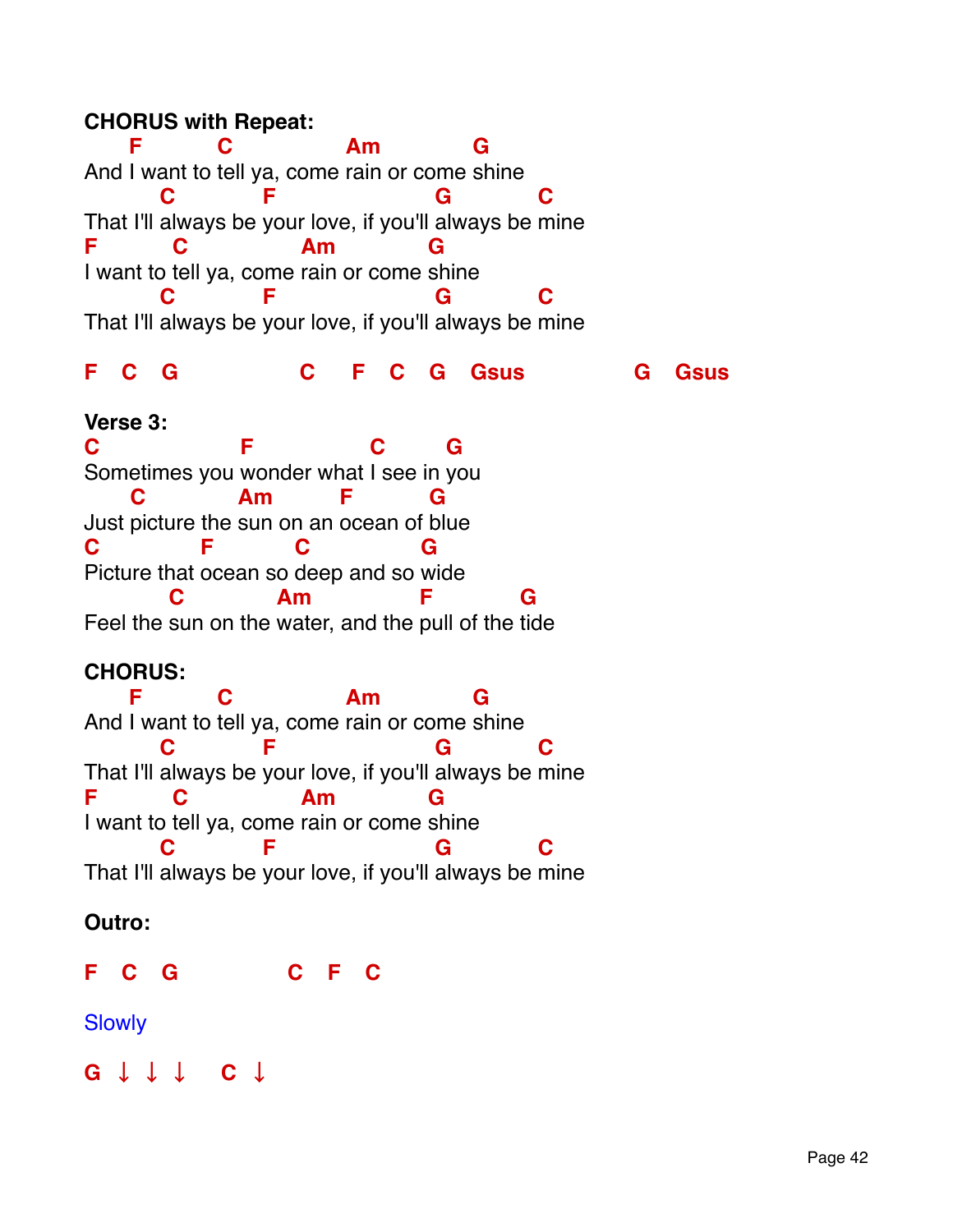# **Song Of Wyoming** Key of D

**A7**

1

John Denver

2 1 3

4 5





**Gm**

**Em7**

2 3

2 3 1

**3/4 time Strum: d-dudu d-dudu**

**INTRO: G / / / Gm / / / D / / / D / / /**

**Verse 1:** Well I'm weary and tired, I've done my day's ridin' **D D7 G Gm D** Night time is rolling my way **D Em7 A7** The sky's all on fire and the lights slowly fading **D D7 G Gm D** Peaceful and still ends the day **G D D**

#### **Bridge 1:**

**F#m** Out on the trail night birds are callin' **Bm F#m A G** Singin' their wild melo dy **Gm D D F#m** Down in the can yon, cottonwood whispers **Bm F#m A** A song of Wy oming for me **G Gm D D**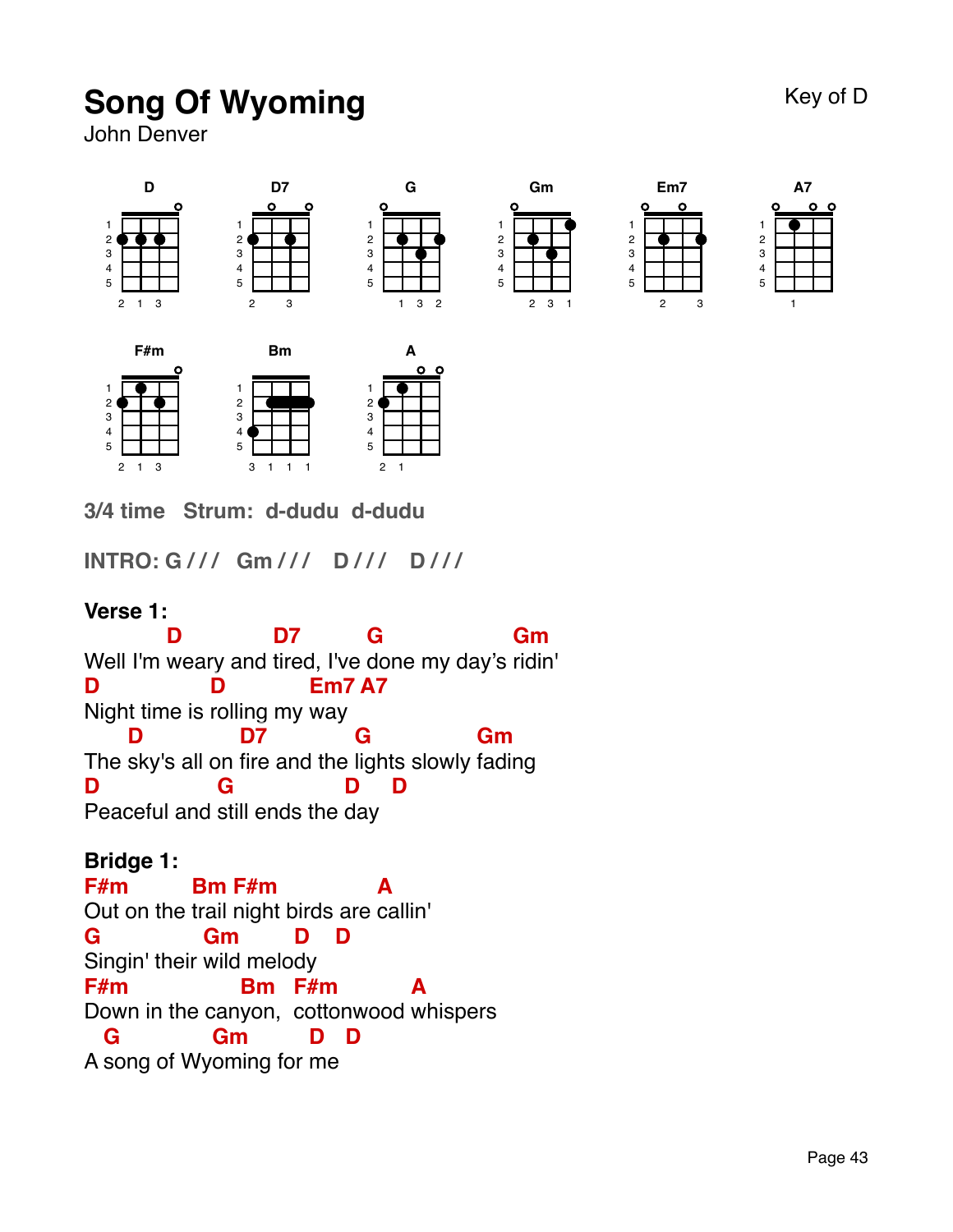#### **G Gm D D**

**Verse 2:** Well I wandered around, the town and the city **D D7 G Gm** Tried to figure the how and the why **D D Em7 A7** I stopped all my schemin', I'm just driftin' and dreamin' **D D7 G Gm D** Watching the river roll by **G D D**

#### **Bridge II:**

**F#m** Here comes that big ole prairie moon risin' **Bm F#m A G** Shinin' down bright as can be **Gm D D F#m** Up on the hill there's a coyote singin' **Bm F#m A** A song of Wy oming for me **G Gm D D**

#### **G Gm D D**

**Verse 3:** Now it's whiskey and to bacco , and bitter black coffee **D D7 G Gm** A lonesome old dogie am I **D D Em7 A7** Waking up on the range, Lord, I feel like an angel **D D7 G Gm D** Feel like I almost could fly **G D D**

#### **Bridge III:**

**F#m** Drift like a cloud out over the badlands **Bm F#m A G** Sing like a bird in the tree **Gm D D**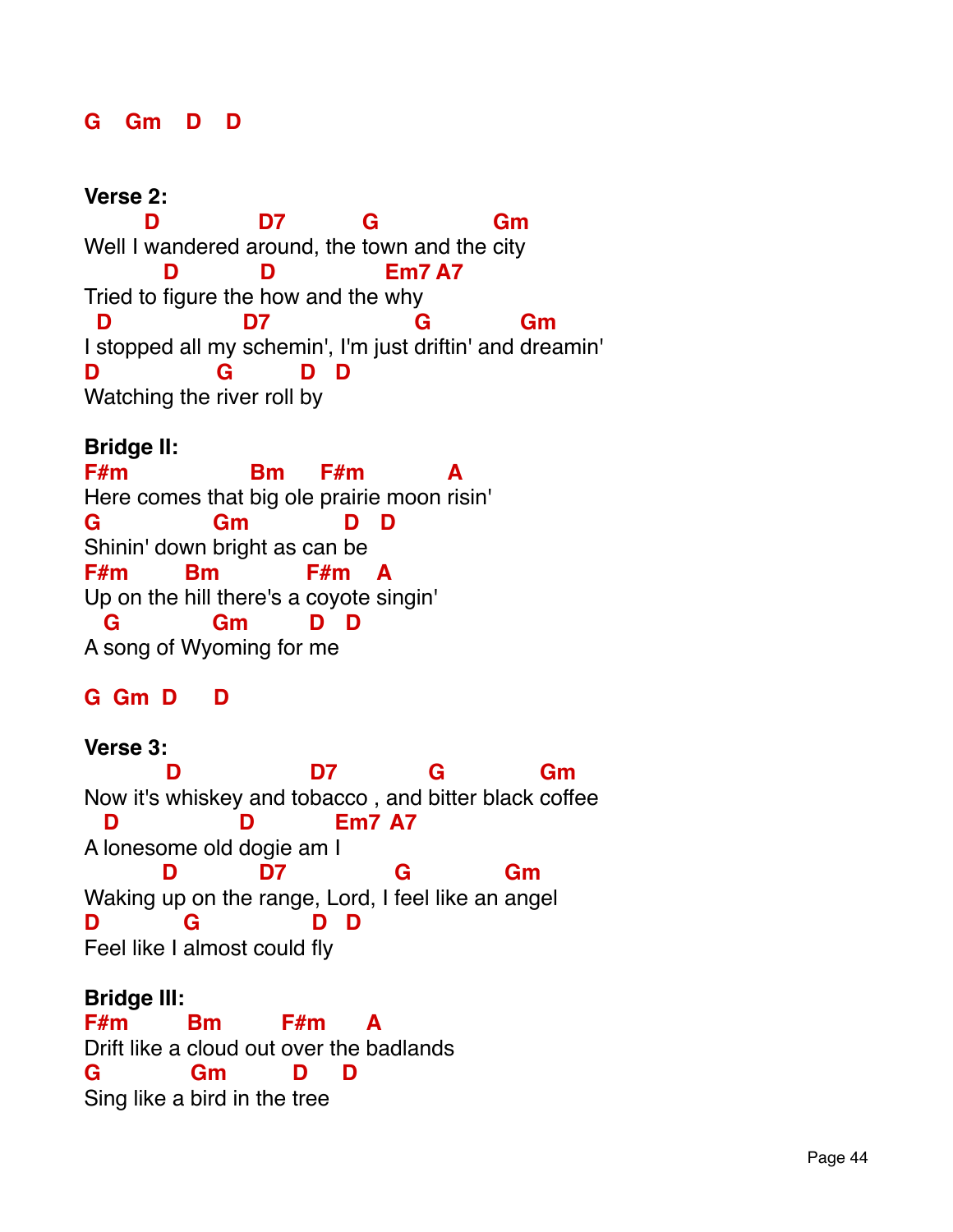The wind in the sage sounds like heaven singin' **F#m Bm F#m A** A song of Wy oming for me **G Gm D D**

#### **Outro:**

A song of Wy oming for me **G Gm D D**

**G Gm D D ↓**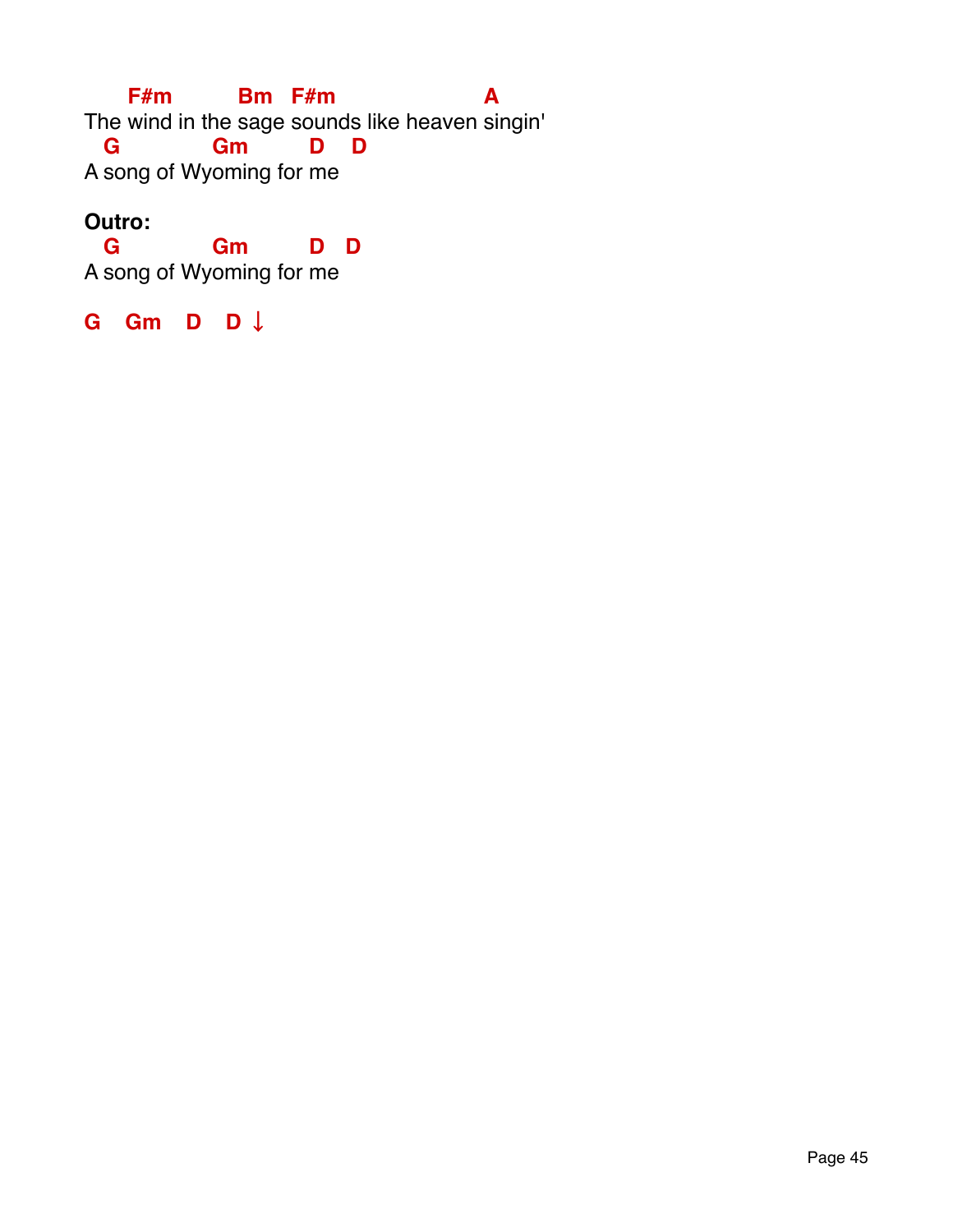Mac Beattie



**4/4 time Strum: d- du**

**INTRO: F // C // F // C // C // C // G7 ↓ ↓ ↓**

**Verse 1:** I was born one night, when the stars were bright **C C C C** In the middle of Sep tember **F F C C** In a little shack up the Ponti ac **F C F C** Where the old Black River flows **C C G7 G7** And the rolling hills and the old saw mills **C C C7 C7** Are the first things I remember **F F C C** In a little shack up the Ponti ac **F C F C** Where the old Black River flows **C G7 C C**

#### **CHORUS:**

**C C C7 C7** Car ry me to the land of the white pine timber **F F C C C** Take me back **C C C** where the old Black River flows **C C G7 G7 C** There **C** I'll be **C7 C7** with the old pals I remember **F F C C** In a little shack up the Ponti ac**F C F C**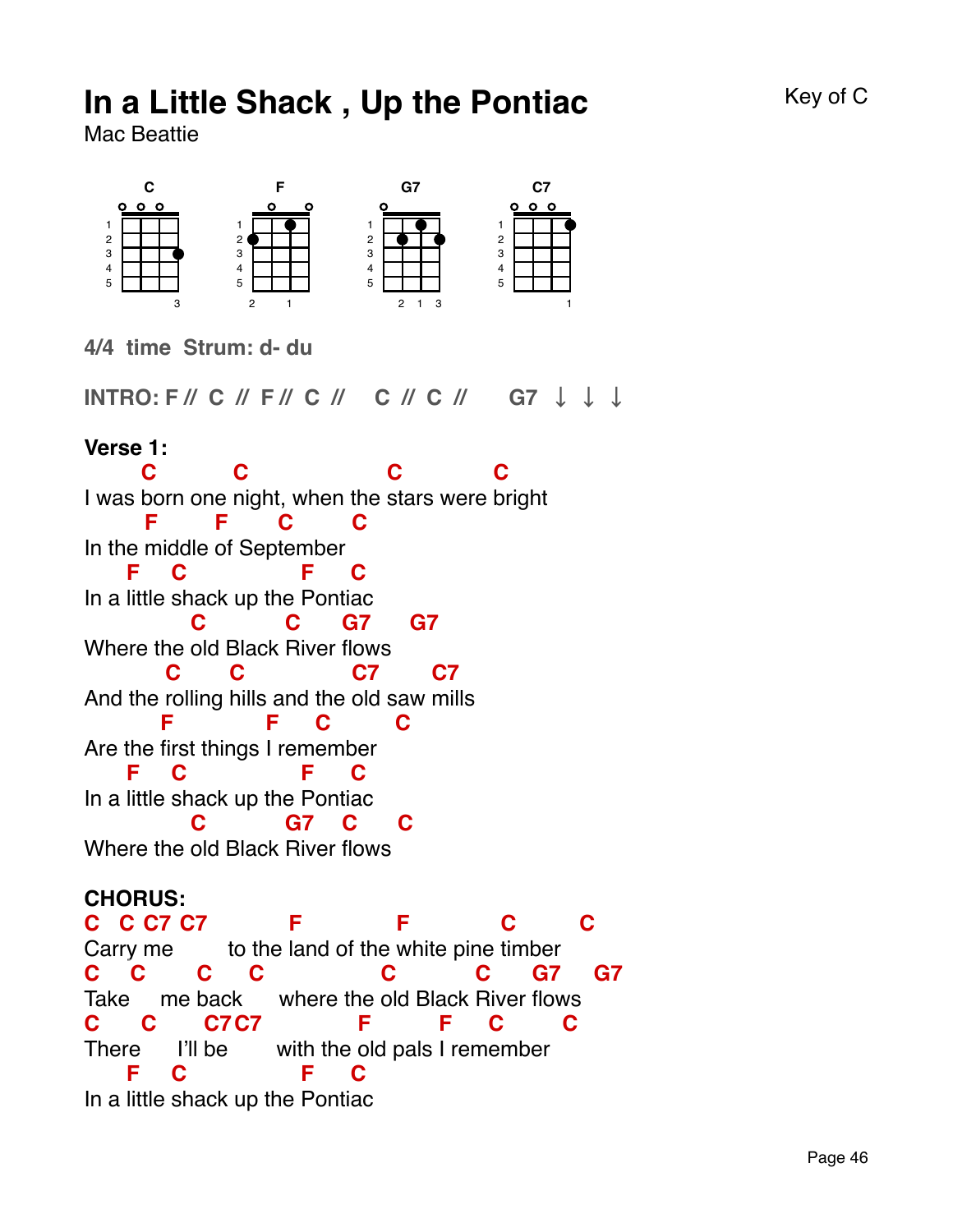Where the old Black River flows **C G7 C C**

# **F C F C**

**C G7 C C**

### **Verse 2:**

In the summer time with those pals of mine **C C C C** Down to Vitten's Vales we'd wander **F F C C** Through the fields of hay, down to Campbell's Bay **F C F C** And we'd watch the big log tows **C C G7 G7** With the winter snow, the camps we'd go **C C C C** Into Waltham just up yonder **F F C C** And we'd lumber jack up the Ponti ac **F C F C** Where the old Black River flows **C G7 C C**

### **CHORUS:**

**C C C7 C7** Car ry me to the land of the white pine timber **F F C C C** Take me back **C C C** where the old Black River flows **C C G7 G7 C** There **C** I'll be **C7 C7** with the old pals I remember **F F C C** In a little shack up the Ponti ac **F C F C** Where the old Black River flows **C G7 C C**

- **F C F C**
- **C G7 C C**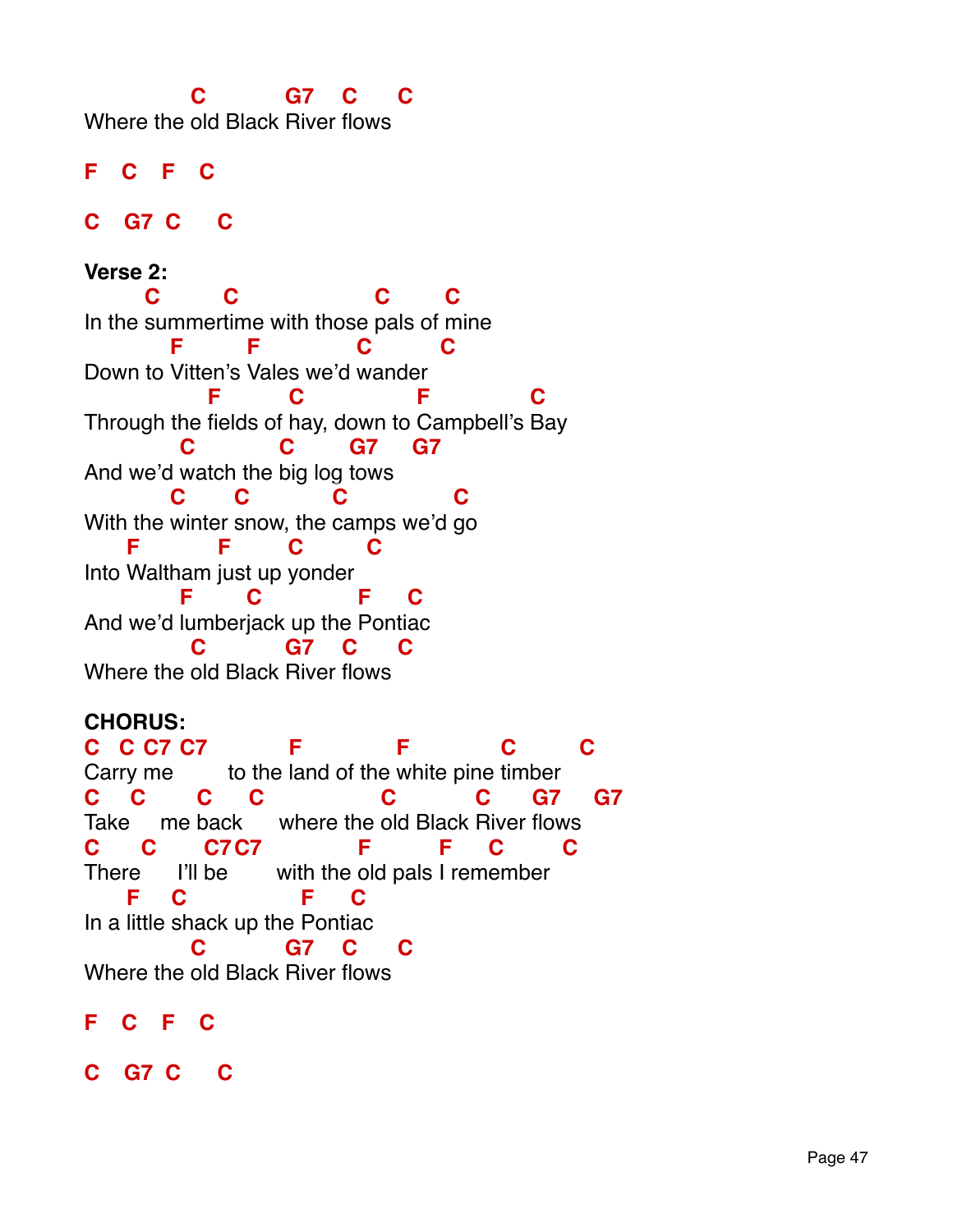**Verse 3:**

When the spring come 'round and the drive was down **C C C C** All the stores and shops were busy **F F C C** And to spend the dough, Fort Cou longe we'd go **F C F C** Where we'd find new Sunday clothes **C C G7 G7** Then Lavigne's Hotel, where we'd sing and yell **C C C C** And we'd dance the young girls dizzy **F F C C** Oh, we're lumber jack from the Ponti ac **F C F C** Where the old Black River flows **C G7 C C**

# **CHORUS:**

**C C C7 C7** Car ry me to the land of the white pine timber **F F C C C** Take me back **C C C** where the old Black River flows **C C G7 G7 C** There **C** I'll be **C7 C7** with the old pals I remember **F F C C** In a little shack up the Ponti ac **F C F C** Where the old Black River flows **C G7 C C**

# **Outro:**

**F C F C**

**C G7 C ↓ ↓ ↓**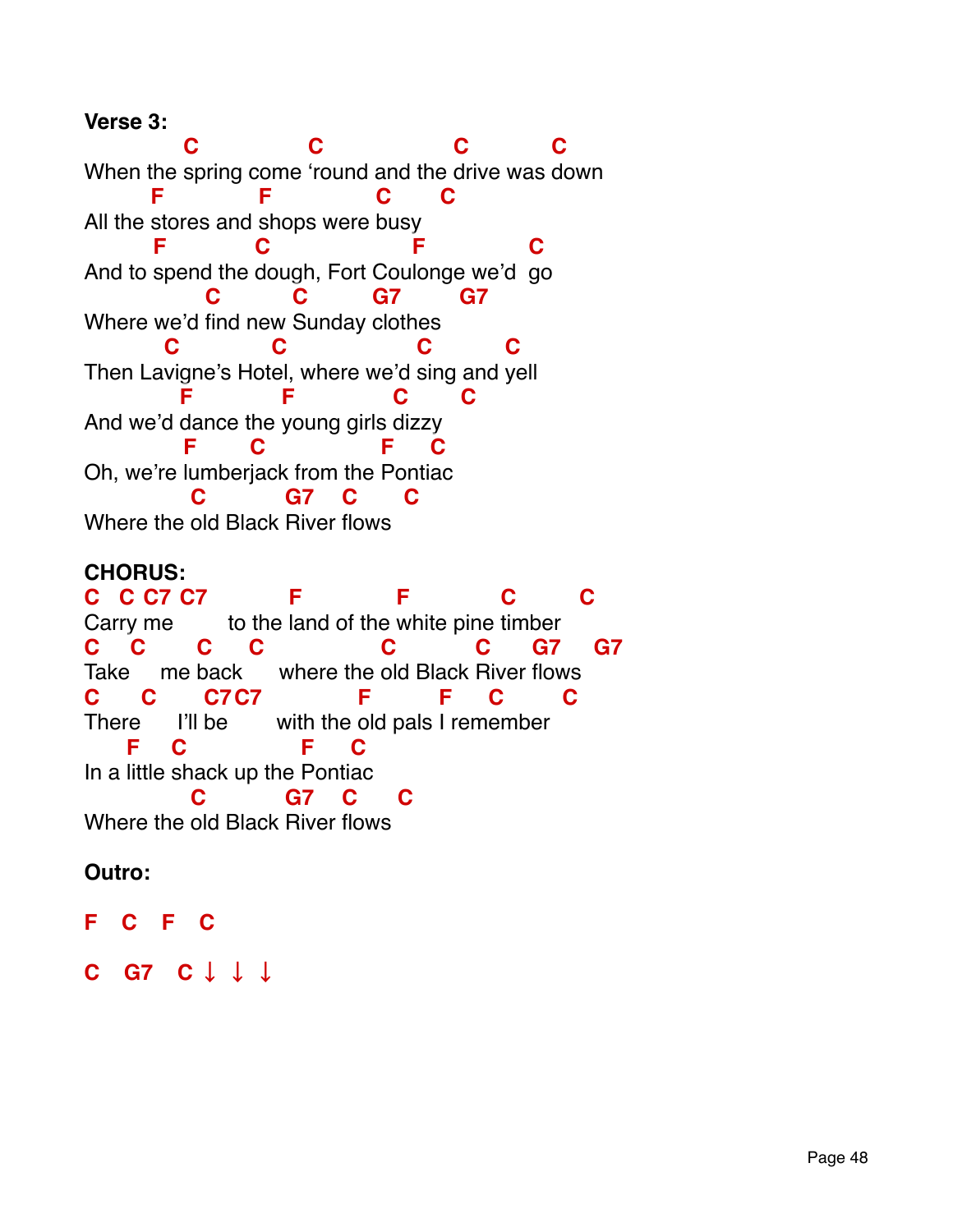# **Breakin' Up is Hard to Do** Key of D

Neil Sedaka





**4/4 Time Strum: d- du**

**INTRO: D / / Bm / / G / / A7 / / D / / Bm / / G / / A7 / /**

# **CHORUS:**

**D** Down dooby doo down, down, comma comma **Bm G A7 D** Down dooby doo down down, comma comma **Bm G A7 D** Down dooby doo down down **Bm G A7** Breaking up is **D** Hard to **Em7 D ↓ Tacet**do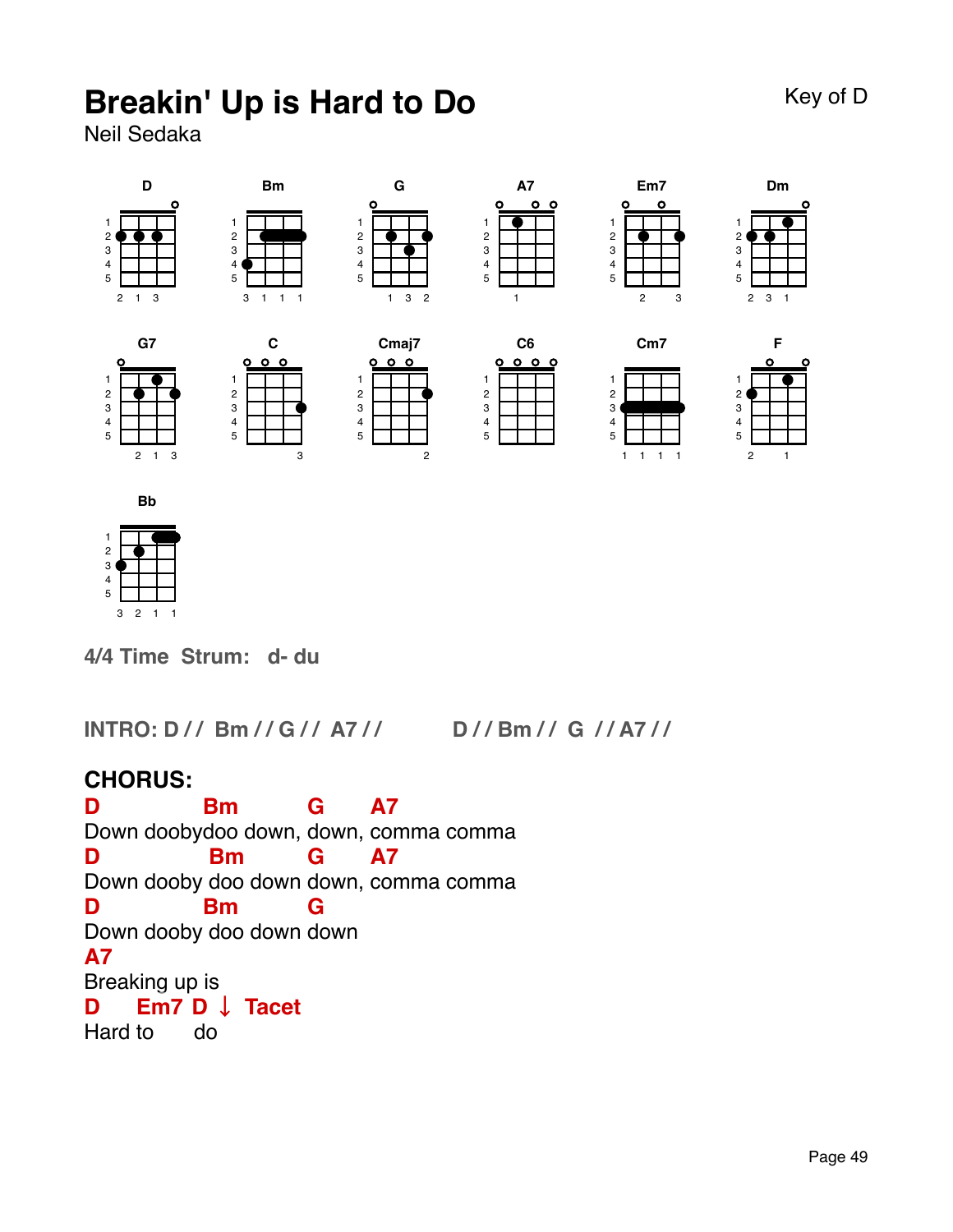#### **Verse 1:**

Don't take your love **D Bm** aw ay from me **G A7 D** Don't you leave my heart in miser y **Bm G A7 D** If you go then I'll be blue **D Bm Bm** 'Cause breaking up is hard to do **G Em7 A7 ↓ Tacet**

#### **Verse 2:**

Remember when **D Bm** you held me tight **G A7 D** And you kissed me all through the night **Bm G A7 D** Think of all that we've been through **D Bm Bm** And breaking up is hard to do **G A7 D ↓ Tacet**

# **Bridge:**

They say that breaking up is hard to do **Dm G7 Dm G7 C** Now I know, I know that it's true **Cmaj7 C6 Cmaj7 Cm7 F** Don't say that this is the end **Cm7 F** In stead of breaking up I wish **Bb Bb** That we were making up again **A7 A7 A7 ↓ Tacet**

### **Verse 3:**

I beg of you, **D Bm** don't say good bye **G A7 D** Can't we give our love a nother try **Bm G A7 D** Come on baby, let's start a new**D Bm Bm**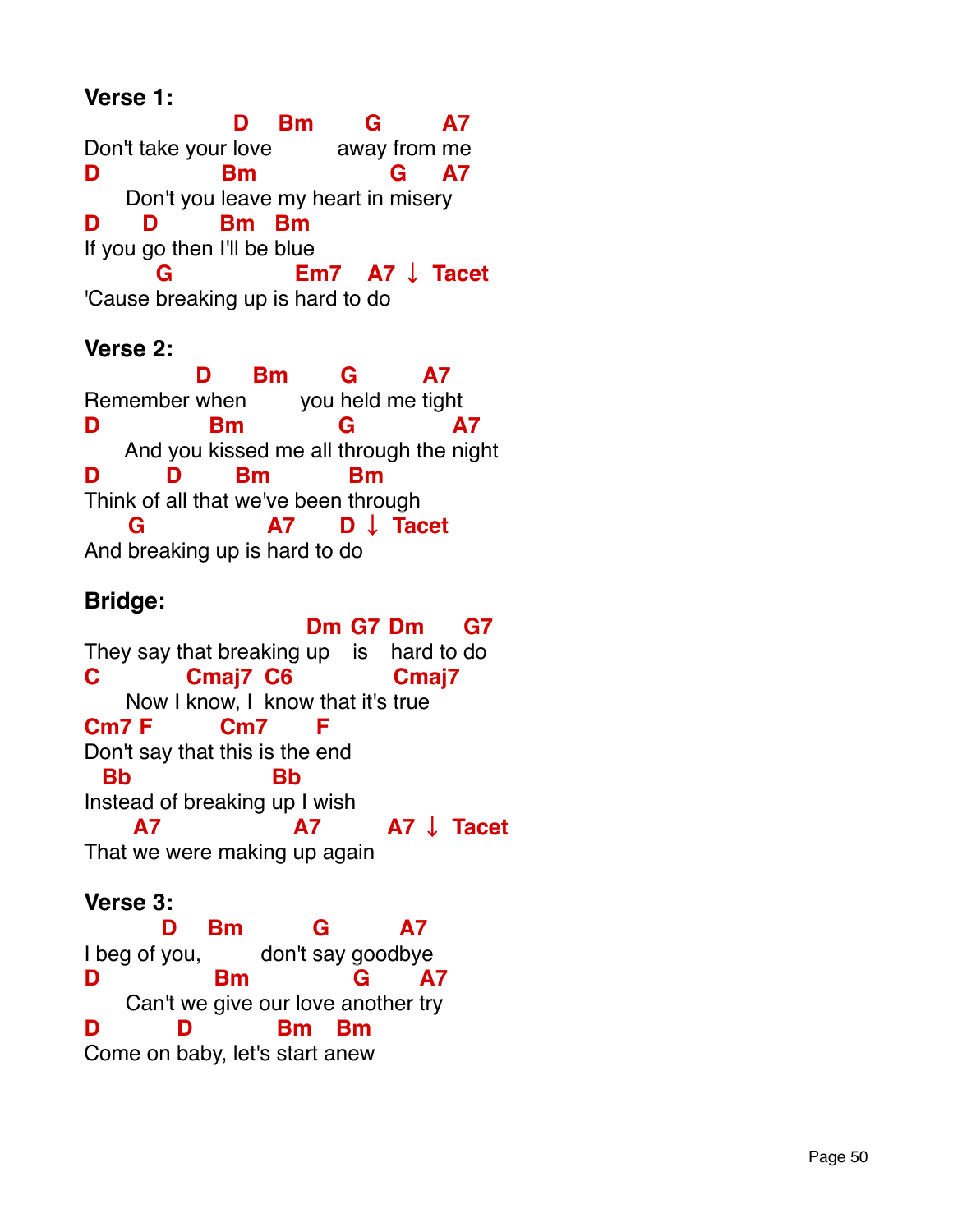'Cause breaking up is hard to do **G A7 D ↓ Tacet**

# **Bridge:**

They say that breaking up is hard to do **Dm G7 Dm G7 C** Now I know, I know that it's true **Cmaj7 C6 Cmaj7 Cm7 F** Don't say that this is the end **Cm7 F** In stead of breaking up I wish **Bb Bb** That we were making up again **A7 A7 A7 ↓ Tacet**

### **Verse 3 Reprise:**

I beg of you **D Bm** don't say good bye **G A7 D** Can't we give our love a nother try **Bm G A7 D** Come on baby, let's start a new **D Bm Bm** 'Cause breaking up is hard to do **G A7 D ↓ Tacet**

# **Outro:**

#### Fading out

**D** Down dooby doo down down, comma comma **Bm G A7 D** Down dooby doo down down, comma comma **Bm G A7 D** Down dooby doo down down, comma comma **Bm G A7 D** Down dooby doo down down, comma comma **Bm G A7 D ↓**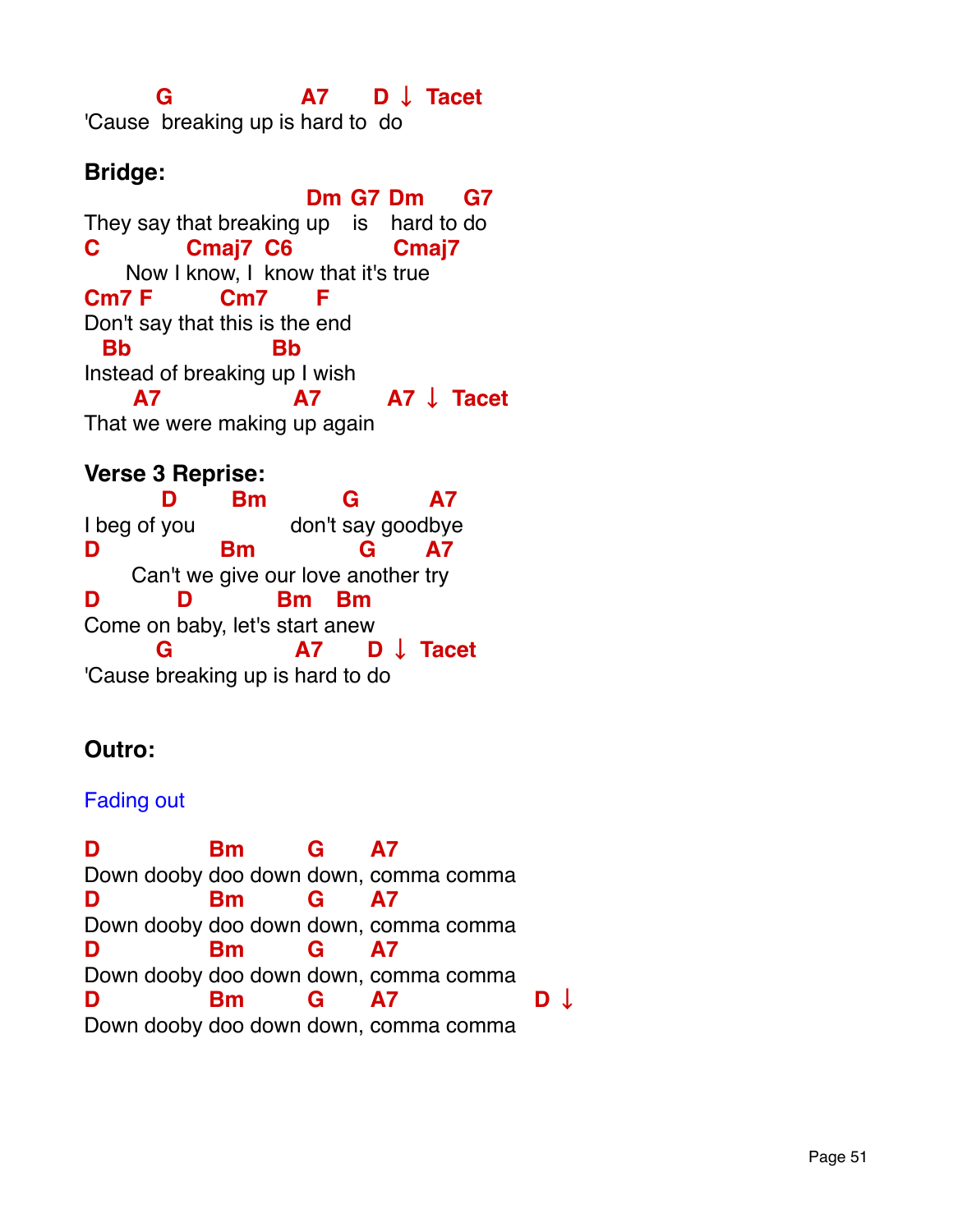# **Lucille** Key of G

1

4 5

1

Fred Eaglesmith



1 3 2 3 4  $\overline{5}$ 1 3 4 2 3 4 5

1

**4/4 time Strum: du- du chuck strum**

You can leave out the G2 chord if you wish.

**INTRO: G / / G2 / / G / / G2 / /**

### **Verse 1:**

Lu cille was a woman and I was a boy **G G2 G G2** And it was obvi ous that she wanted more **C C C C** Than a man her age could give her and that was me **G G G G D D D7 D7 G** I was wild as a summer squall **G2 G G2 C** Blowing through town, no direction at all **C C C G** I was wilder than even she could be lieve **G D7 D7 G G G7 G7**

# **CHORUS:**

I had a Cobra Jet four twenty-eight **C C C C**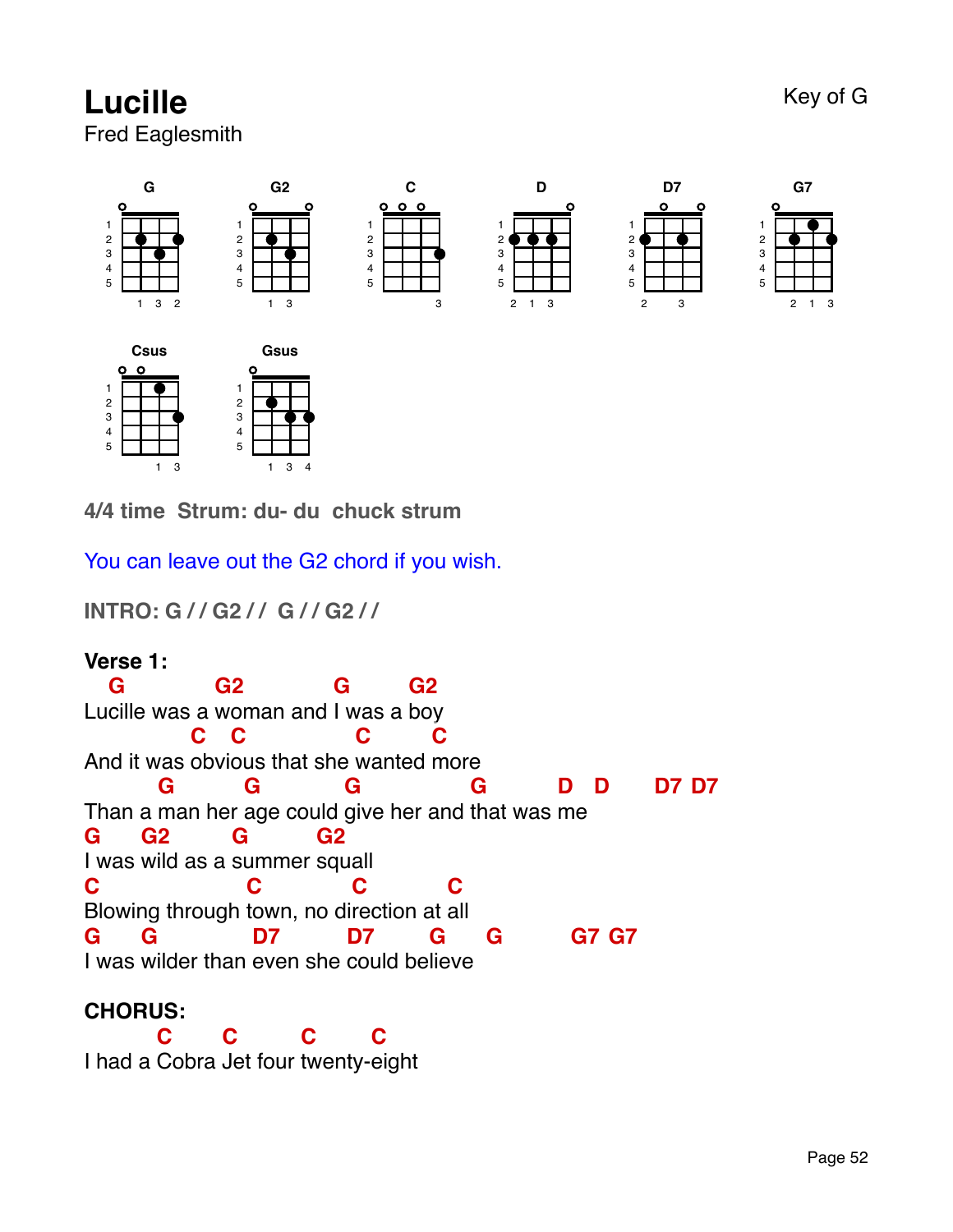In a '65 Ford and it ran great **G G G G C** Take it on out to where that **C C** Gravel turns to road **C G G Gsus / G / G2 / G / C** Take it on up to a hundred and ten **C C C G** Tires screaming in and out of the bend **G G G** And Lucille hanging on, just as tight as she could **G G G G D D D ↓ Tacet** And it was cra-a--a-**C C C C D D** zy **D ↓ Tacet** But it sure was good! **G G C / Csus / / C / G G C / Csus / / C / Verse 2:** Lucille was fifty and I was nineteen **G G2 G G2** You know it never bothered me **C C C C** Not even when they called out in the bar s **G G G G D D D7 D7 G** I'd get tough and I'd bust some heads **G2 G G2** Lu cille would laugh when the cops got there **C C C C** We'd sneak out the back and take off in my car **G G D7 D7 G G G7 G7 CHORUS:**

I had a Cobra Jet four twenty-eight **C C C C** In a '65 Ford and it ran great **G G G G C** Take it on out to where that**C**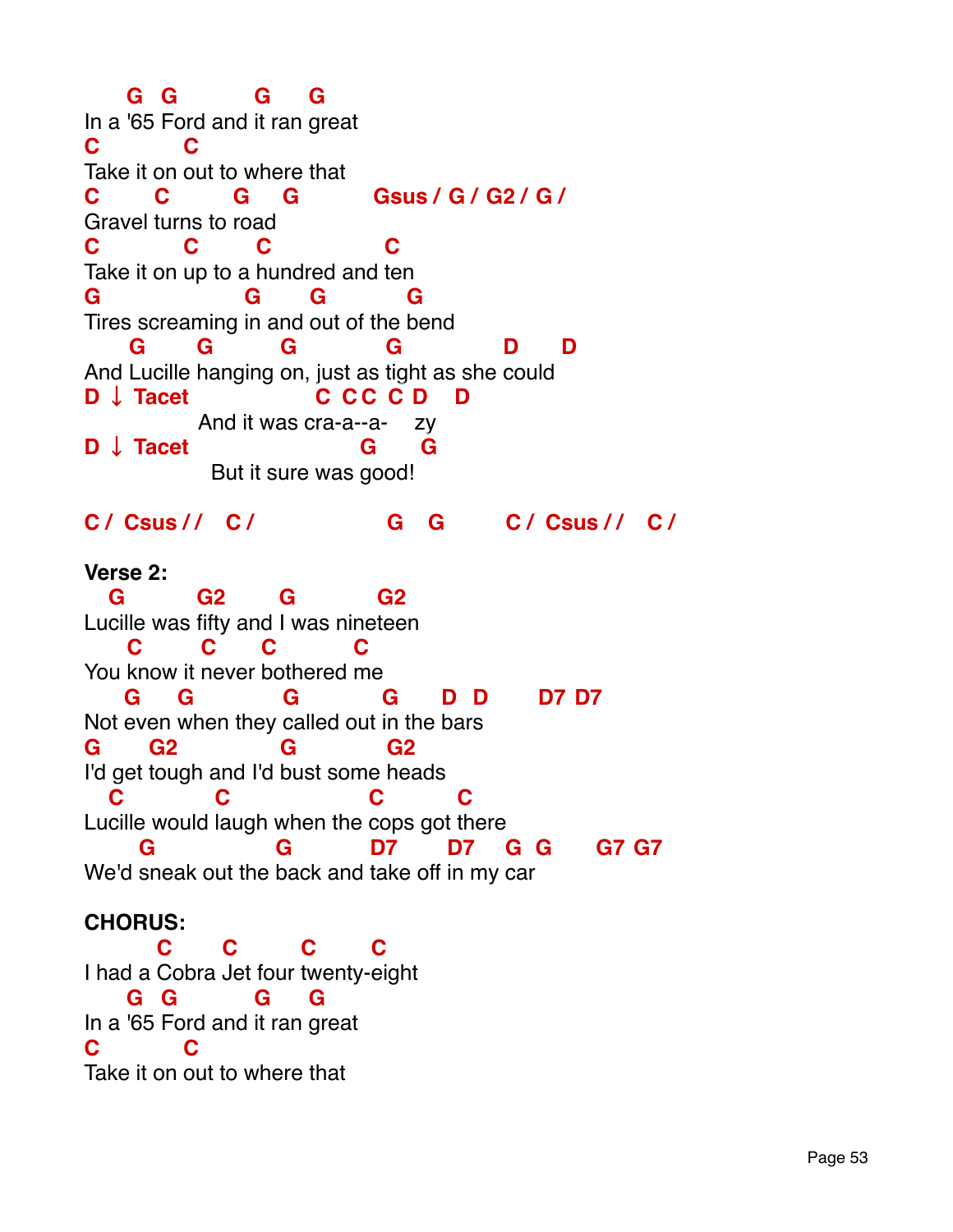**C** Gravel turns to road **C G G Gsus / G / G2 / G / C** Take it on up to a hundred and ten **C C C G** Tires screaming in and out of the bend **G G G** And Lucille hanging on, just as tight as she could **G G G G D D D ↓ Tacet** And it was cra-a--a-**C C C C D D** zy **D ↓ Tacet** But it sure was good! **G G C / Csus / / C / G G C / Csus / / C / Verse 3:** Well, last week I turned forty-five **G G2 G G2** When I woke up, well out in the drive **C C C C** My wife had fixed that old car up for me **G G2 G G2 D D D7 D7** She'd had in the g'rage for a week or two **G G2 G G2** When I got it back, it was good as new **C C C C** I started it up and I took off down the highway **G G D7 D7 G G G7 G7**

### **Verse 4:**

Same melody as the CHORUS I drove on up to Randolph Heights **C C C C** There's an old folks' home there, past the lights **G G G G** Lucille was sitting out there in the shade **C C C C G G Gsus / G / G2 / G /** I wheeled her a round to the passenger door**C C C C**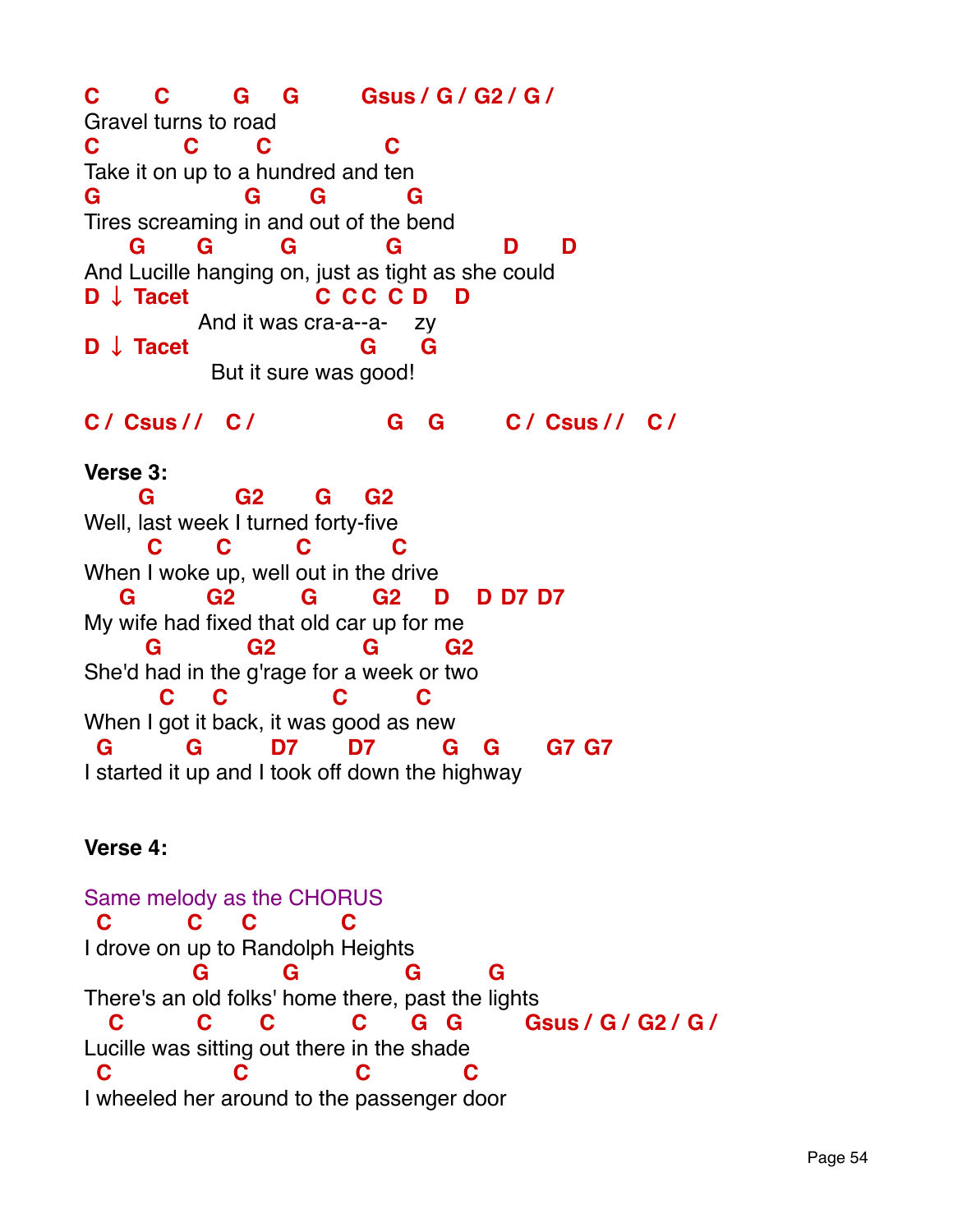I picked her up and put her in that car **G G G G** And we took off like a dustbowl hurri cane **G G D7 D7 G G G7 G7**

### **CHORUS:**

I had a Cobra Jet four twenty-eight **C C C C C** In a '65 Ford and it ran great **G G G G C** Take it on out to where that **C C** Gravel turns to road **C G G Gsus / G / G2 / G / C** Take it on up to a hundred and ten **C C C G** Tires screaming in and out of the bend **G G G** And Lucille hanging on, just as tight as she could **G G G G D D D ↓ Tacet** And it was cra-a--a-**C C C C D D** zy **D ↓ Tacet** But it sure was good! **G G C / Csus / / C / G G C / Csus / / C /**

**Outro:**

| G G | C/Csus// C/ |  |
|-----|-------------|--|
|     |             |  |

- **G G C / Csus / / C /**
- **G ↓**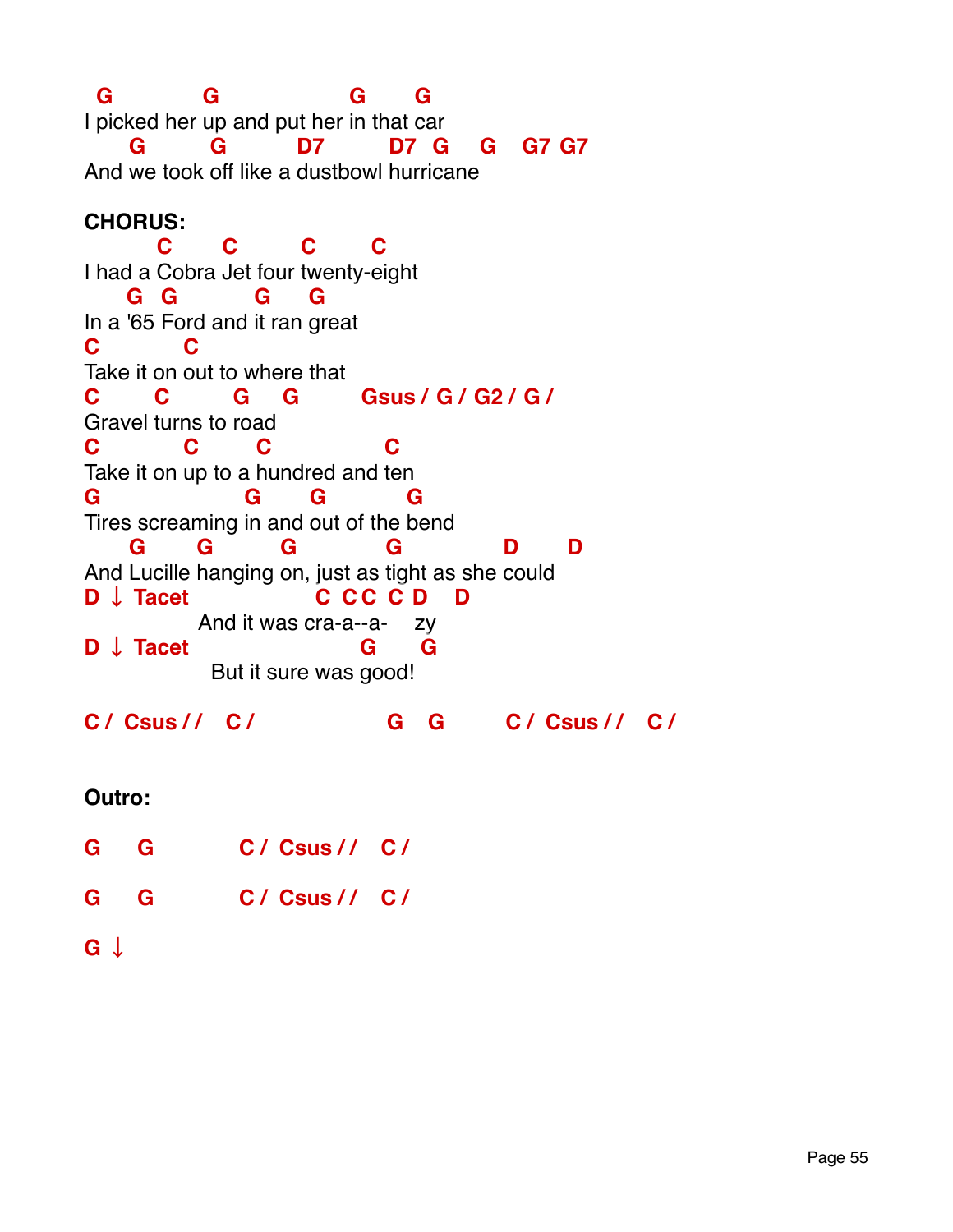### **Csus Gsus**

Ignore these chords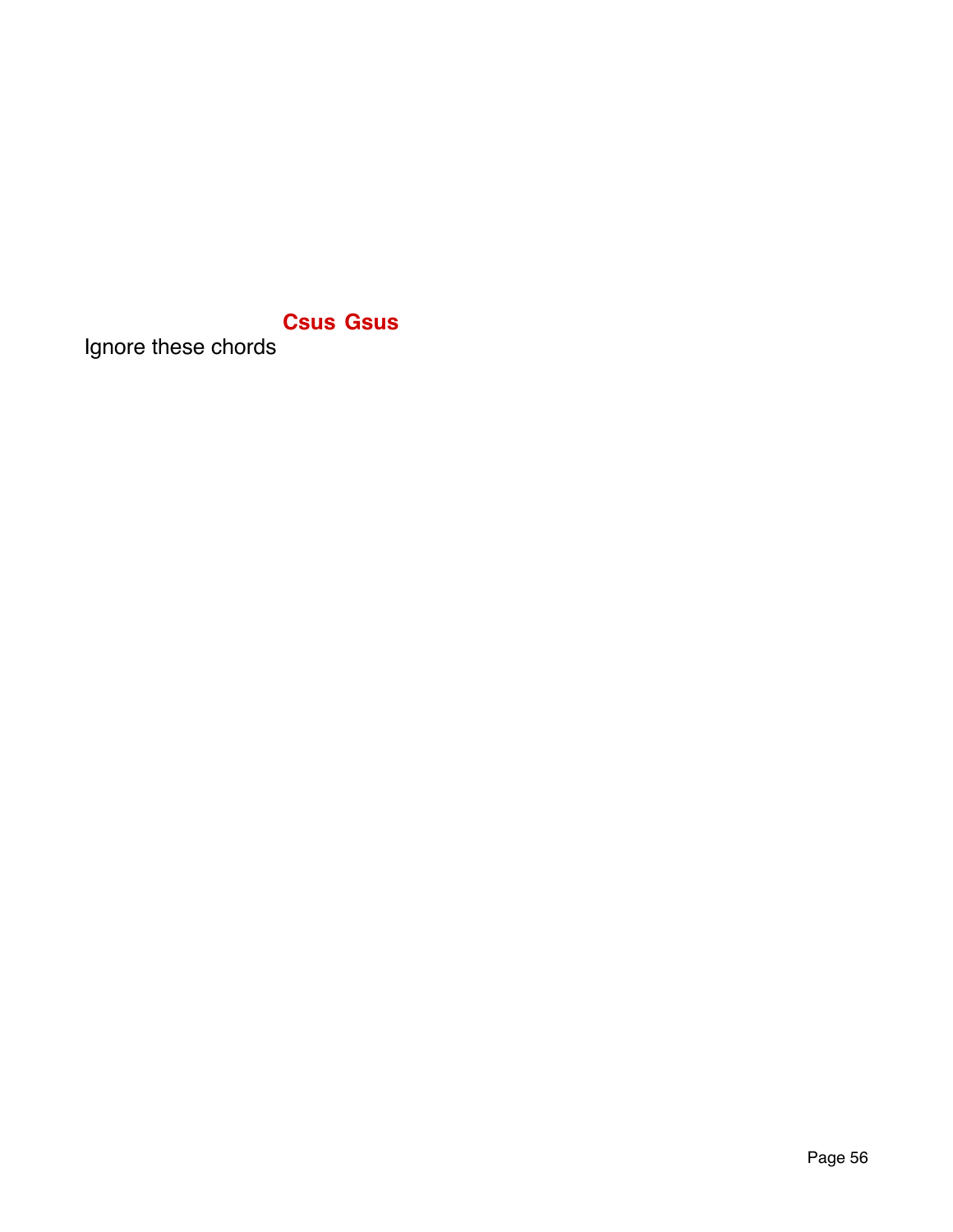# **Sweet Caroline** Key of G

Neil Diamond



**4/4 time Strum d- dududu**

**INTRO G / / / / G / / / /**

**Verse 1: G** Where it be gan **G C** I can't be gin to knowin' **C G** But then I know it's growin' strong **G D7 D7 G** Was in the spring, **G C** and spring be came a summer **C G** Who'd have be lieved you'd come a long **G D7 D7 G** Hands, **G Em** touchin' hands **Em D7** Reachin' out touching me touching you **D7 C C D7 D7**

**CHORUS 1:**

**G** Sweet Caro line, ba ba ba **C C** Good times never seemed so good ba da da **C D7 D7 G** I'd been inc lined, ba ba ba **C C** To be lieve there never would **C D7 ↓ C ↓ Bm ↓ D7 ↓** But now I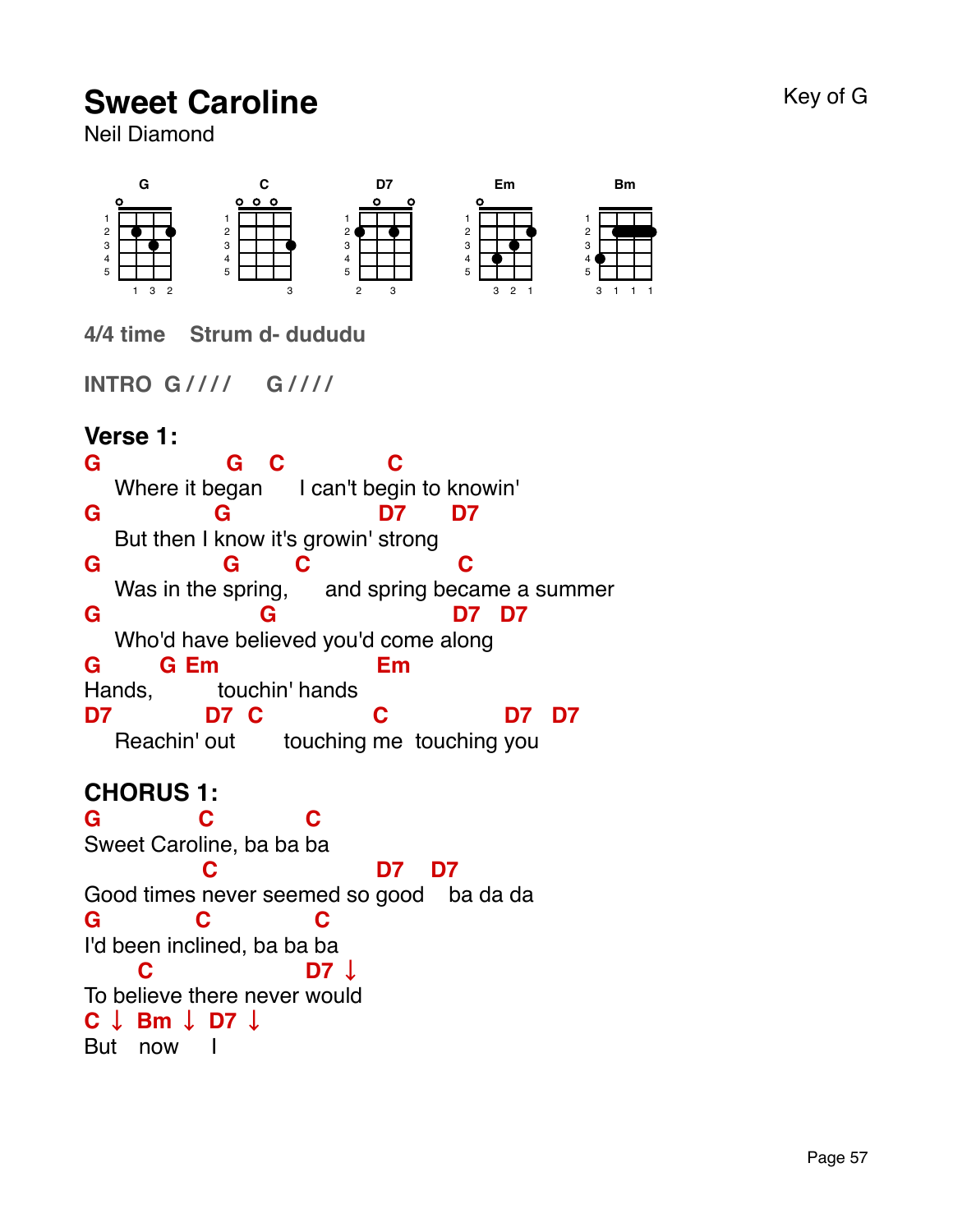# **Verse 2:**

**G** Look at the night and it don't seem so lonely **G C C G** We fill it up with only two **G D7 D7 G** And when I hurt hurtin' runs off my shoulders **G C C G** How can I hurt when holding you **G D7 D7 G** Warm, **GEm** touching warm **Em D7** Reaching out touching me touching you **D7 C C D7 D7**

# **CHORUS 2:**

**G** Sweet Caro line, ba ba ba **C C** Good times never seemed so good ba da da **C D7 D7 G** I'd been inc lined, ba ba ba **C C** To be lieve there never would **C D7 ↓ C ↓ Bm ↓ D7 ↓** Oh no no

# **CHORUS 3:**

**G** Sweet Caro line, ba ba ba **C C** Good times never seemed so good ba da da **C D7 D7 G** I'd been inc lined, ba ba ba **C C** To be lieve there never would **C D7 ↓**

# **Outro:**

**D7 ↓ D7 ↓ D7 ↓ G Tremolo**Sweet Car-o line